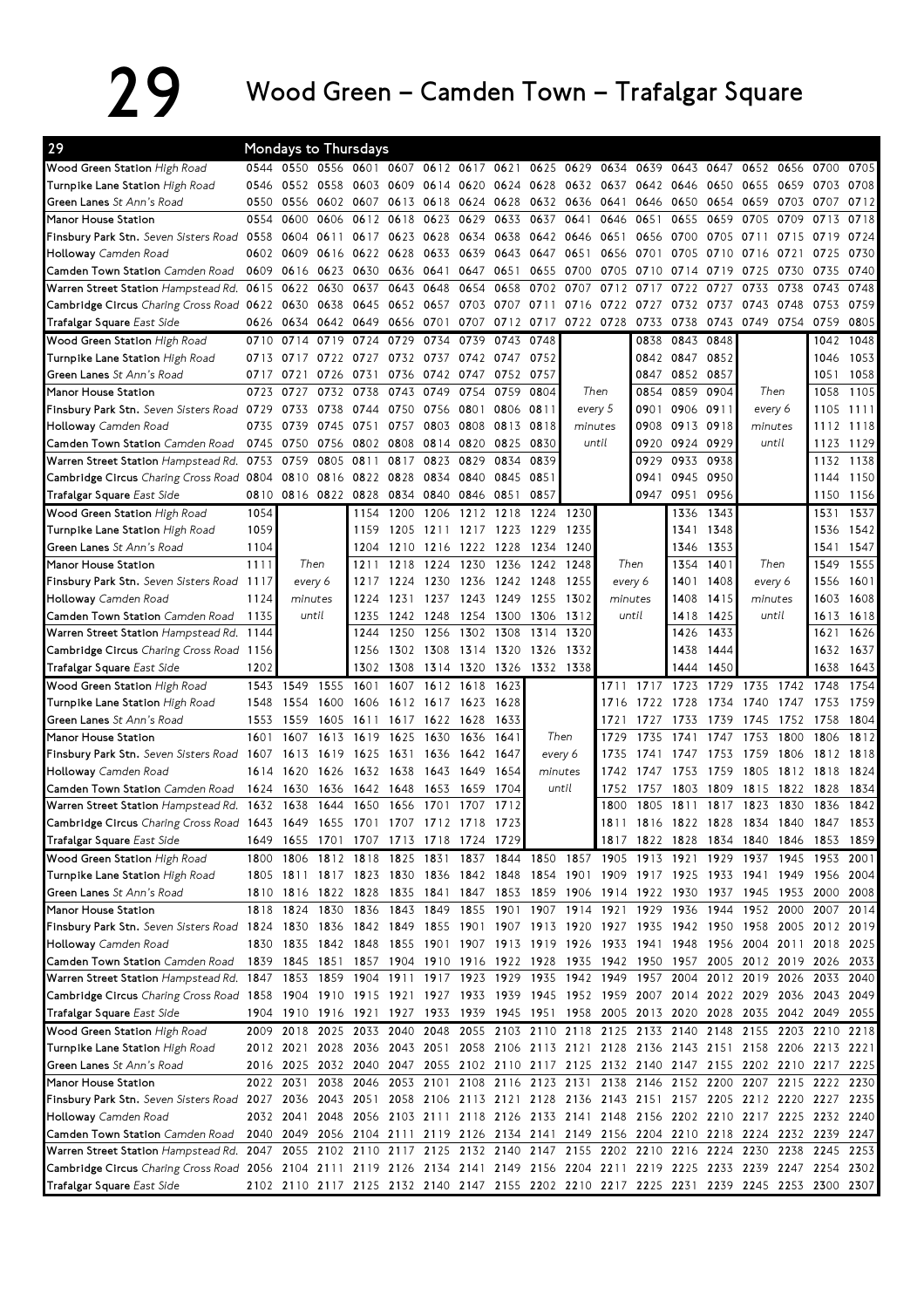| Wood Green Station High Road<br>2233 2240 2248 2255 2303 2311 2319 2327 2335 2344<br>2225<br>2352 0000<br>0008<br>0016 0025<br>Turnpike Lane Station High Road<br>2243 2251 2258 2306 2314 2322 2329 2337 2346<br>2354<br>0002<br>0010<br>0018 0027<br>2228<br>2236<br>Green Lanes St Ann's Road<br>2232<br>2240<br>2247<br>2255<br>2302 2310 2318<br>2326 2333 2341<br>2350 2358<br>0005<br>0013<br>0021 0030<br>Manor House Station<br>2315 2323<br>2338<br>2346<br>2245<br>2252 2300<br>2307<br>2331<br>2354<br>0002<br>0009<br>2237<br>0017<br>0025 0034<br>Finsbury Park Stn. Seven Sisters Road 2242<br>2257 2305<br>2312 2320 2328<br>2335 2342 2350<br>2358<br>2250<br>0006 0013<br>0021<br>0029 0038<br>Holloway Camden Road<br>2255 2302 2310 2317 2325 2332 2339 2346 2354<br>0002 0010 0017<br>0033 0042<br>2247<br>0025<br>Camden Town Station Camden Road<br>2324 2332 2339<br>2346 2353 0001<br>0009<br>0039 0048<br>2254<br>2302 2309 2317<br>0017<br>0024<br>0031<br>Warren Street Station Hampstead Rd. 2300 2308 2315 2323<br>2330 2338 2345<br>2352 2359<br>0007<br>0015<br>0023<br>0029<br>0036<br>0044<br>0053<br>Cambridge Circus Charing Cross Road 2308 2316 2323 2331 2338 2346 2353 0000 0007<br>0015<br>0023 0031<br>0036<br>0043<br>0051 0100<br>2313 2321 2328 2336 2343 2351 2358 0005 0012 0020 0027<br>Trafalgar Square East Side<br>0035 0040 0047<br>0055 0104<br>29<br>Fridays<br>Wood Green Station High Road<br>0544<br>0550<br>0556 0601<br>0607<br>0612 0617 0621<br>0625 0629 0634<br>0639<br>0643<br>0647<br>0652 0656<br>0700<br>Turnpike Lane Station High Road<br>0552 0558 0603<br>0624 0628 0632 0637<br>0546<br>0609<br>0614 0620<br>0642 0646<br>0650<br>0655 0659<br>0703<br>0556<br>0618 0624 0628 0632 0636<br>Green Lanes St Ann's Road<br>0550<br>0602 0607<br>0613<br>0641<br>0646 0650<br>0654<br>0659<br>0703<br>0707<br>Manor House Station<br>0554<br>0600<br>0612<br>0618<br>0623 0629<br>0633<br>0637<br>0641<br>0646<br>0651<br>0655<br>0659<br>0705<br>0709<br>0606<br>0713<br>Finsbury Park Stn. Seven Sisters Road 0558<br>0611 0617 0623 0628 0634 0638 0642 0646<br>0651<br>0656 0700<br>0604<br>0705<br>0711 0715<br>0719<br>Holloway Camden Road<br>0616 0622<br>0628 0633 0639<br>0643 0647 0651<br>0656 0701 0705<br>0602 0609<br>0710<br>0716 0721<br>0725<br>0616 0623 0630<br>0636 0641 0647 0651<br>0655 0700<br>0705 0710 0714<br>Camden Town Station Camden Road<br>0609<br>0719<br>0725 0730<br>0735<br>Warren Street Station Hampstead Rd. 0615<br>0622 0630 0637<br>0643 0648 0654<br>0658 0702 0707<br>0712<br>0717<br>0722<br>0727<br>0733<br>0738<br>0743<br>Cambridge Circus Charing Cross Road 0622 0630 0638 0645<br>0652 0657 0703 0707 0711 0716<br>0722 0727<br>0732 0737<br>0743 0748<br>0753<br>Trafalgar Square East Side<br>0642 0649<br>0707 0712 0717 0722 0728<br>0733 0738<br>0743<br>0749 0754<br>0626<br>0634<br>0656 0701<br>0759<br>Wood Green Station High Road<br>0719 0724<br>0729<br>0739<br>0714<br>0734<br>0743<br>0748<br>0843<br>0848<br>0710<br>0838<br>1042<br>Turnpike Lane Station High Road<br>0842 0847 0852<br>0713 0717 0722 0727<br>0732 0737 0742 0747 0752<br>1046<br>Green Lanes St Ann's Road<br>0847 0852 0857<br>0726 0731<br>0736 0742 0747 0752 0757<br>1051<br>0717<br>0721<br>Manor House Station<br>0723<br>0727<br>0732 0738<br>0743 0749 0754<br>0759<br>0804<br>Then<br>0854<br>0859<br>0904<br>Then<br>1058 | 0705<br>0708<br>0712<br>0718<br>0724<br>0730<br>0740<br>0748<br>0759<br>0805<br>1048 |
|--------------------------------------------------------------------------------------------------------------------------------------------------------------------------------------------------------------------------------------------------------------------------------------------------------------------------------------------------------------------------------------------------------------------------------------------------------------------------------------------------------------------------------------------------------------------------------------------------------------------------------------------------------------------------------------------------------------------------------------------------------------------------------------------------------------------------------------------------------------------------------------------------------------------------------------------------------------------------------------------------------------------------------------------------------------------------------------------------------------------------------------------------------------------------------------------------------------------------------------------------------------------------------------------------------------------------------------------------------------------------------------------------------------------------------------------------------------------------------------------------------------------------------------------------------------------------------------------------------------------------------------------------------------------------------------------------------------------------------------------------------------------------------------------------------------------------------------------------------------------------------------------------------------------------------------------------------------------------------------------------------------------------------------------------------------------------------------------------------------------------------------------------------------------------------------------------------------------------------------------------------------------------------------------------------------------------------------------------------------------------------------------------------------------------------------------------------------------------------------------------------------------------------------------------------------------------------------------------------------------------------------------------------------------------------------------------------------------------------------------------------------------------------------------------------------------------------------------------------------------------------------------------------------------------------------------------------------------------------------------------------------------------------------------------------------------------------------------------------------------------------------------------------------------------------------------------------------------------------------------------------------------------------------------------------------------------------------------------------------------------------------------------------------------------------------------------|--------------------------------------------------------------------------------------|
|                                                                                                                                                                                                                                                                                                                                                                                                                                                                                                                                                                                                                                                                                                                                                                                                                                                                                                                                                                                                                                                                                                                                                                                                                                                                                                                                                                                                                                                                                                                                                                                                                                                                                                                                                                                                                                                                                                                                                                                                                                                                                                                                                                                                                                                                                                                                                                                                                                                                                                                                                                                                                                                                                                                                                                                                                                                                                                                                                                                                                                                                                                                                                                                                                                                                                                                                                                                                                                                  |                                                                                      |
|                                                                                                                                                                                                                                                                                                                                                                                                                                                                                                                                                                                                                                                                                                                                                                                                                                                                                                                                                                                                                                                                                                                                                                                                                                                                                                                                                                                                                                                                                                                                                                                                                                                                                                                                                                                                                                                                                                                                                                                                                                                                                                                                                                                                                                                                                                                                                                                                                                                                                                                                                                                                                                                                                                                                                                                                                                                                                                                                                                                                                                                                                                                                                                                                                                                                                                                                                                                                                                                  |                                                                                      |
|                                                                                                                                                                                                                                                                                                                                                                                                                                                                                                                                                                                                                                                                                                                                                                                                                                                                                                                                                                                                                                                                                                                                                                                                                                                                                                                                                                                                                                                                                                                                                                                                                                                                                                                                                                                                                                                                                                                                                                                                                                                                                                                                                                                                                                                                                                                                                                                                                                                                                                                                                                                                                                                                                                                                                                                                                                                                                                                                                                                                                                                                                                                                                                                                                                                                                                                                                                                                                                                  |                                                                                      |
|                                                                                                                                                                                                                                                                                                                                                                                                                                                                                                                                                                                                                                                                                                                                                                                                                                                                                                                                                                                                                                                                                                                                                                                                                                                                                                                                                                                                                                                                                                                                                                                                                                                                                                                                                                                                                                                                                                                                                                                                                                                                                                                                                                                                                                                                                                                                                                                                                                                                                                                                                                                                                                                                                                                                                                                                                                                                                                                                                                                                                                                                                                                                                                                                                                                                                                                                                                                                                                                  |                                                                                      |
|                                                                                                                                                                                                                                                                                                                                                                                                                                                                                                                                                                                                                                                                                                                                                                                                                                                                                                                                                                                                                                                                                                                                                                                                                                                                                                                                                                                                                                                                                                                                                                                                                                                                                                                                                                                                                                                                                                                                                                                                                                                                                                                                                                                                                                                                                                                                                                                                                                                                                                                                                                                                                                                                                                                                                                                                                                                                                                                                                                                                                                                                                                                                                                                                                                                                                                                                                                                                                                                  |                                                                                      |
|                                                                                                                                                                                                                                                                                                                                                                                                                                                                                                                                                                                                                                                                                                                                                                                                                                                                                                                                                                                                                                                                                                                                                                                                                                                                                                                                                                                                                                                                                                                                                                                                                                                                                                                                                                                                                                                                                                                                                                                                                                                                                                                                                                                                                                                                                                                                                                                                                                                                                                                                                                                                                                                                                                                                                                                                                                                                                                                                                                                                                                                                                                                                                                                                                                                                                                                                                                                                                                                  |                                                                                      |
|                                                                                                                                                                                                                                                                                                                                                                                                                                                                                                                                                                                                                                                                                                                                                                                                                                                                                                                                                                                                                                                                                                                                                                                                                                                                                                                                                                                                                                                                                                                                                                                                                                                                                                                                                                                                                                                                                                                                                                                                                                                                                                                                                                                                                                                                                                                                                                                                                                                                                                                                                                                                                                                                                                                                                                                                                                                                                                                                                                                                                                                                                                                                                                                                                                                                                                                                                                                                                                                  |                                                                                      |
|                                                                                                                                                                                                                                                                                                                                                                                                                                                                                                                                                                                                                                                                                                                                                                                                                                                                                                                                                                                                                                                                                                                                                                                                                                                                                                                                                                                                                                                                                                                                                                                                                                                                                                                                                                                                                                                                                                                                                                                                                                                                                                                                                                                                                                                                                                                                                                                                                                                                                                                                                                                                                                                                                                                                                                                                                                                                                                                                                                                                                                                                                                                                                                                                                                                                                                                                                                                                                                                  |                                                                                      |
|                                                                                                                                                                                                                                                                                                                                                                                                                                                                                                                                                                                                                                                                                                                                                                                                                                                                                                                                                                                                                                                                                                                                                                                                                                                                                                                                                                                                                                                                                                                                                                                                                                                                                                                                                                                                                                                                                                                                                                                                                                                                                                                                                                                                                                                                                                                                                                                                                                                                                                                                                                                                                                                                                                                                                                                                                                                                                                                                                                                                                                                                                                                                                                                                                                                                                                                                                                                                                                                  |                                                                                      |
|                                                                                                                                                                                                                                                                                                                                                                                                                                                                                                                                                                                                                                                                                                                                                                                                                                                                                                                                                                                                                                                                                                                                                                                                                                                                                                                                                                                                                                                                                                                                                                                                                                                                                                                                                                                                                                                                                                                                                                                                                                                                                                                                                                                                                                                                                                                                                                                                                                                                                                                                                                                                                                                                                                                                                                                                                                                                                                                                                                                                                                                                                                                                                                                                                                                                                                                                                                                                                                                  |                                                                                      |
|                                                                                                                                                                                                                                                                                                                                                                                                                                                                                                                                                                                                                                                                                                                                                                                                                                                                                                                                                                                                                                                                                                                                                                                                                                                                                                                                                                                                                                                                                                                                                                                                                                                                                                                                                                                                                                                                                                                                                                                                                                                                                                                                                                                                                                                                                                                                                                                                                                                                                                                                                                                                                                                                                                                                                                                                                                                                                                                                                                                                                                                                                                                                                                                                                                                                                                                                                                                                                                                  |                                                                                      |
|                                                                                                                                                                                                                                                                                                                                                                                                                                                                                                                                                                                                                                                                                                                                                                                                                                                                                                                                                                                                                                                                                                                                                                                                                                                                                                                                                                                                                                                                                                                                                                                                                                                                                                                                                                                                                                                                                                                                                                                                                                                                                                                                                                                                                                                                                                                                                                                                                                                                                                                                                                                                                                                                                                                                                                                                                                                                                                                                                                                                                                                                                                                                                                                                                                                                                                                                                                                                                                                  |                                                                                      |
|                                                                                                                                                                                                                                                                                                                                                                                                                                                                                                                                                                                                                                                                                                                                                                                                                                                                                                                                                                                                                                                                                                                                                                                                                                                                                                                                                                                                                                                                                                                                                                                                                                                                                                                                                                                                                                                                                                                                                                                                                                                                                                                                                                                                                                                                                                                                                                                                                                                                                                                                                                                                                                                                                                                                                                                                                                                                                                                                                                                                                                                                                                                                                                                                                                                                                                                                                                                                                                                  |                                                                                      |
|                                                                                                                                                                                                                                                                                                                                                                                                                                                                                                                                                                                                                                                                                                                                                                                                                                                                                                                                                                                                                                                                                                                                                                                                                                                                                                                                                                                                                                                                                                                                                                                                                                                                                                                                                                                                                                                                                                                                                                                                                                                                                                                                                                                                                                                                                                                                                                                                                                                                                                                                                                                                                                                                                                                                                                                                                                                                                                                                                                                                                                                                                                                                                                                                                                                                                                                                                                                                                                                  |                                                                                      |
|                                                                                                                                                                                                                                                                                                                                                                                                                                                                                                                                                                                                                                                                                                                                                                                                                                                                                                                                                                                                                                                                                                                                                                                                                                                                                                                                                                                                                                                                                                                                                                                                                                                                                                                                                                                                                                                                                                                                                                                                                                                                                                                                                                                                                                                                                                                                                                                                                                                                                                                                                                                                                                                                                                                                                                                                                                                                                                                                                                                                                                                                                                                                                                                                                                                                                                                                                                                                                                                  |                                                                                      |
|                                                                                                                                                                                                                                                                                                                                                                                                                                                                                                                                                                                                                                                                                                                                                                                                                                                                                                                                                                                                                                                                                                                                                                                                                                                                                                                                                                                                                                                                                                                                                                                                                                                                                                                                                                                                                                                                                                                                                                                                                                                                                                                                                                                                                                                                                                                                                                                                                                                                                                                                                                                                                                                                                                                                                                                                                                                                                                                                                                                                                                                                                                                                                                                                                                                                                                                                                                                                                                                  |                                                                                      |
|                                                                                                                                                                                                                                                                                                                                                                                                                                                                                                                                                                                                                                                                                                                                                                                                                                                                                                                                                                                                                                                                                                                                                                                                                                                                                                                                                                                                                                                                                                                                                                                                                                                                                                                                                                                                                                                                                                                                                                                                                                                                                                                                                                                                                                                                                                                                                                                                                                                                                                                                                                                                                                                                                                                                                                                                                                                                                                                                                                                                                                                                                                                                                                                                                                                                                                                                                                                                                                                  |                                                                                      |
|                                                                                                                                                                                                                                                                                                                                                                                                                                                                                                                                                                                                                                                                                                                                                                                                                                                                                                                                                                                                                                                                                                                                                                                                                                                                                                                                                                                                                                                                                                                                                                                                                                                                                                                                                                                                                                                                                                                                                                                                                                                                                                                                                                                                                                                                                                                                                                                                                                                                                                                                                                                                                                                                                                                                                                                                                                                                                                                                                                                                                                                                                                                                                                                                                                                                                                                                                                                                                                                  |                                                                                      |
|                                                                                                                                                                                                                                                                                                                                                                                                                                                                                                                                                                                                                                                                                                                                                                                                                                                                                                                                                                                                                                                                                                                                                                                                                                                                                                                                                                                                                                                                                                                                                                                                                                                                                                                                                                                                                                                                                                                                                                                                                                                                                                                                                                                                                                                                                                                                                                                                                                                                                                                                                                                                                                                                                                                                                                                                                                                                                                                                                                                                                                                                                                                                                                                                                                                                                                                                                                                                                                                  |                                                                                      |
|                                                                                                                                                                                                                                                                                                                                                                                                                                                                                                                                                                                                                                                                                                                                                                                                                                                                                                                                                                                                                                                                                                                                                                                                                                                                                                                                                                                                                                                                                                                                                                                                                                                                                                                                                                                                                                                                                                                                                                                                                                                                                                                                                                                                                                                                                                                                                                                                                                                                                                                                                                                                                                                                                                                                                                                                                                                                                                                                                                                                                                                                                                                                                                                                                                                                                                                                                                                                                                                  |                                                                                      |
|                                                                                                                                                                                                                                                                                                                                                                                                                                                                                                                                                                                                                                                                                                                                                                                                                                                                                                                                                                                                                                                                                                                                                                                                                                                                                                                                                                                                                                                                                                                                                                                                                                                                                                                                                                                                                                                                                                                                                                                                                                                                                                                                                                                                                                                                                                                                                                                                                                                                                                                                                                                                                                                                                                                                                                                                                                                                                                                                                                                                                                                                                                                                                                                                                                                                                                                                                                                                                                                  |                                                                                      |
|                                                                                                                                                                                                                                                                                                                                                                                                                                                                                                                                                                                                                                                                                                                                                                                                                                                                                                                                                                                                                                                                                                                                                                                                                                                                                                                                                                                                                                                                                                                                                                                                                                                                                                                                                                                                                                                                                                                                                                                                                                                                                                                                                                                                                                                                                                                                                                                                                                                                                                                                                                                                                                                                                                                                                                                                                                                                                                                                                                                                                                                                                                                                                                                                                                                                                                                                                                                                                                                  |                                                                                      |
|                                                                                                                                                                                                                                                                                                                                                                                                                                                                                                                                                                                                                                                                                                                                                                                                                                                                                                                                                                                                                                                                                                                                                                                                                                                                                                                                                                                                                                                                                                                                                                                                                                                                                                                                                                                                                                                                                                                                                                                                                                                                                                                                                                                                                                                                                                                                                                                                                                                                                                                                                                                                                                                                                                                                                                                                                                                                                                                                                                                                                                                                                                                                                                                                                                                                                                                                                                                                                                                  | 1053                                                                                 |
|                                                                                                                                                                                                                                                                                                                                                                                                                                                                                                                                                                                                                                                                                                                                                                                                                                                                                                                                                                                                                                                                                                                                                                                                                                                                                                                                                                                                                                                                                                                                                                                                                                                                                                                                                                                                                                                                                                                                                                                                                                                                                                                                                                                                                                                                                                                                                                                                                                                                                                                                                                                                                                                                                                                                                                                                                                                                                                                                                                                                                                                                                                                                                                                                                                                                                                                                                                                                                                                  | 1058                                                                                 |
|                                                                                                                                                                                                                                                                                                                                                                                                                                                                                                                                                                                                                                                                                                                                                                                                                                                                                                                                                                                                                                                                                                                                                                                                                                                                                                                                                                                                                                                                                                                                                                                                                                                                                                                                                                                                                                                                                                                                                                                                                                                                                                                                                                                                                                                                                                                                                                                                                                                                                                                                                                                                                                                                                                                                                                                                                                                                                                                                                                                                                                                                                                                                                                                                                                                                                                                                                                                                                                                  | 1105                                                                                 |
| Finsbury Park Stn. Seven Sisters Road 0729<br>0738 0744<br>0750<br>0806<br>0811<br>0901 0906<br>0911<br>0733<br>0756 0801<br>every 5<br>every 6<br>1105                                                                                                                                                                                                                                                                                                                                                                                                                                                                                                                                                                                                                                                                                                                                                                                                                                                                                                                                                                                                                                                                                                                                                                                                                                                                                                                                                                                                                                                                                                                                                                                                                                                                                                                                                                                                                                                                                                                                                                                                                                                                                                                                                                                                                                                                                                                                                                                                                                                                                                                                                                                                                                                                                                                                                                                                                                                                                                                                                                                                                                                                                                                                                                                                                                                                                          | 1111                                                                                 |
| minutes<br>0908 0913<br>minutes<br>Holloway Camden Road<br>0735<br>0739<br>0745 0751<br>0757<br>0803 0808<br>0813 0818<br>0918<br>1112                                                                                                                                                                                                                                                                                                                                                                                                                                                                                                                                                                                                                                                                                                                                                                                                                                                                                                                                                                                                                                                                                                                                                                                                                                                                                                                                                                                                                                                                                                                                                                                                                                                                                                                                                                                                                                                                                                                                                                                                                                                                                                                                                                                                                                                                                                                                                                                                                                                                                                                                                                                                                                                                                                                                                                                                                                                                                                                                                                                                                                                                                                                                                                                                                                                                                                           | 1118                                                                                 |
| Camden Town Station Camden Road<br>0929<br>0745<br>0750<br>0756 0802<br>0808<br>0814 0820<br>0825<br>0830<br>until<br>0920 0924<br>until<br>1123                                                                                                                                                                                                                                                                                                                                                                                                                                                                                                                                                                                                                                                                                                                                                                                                                                                                                                                                                                                                                                                                                                                                                                                                                                                                                                                                                                                                                                                                                                                                                                                                                                                                                                                                                                                                                                                                                                                                                                                                                                                                                                                                                                                                                                                                                                                                                                                                                                                                                                                                                                                                                                                                                                                                                                                                                                                                                                                                                                                                                                                                                                                                                                                                                                                                                                 | 1129                                                                                 |
| Warren Street Station Hampstead Rd.<br>0933<br>0753<br>0759<br>0805 0811<br>0817<br>0823<br>0829<br>0834<br>0839<br>0929<br>0938<br>1132                                                                                                                                                                                                                                                                                                                                                                                                                                                                                                                                                                                                                                                                                                                                                                                                                                                                                                                                                                                                                                                                                                                                                                                                                                                                                                                                                                                                                                                                                                                                                                                                                                                                                                                                                                                                                                                                                                                                                                                                                                                                                                                                                                                                                                                                                                                                                                                                                                                                                                                                                                                                                                                                                                                                                                                                                                                                                                                                                                                                                                                                                                                                                                                                                                                                                                         | 1138                                                                                 |
| Cambridge Circus Charing Cross Road 0804<br>0941 0945<br>0810 0816 0822<br>0828<br>0834 0840<br>0845 0851<br>0950<br>1144                                                                                                                                                                                                                                                                                                                                                                                                                                                                                                                                                                                                                                                                                                                                                                                                                                                                                                                                                                                                                                                                                                                                                                                                                                                                                                                                                                                                                                                                                                                                                                                                                                                                                                                                                                                                                                                                                                                                                                                                                                                                                                                                                                                                                                                                                                                                                                                                                                                                                                                                                                                                                                                                                                                                                                                                                                                                                                                                                                                                                                                                                                                                                                                                                                                                                                                        | 1150                                                                                 |
| Trafalgar Square East Side<br>0810 0816 0822 0828<br>0947 0951 0956<br>0834 0840 0846<br>0851<br>0857                                                                                                                                                                                                                                                                                                                                                                                                                                                                                                                                                                                                                                                                                                                                                                                                                                                                                                                                                                                                                                                                                                                                                                                                                                                                                                                                                                                                                                                                                                                                                                                                                                                                                                                                                                                                                                                                                                                                                                                                                                                                                                                                                                                                                                                                                                                                                                                                                                                                                                                                                                                                                                                                                                                                                                                                                                                                                                                                                                                                                                                                                                                                                                                                                                                                                                                                            | 1150 1156                                                                            |
| Wood Green Station High Road<br>1054<br>1212 1218 1224<br>1230<br>1336<br>1343<br>1154<br>1200<br>1206<br>1531                                                                                                                                                                                                                                                                                                                                                                                                                                                                                                                                                                                                                                                                                                                                                                                                                                                                                                                                                                                                                                                                                                                                                                                                                                                                                                                                                                                                                                                                                                                                                                                                                                                                                                                                                                                                                                                                                                                                                                                                                                                                                                                                                                                                                                                                                                                                                                                                                                                                                                                                                                                                                                                                                                                                                                                                                                                                                                                                                                                                                                                                                                                                                                                                                                                                                                                                   | 1537                                                                                 |
| 1059<br>1217<br>1223 1229<br>1235<br>1348<br>Turnpike Lane Station High Road<br>1159<br>1205<br>1211<br>1341<br>1536                                                                                                                                                                                                                                                                                                                                                                                                                                                                                                                                                                                                                                                                                                                                                                                                                                                                                                                                                                                                                                                                                                                                                                                                                                                                                                                                                                                                                                                                                                                                                                                                                                                                                                                                                                                                                                                                                                                                                                                                                                                                                                                                                                                                                                                                                                                                                                                                                                                                                                                                                                                                                                                                                                                                                                                                                                                                                                                                                                                                                                                                                                                                                                                                                                                                                                                             | 1542                                                                                 |
| 1353<br>Green Lanes St Ann's Road<br>1104<br>1204<br>1216 1222<br>1228<br>1234<br>1240<br>1346<br>1541<br>1210                                                                                                                                                                                                                                                                                                                                                                                                                                                                                                                                                                                                                                                                                                                                                                                                                                                                                                                                                                                                                                                                                                                                                                                                                                                                                                                                                                                                                                                                                                                                                                                                                                                                                                                                                                                                                                                                                                                                                                                                                                                                                                                                                                                                                                                                                                                                                                                                                                                                                                                                                                                                                                                                                                                                                                                                                                                                                                                                                                                                                                                                                                                                                                                                                                                                                                                                   | 1547                                                                                 |
| Manor House Station<br>1111<br>1218<br>1236<br>1242<br>1248<br>1354<br>1401<br>Then<br>1211<br>1224<br>1230<br>Then<br>Then<br>1549                                                                                                                                                                                                                                                                                                                                                                                                                                                                                                                                                                                                                                                                                                                                                                                                                                                                                                                                                                                                                                                                                                                                                                                                                                                                                                                                                                                                                                                                                                                                                                                                                                                                                                                                                                                                                                                                                                                                                                                                                                                                                                                                                                                                                                                                                                                                                                                                                                                                                                                                                                                                                                                                                                                                                                                                                                                                                                                                                                                                                                                                                                                                                                                                                                                                                                              | 1555                                                                                 |
| Finsbury Park Stn. Seven Sisters Road 1117<br>1255<br>1408<br>every 6<br>1217<br>1224<br>1230<br>1236<br>1242 1248<br>every 6<br>1401<br>every 6<br>1556                                                                                                                                                                                                                                                                                                                                                                                                                                                                                                                                                                                                                                                                                                                                                                                                                                                                                                                                                                                                                                                                                                                                                                                                                                                                                                                                                                                                                                                                                                                                                                                                                                                                                                                                                                                                                                                                                                                                                                                                                                                                                                                                                                                                                                                                                                                                                                                                                                                                                                                                                                                                                                                                                                                                                                                                                                                                                                                                                                                                                                                                                                                                                                                                                                                                                         | 1601                                                                                 |
| Holloway Camden Road<br>1124<br>minutes<br>1231<br>1237<br>1243<br>1249 1255<br>1302<br>minutes<br>1408<br>1415<br>minutes<br>1603<br>1224                                                                                                                                                                                                                                                                                                                                                                                                                                                                                                                                                                                                                                                                                                                                                                                                                                                                                                                                                                                                                                                                                                                                                                                                                                                                                                                                                                                                                                                                                                                                                                                                                                                                                                                                                                                                                                                                                                                                                                                                                                                                                                                                                                                                                                                                                                                                                                                                                                                                                                                                                                                                                                                                                                                                                                                                                                                                                                                                                                                                                                                                                                                                                                                                                                                                                                       | 1608                                                                                 |
| Camden Town Station Camden Road<br>until<br>until<br>until<br>1135<br>1235<br>1242 1248<br>1254<br>1300<br>1306<br>1312<br>1418<br>1425<br>1613                                                                                                                                                                                                                                                                                                                                                                                                                                                                                                                                                                                                                                                                                                                                                                                                                                                                                                                                                                                                                                                                                                                                                                                                                                                                                                                                                                                                                                                                                                                                                                                                                                                                                                                                                                                                                                                                                                                                                                                                                                                                                                                                                                                                                                                                                                                                                                                                                                                                                                                                                                                                                                                                                                                                                                                                                                                                                                                                                                                                                                                                                                                                                                                                                                                                                                  | 1618                                                                                 |
| Warren Street Station Hampstead Rd.<br>1250<br>1256<br>1302<br>1314<br>1320<br>1433<br>1144<br>1244<br>1308<br>1426<br>1621                                                                                                                                                                                                                                                                                                                                                                                                                                                                                                                                                                                                                                                                                                                                                                                                                                                                                                                                                                                                                                                                                                                                                                                                                                                                                                                                                                                                                                                                                                                                                                                                                                                                                                                                                                                                                                                                                                                                                                                                                                                                                                                                                                                                                                                                                                                                                                                                                                                                                                                                                                                                                                                                                                                                                                                                                                                                                                                                                                                                                                                                                                                                                                                                                                                                                                                      | 1626                                                                                 |
| Cambridge Circus Charing Cross Road 1156<br>1256 1302 1308 1314 1320 1326 1332<br>1438 1444                                                                                                                                                                                                                                                                                                                                                                                                                                                                                                                                                                                                                                                                                                                                                                                                                                                                                                                                                                                                                                                                                                                                                                                                                                                                                                                                                                                                                                                                                                                                                                                                                                                                                                                                                                                                                                                                                                                                                                                                                                                                                                                                                                                                                                                                                                                                                                                                                                                                                                                                                                                                                                                                                                                                                                                                                                                                                                                                                                                                                                                                                                                                                                                                                                                                                                                                                      | 1632 1637                                                                            |
| 1202<br>1302 1308 1314 1320 1326 1332 1338<br>1444 1450<br>Trafalgar Square East Side                                                                                                                                                                                                                                                                                                                                                                                                                                                                                                                                                                                                                                                                                                                                                                                                                                                                                                                                                                                                                                                                                                                                                                                                                                                                                                                                                                                                                                                                                                                                                                                                                                                                                                                                                                                                                                                                                                                                                                                                                                                                                                                                                                                                                                                                                                                                                                                                                                                                                                                                                                                                                                                                                                                                                                                                                                                                                                                                                                                                                                                                                                                                                                                                                                                                                                                                                            | 1638 1643                                                                            |
| Wood Green Station High Road<br>1543 1549<br>1555 1601 1607 1612 1618 1623<br>1717 1723 1729 1735 1742 1748 1754<br>1711<br>Turnpike Lane Station High Road<br>1716 1722 1728 1734 1740 1747 1753 1759<br>1548<br>1554 1600 1606 1612 1617 1623 1628                                                                                                                                                                                                                                                                                                                                                                                                                                                                                                                                                                                                                                                                                                                                                                                                                                                                                                                                                                                                                                                                                                                                                                                                                                                                                                                                                                                                                                                                                                                                                                                                                                                                                                                                                                                                                                                                                                                                                                                                                                                                                                                                                                                                                                                                                                                                                                                                                                                                                                                                                                                                                                                                                                                                                                                                                                                                                                                                                                                                                                                                                                                                                                                             |                                                                                      |
| 1727 1733 1739 1745 1752 1758 1804<br>Green Lanes St Ann's Road<br>1559 1605 1611 1617 1622 1628 1633<br>1553<br>1721                                                                                                                                                                                                                                                                                                                                                                                                                                                                                                                                                                                                                                                                                                                                                                                                                                                                                                                                                                                                                                                                                                                                                                                                                                                                                                                                                                                                                                                                                                                                                                                                                                                                                                                                                                                                                                                                                                                                                                                                                                                                                                                                                                                                                                                                                                                                                                                                                                                                                                                                                                                                                                                                                                                                                                                                                                                                                                                                                                                                                                                                                                                                                                                                                                                                                                                            |                                                                                      |
| Manor House Station<br>1601 1607 1613 1619 1625 1630 1636 1641<br>Then<br>1735 1741 1747 1753 1800<br>1729                                                                                                                                                                                                                                                                                                                                                                                                                                                                                                                                                                                                                                                                                                                                                                                                                                                                                                                                                                                                                                                                                                                                                                                                                                                                                                                                                                                                                                                                                                                                                                                                                                                                                                                                                                                                                                                                                                                                                                                                                                                                                                                                                                                                                                                                                                                                                                                                                                                                                                                                                                                                                                                                                                                                                                                                                                                                                                                                                                                                                                                                                                                                                                                                                                                                                                                                       |                                                                                      |
|                                                                                                                                                                                                                                                                                                                                                                                                                                                                                                                                                                                                                                                                                                                                                                                                                                                                                                                                                                                                                                                                                                                                                                                                                                                                                                                                                                                                                                                                                                                                                                                                                                                                                                                                                                                                                                                                                                                                                                                                                                                                                                                                                                                                                                                                                                                                                                                                                                                                                                                                                                                                                                                                                                                                                                                                                                                                                                                                                                                                                                                                                                                                                                                                                                                                                                                                                                                                                                                  |                                                                                      |
|                                                                                                                                                                                                                                                                                                                                                                                                                                                                                                                                                                                                                                                                                                                                                                                                                                                                                                                                                                                                                                                                                                                                                                                                                                                                                                                                                                                                                                                                                                                                                                                                                                                                                                                                                                                                                                                                                                                                                                                                                                                                                                                                                                                                                                                                                                                                                                                                                                                                                                                                                                                                                                                                                                                                                                                                                                                                                                                                                                                                                                                                                                                                                                                                                                                                                                                                                                                                                                                  |                                                                                      |
| 1741 1747 1753 1759 1806 1812 1818<br>Finsbury Park Stn. Seven Sisters Road 1607 1613 1619 1625 1631 1636 1642 1647<br>every 6<br>1735                                                                                                                                                                                                                                                                                                                                                                                                                                                                                                                                                                                                                                                                                                                                                                                                                                                                                                                                                                                                                                                                                                                                                                                                                                                                                                                                                                                                                                                                                                                                                                                                                                                                                                                                                                                                                                                                                                                                                                                                                                                                                                                                                                                                                                                                                                                                                                                                                                                                                                                                                                                                                                                                                                                                                                                                                                                                                                                                                                                                                                                                                                                                                                                                                                                                                                           |                                                                                      |
| 1614 1620 1626 1632 1638 1643 1649 1654<br>1742 1747 1753 1759 1805 1812 1818 1824<br>minutes                                                                                                                                                                                                                                                                                                                                                                                                                                                                                                                                                                                                                                                                                                                                                                                                                                                                                                                                                                                                                                                                                                                                                                                                                                                                                                                                                                                                                                                                                                                                                                                                                                                                                                                                                                                                                                                                                                                                                                                                                                                                                                                                                                                                                                                                                                                                                                                                                                                                                                                                                                                                                                                                                                                                                                                                                                                                                                                                                                                                                                                                                                                                                                                                                                                                                                                                                    |                                                                                      |
| Camden Town Station Camden Road<br>until<br>1803 1809 1815 1822 1828 1834<br>1624 1630<br>1636 1642 1648 1653 1659 1704<br>1757<br>1752                                                                                                                                                                                                                                                                                                                                                                                                                                                                                                                                                                                                                                                                                                                                                                                                                                                                                                                                                                                                                                                                                                                                                                                                                                                                                                                                                                                                                                                                                                                                                                                                                                                                                                                                                                                                                                                                                                                                                                                                                                                                                                                                                                                                                                                                                                                                                                                                                                                                                                                                                                                                                                                                                                                                                                                                                                                                                                                                                                                                                                                                                                                                                                                                                                                                                                          |                                                                                      |
| 1632 1638<br>1644 1650<br>1656 1701 1707 1712<br>1805 1811 1817 1823 1830<br>1836<br>1800                                                                                                                                                                                                                                                                                                                                                                                                                                                                                                                                                                                                                                                                                                                                                                                                                                                                                                                                                                                                                                                                                                                                                                                                                                                                                                                                                                                                                                                                                                                                                                                                                                                                                                                                                                                                                                                                                                                                                                                                                                                                                                                                                                                                                                                                                                                                                                                                                                                                                                                                                                                                                                                                                                                                                                                                                                                                                                                                                                                                                                                                                                                                                                                                                                                                                                                                                        | 1842                                                                                 |
| 1816 1822 1828 1834 1840<br>1811                                                                                                                                                                                                                                                                                                                                                                                                                                                                                                                                                                                                                                                                                                                                                                                                                                                                                                                                                                                                                                                                                                                                                                                                                                                                                                                                                                                                                                                                                                                                                                                                                                                                                                                                                                                                                                                                                                                                                                                                                                                                                                                                                                                                                                                                                                                                                                                                                                                                                                                                                                                                                                                                                                                                                                                                                                                                                                                                                                                                                                                                                                                                                                                                                                                                                                                                                                                                                 |                                                                                      |
| 1649 1655 1701 1707 1713 1718 1724 1729<br>1817 1822 1828 1834 1840 1846 1853 1859<br>1825 1831 1837 1844 1851 1858 1905 1913 1921 1929 1937 1945 1953 2001<br>1800 1806 1812 1818                                                                                                                                                                                                                                                                                                                                                                                                                                                                                                                                                                                                                                                                                                                                                                                                                                                                                                                                                                                                                                                                                                                                                                                                                                                                                                                                                                                                                                                                                                                                                                                                                                                                                                                                                                                                                                                                                                                                                                                                                                                                                                                                                                                                                                                                                                                                                                                                                                                                                                                                                                                                                                                                                                                                                                                                                                                                                                                                                                                                                                                                                                                                                                                                                                                               |                                                                                      |
| 1805 1811 1817 1823 1830 1836 1842 1849 1856 1902 1909 1917 1925 1933 1941 1949 1957                                                                                                                                                                                                                                                                                                                                                                                                                                                                                                                                                                                                                                                                                                                                                                                                                                                                                                                                                                                                                                                                                                                                                                                                                                                                                                                                                                                                                                                                                                                                                                                                                                                                                                                                                                                                                                                                                                                                                                                                                                                                                                                                                                                                                                                                                                                                                                                                                                                                                                                                                                                                                                                                                                                                                                                                                                                                                                                                                                                                                                                                                                                                                                                                                                                                                                                                                             | 2005                                                                                 |
| Turnpike Lane Station High Road<br>Green Lanes St Ann's Road                                                                                                                                                                                                                                                                                                                                                                                                                                                                                                                                                                                                                                                                                                                                                                                                                                                                                                                                                                                                                                                                                                                                                                                                                                                                                                                                                                                                                                                                                                                                                                                                                                                                                                                                                                                                                                                                                                                                                                                                                                                                                                                                                                                                                                                                                                                                                                                                                                                                                                                                                                                                                                                                                                                                                                                                                                                                                                                                                                                                                                                                                                                                                                                                                                                                                                                                                                                     | 2009                                                                                 |
| 1810 1816 1822 1828 1835 1841 1847 1854 1901 1907 1914 1922 1930 1938 1946 1954 2001<br>1818 1824 1830 1836<br>1843 1849 1855 1902 1909 1915 1922 1930 1937 1945 1953 2001 2008                                                                                                                                                                                                                                                                                                                                                                                                                                                                                                                                                                                                                                                                                                                                                                                                                                                                                                                                                                                                                                                                                                                                                                                                                                                                                                                                                                                                                                                                                                                                                                                                                                                                                                                                                                                                                                                                                                                                                                                                                                                                                                                                                                                                                                                                                                                                                                                                                                                                                                                                                                                                                                                                                                                                                                                                                                                                                                                                                                                                                                                                                                                                                                                                                                                                  | 2016                                                                                 |
| 1959 2006 2013 2021<br>1849 1855 1901 1908 1915 1921 1928 1936 1943 1951                                                                                                                                                                                                                                                                                                                                                                                                                                                                                                                                                                                                                                                                                                                                                                                                                                                                                                                                                                                                                                                                                                                                                                                                                                                                                                                                                                                                                                                                                                                                                                                                                                                                                                                                                                                                                                                                                                                                                                                                                                                                                                                                                                                                                                                                                                                                                                                                                                                                                                                                                                                                                                                                                                                                                                                                                                                                                                                                                                                                                                                                                                                                                                                                                                                                                                                                                                         |                                                                                      |
| 1855 1901 1907 1914 1921 1927 1934 1942 1949 1957 2005 2012 2019 2027<br>1830 1835 1842 1848                                                                                                                                                                                                                                                                                                                                                                                                                                                                                                                                                                                                                                                                                                                                                                                                                                                                                                                                                                                                                                                                                                                                                                                                                                                                                                                                                                                                                                                                                                                                                                                                                                                                                                                                                                                                                                                                                                                                                                                                                                                                                                                                                                                                                                                                                                                                                                                                                                                                                                                                                                                                                                                                                                                                                                                                                                                                                                                                                                                                                                                                                                                                                                                                                                                                                                                                                     |                                                                                      |
| Camden Town Station Camden Road<br>1839 1845 1852 1858<br>1905 1911 1917 1923 1930 1936 1943 1951 1958 2006 2014 2021 2028 2036                                                                                                                                                                                                                                                                                                                                                                                                                                                                                                                                                                                                                                                                                                                                                                                                                                                                                                                                                                                                                                                                                                                                                                                                                                                                                                                                                                                                                                                                                                                                                                                                                                                                                                                                                                                                                                                                                                                                                                                                                                                                                                                                                                                                                                                                                                                                                                                                                                                                                                                                                                                                                                                                                                                                                                                                                                                                                                                                                                                                                                                                                                                                                                                                                                                                                                                  |                                                                                      |
| Holloway Camden Road<br>Warren Street Station Hampstead Rd.<br>Cambridge Circus Charing Cross Road 1643 1649 1655 1701 1707 1712 1718 1723<br>Trafalgar Square East Side<br>Wood Green Station High Road<br>Manor House Station<br>Finsbury Park Stn. Seven Sisters Road 1824 1830 1836 1842<br>Holloway Camden Road<br>Warren Street Station Hampstead Rd. 1847 1853 1900 1905<br>1912 1918 1924 1930 1936 1943 1950<br>1958 2005 2013 2021 2028<br>2035                                                                                                                                                                                                                                                                                                                                                                                                                                                                                                                                                                                                                                                                                                                                                                                                                                                                                                                                                                                                                                                                                                                                                                                                                                                                                                                                                                                                                                                                                                                                                                                                                                                                                                                                                                                                                                                                                                                                                                                                                                                                                                                                                                                                                                                                                                                                                                                                                                                                                                                                                                                                                                                                                                                                                                                                                                                                                                                                                                                        | 1806 1812<br>1847 1853<br>2043                                                       |
| Cambridge Circus Charing Cross Road 1858 1904 1910 1915 1922 1928 1934 1940 1946 1953 2000 2008 2015 2023 2031 2038 2045 2052                                                                                                                                                                                                                                                                                                                                                                                                                                                                                                                                                                                                                                                                                                                                                                                                                                                                                                                                                                                                                                                                                                                                                                                                                                                                                                                                                                                                                                                                                                                                                                                                                                                                                                                                                                                                                                                                                                                                                                                                                                                                                                                                                                                                                                                                                                                                                                                                                                                                                                                                                                                                                                                                                                                                                                                                                                                                                                                                                                                                                                                                                                                                                                                                                                                                                                                    |                                                                                      |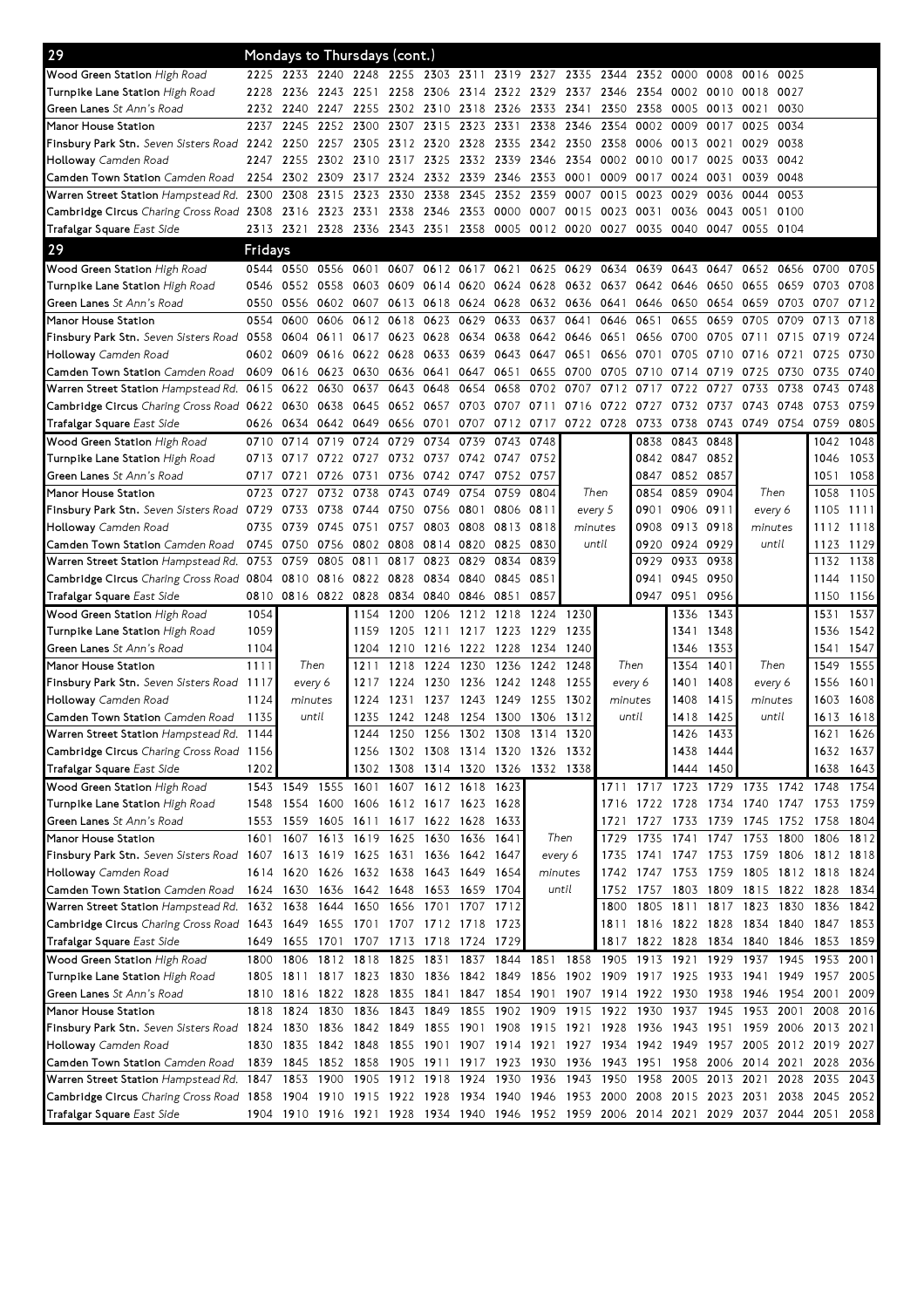| 29                                                                                                                              |           | Fridays (cont.) |                                                                                           |      |                |                |           |                     |                               |                                              |           |                |                                                             |           |           |                          |      |              |
|---------------------------------------------------------------------------------------------------------------------------------|-----------|-----------------|-------------------------------------------------------------------------------------------|------|----------------|----------------|-----------|---------------------|-------------------------------|----------------------------------------------|-----------|----------------|-------------------------------------------------------------|-----------|-----------|--------------------------|------|--------------|
| <b>Wood Green Station</b> High Road                                                                                             | 2009      | 2017            | 2024 2032                                                                                 |      | 2039           | 2047           | 2054      |                     | 2102 2109 2117                |                                              | 2124 2131 |                | 2138                                                        | 2146      | 2153      | 2201                     | 2208 | 2216         |
| <b>Turnpike Lane Station</b> High Road                                                                                          | 2013      | 2021            | 2027                                                                                      | 2035 |                |                |           |                     |                               | 2042 2050 2057 2105 2112 2120 2127 2134 2141 |           |                |                                                             | 2149      | 2156 2204 |                          | 2211 | 2219         |
| Green Lanes St Ann's Road                                                                                                       | 2017      | 2025            | 2031                                                                                      | 2039 |                |                |           |                     |                               | 2046 2054 2101 2109 2116 2124 2131 2138 2145 |           |                |                                                             | 2153      | 2200      | 2208                     | 2215 | 2223         |
| Manor House Station                                                                                                             | 2024      | 2032            | 2038                                                                                      | 2046 |                | 2052 2100 2107 |           | 2115                | 2122 2130                     |                                              | 2137      | 2144 2151      |                                                             | 2159      | 2206      | 2214                     | 2221 | 2229         |
| Finsbury Park Stn. Seven Sisters Road 2029                                                                                      |           | 2037            | 2043 2051                                                                                 |      |                |                |           |                     |                               | 2057 2105 2112 2120 2127 2135 2142 2149 2156 |           |                |                                                             |           |           | 2204 2211 2219 2226 2234 |      |              |
| <b>Holloway</b> Camden Road                                                                                                     | 2035      | 2043            | 2049 2056                                                                                 |      |                |                |           |                     |                               |                                              |           |                | 2102 2110 2117 2125 2132 2140 2147 2154 2201 2209 2216 2224 |           |           |                          | 2231 | 2239         |
| Camden Town Station Camden Road                                                                                                 | 2043      | 2051            | 2057 2104                                                                                 |      |                | 2110 2118 2125 |           |                     |                               | 2133 2140 2148 2155 2202 2209                |           |                |                                                             | 2217      |           | 2224 2232 2239           |      | 2247         |
| Warren Street Station Hampstead Rd. 2050                                                                                        |           | 2057            | 2103 2110                                                                                 |      | 2116 2124 2131 |                |           | 2139 2146           |                               | 2154                                         | 2201      | 2208           | 2215                                                        | 2223      | 2230 2238 |                          | 2245 | 2253         |
| Cambridge Circus Charing Cross Road 2059                                                                                        |           | 2106            | 2112 2119                                                                                 |      | 2125 2133 2140 |                |           |                     |                               | 2148 2155 2203 2210 2217 2224                |           |                |                                                             |           |           | 2232 2239 2247           | 2254 | 2302         |
| <b>Trafalgar Square</b> East Side                                                                                               | 2105      | 2112            | 2118 2125                                                                                 |      | 2131           |                | 2139 2146 | 2154 2201           |                               | 2209                                         | 2216 2223 |                | 2230                                                        | 2238      | 2245 2253 |                          | 2300 | 2308         |
| <b>Wood Green Station High Road</b>                                                                                             | 2223      | 2231            | 2238                                                                                      | 2246 | 2254           | 2302 2311      |           | 2319                | 2327                          | 2335                                         | 2343      | 2351           | 2359                                                        | 0007      | 0016      | 0025                     |      |              |
| <b>Turnpike Lane Station</b> High Road                                                                                          | 2226      | 2234            | 2241 2249                                                                                 |      |                |                |           |                     | 2257 2305 2314 2322 2330 2338 |                                              | 2346 2354 |                | 0001                                                        | 0009      | 0018 0027 |                          |      |              |
| <b>Green Lanes</b> St Ann's Road                                                                                                | 2230      | 2238            | 2245 2253                                                                                 |      |                | 2301 2309 2318 |           |                     |                               | 2326 2334 2342 2350 2358                     |           |                | 0005                                                        | 0013      | 0022      | 0031                     |      |              |
| Manor House Station                                                                                                             | 2236      | 2244            | 2251                                                                                      | 2259 | 2307           | 2315           | 2324      |                     | 2332 2339 2347                |                                              | 2355      | 0003           | 0010                                                        | 0018      | 0027      | 0036                     |      |              |
| <b>Finsbury Park Stn.</b> Seven Sisters Road 2241                                                                               |           | 2249            | 2256 2304                                                                                 |      | 2312 2320      |                | 2329      |                     | 2337 2344                     | 2352 0000                                    |           | 0008           | 0015                                                        | 0023      | 0031      | 0040                     |      |              |
| <b>Holloway</b> Camden Road                                                                                                     | 2246      | 2254            | 2301                                                                                      | 2309 | 2317           | 2325           | 2334      | 2342 2349           |                               | 2357                                         | 0005      | 0013           | 0020                                                        | 0027      | 0035      | 0044                     |      |              |
| Camden Town Station Camden Road                                                                                                 | 2254      | 2302            | 2309                                                                                      | 2317 |                | 2324 2332 2341 |           |                     | 2349 2356 0004                |                                              | 0012 0020 |                | 0027                                                        | 0034      | 0042      | 0051                     |      |              |
| Warren Street Station Hampstead Rd. 2300 2308                                                                                   |           |                 | 2315 2323                                                                                 |      |                | 2330 2338 2347 |           | 2355                | 0002 0010                     |                                              | 0018      | 0026           | 0033                                                        | 0040      | 0048      | 0057                     |      |              |
| Cambridge Circus Charing Cross Road 2309 2317 2324 2332 2339 2347 2355                                                          |           |                 |                                                                                           |      |                |                |           |                     | 0003 0010 0018                |                                              |           | 0026 0034 0041 |                                                             | 0048      | 0056 0104 |                          |      |              |
| Trafalgar Square East Side                                                                                                      |           |                 | 2315 2323 2330 2338 2345 2353 0001                                                        |      |                |                |           |                     |                               | 0008 0015 0023 0031                          |           |                | 0039 0046 0053 0101 0109                                    |           |           |                          |      |              |
| 29                                                                                                                              |           |                 | Saturdays (also Good Friday)                                                              |      |                |                |           |                     |                               |                                              |           |                |                                                             |           |           |                          |      |              |
| Wood Green Station High Road                                                                                                    | 0544      | 0553            | 0602 0611                                                                                 |      |                |                |           |                     |                               |                                              |           |                | 0620 0630 0638 0646 0654 0702 0709 0717 0724 0731           |           | 0738      | 0745                     | 0751 | 0758         |
| <b>Turnpike Lane Station</b> High Road                                                                                          | 0546      | 0555            | 0604 0613                                                                                 |      | 0622 0632 0640 |                |           |                     | 0649 0657                     | 0705                                         |           | 0712 0720 0727 |                                                             | 0734      | 0741      | 0748                     | 0754 | 0801         |
| <b>Green Lanes</b> St Ann's Road                                                                                                | 0549      | 0559            | 0608 0617                                                                                 |      |                | 0626 0636 0644 |           | 0653 0701           |                               | 0709                                         |           | 0716 0724 0731 |                                                             | 0738      | 0745 0752 |                          | 0758 | 0805         |
| Manor House Station                                                                                                             | 0553      | 0603            | 0612 0621                                                                                 |      | 0631           | 0641           | 0649      | 0658                | 0706                          | 0714                                         | 0721      | 0729           | 0736                                                        | 0743      | 0750      | 0757                     | 0803 | 0810         |
| Finsbury Park Stn. Seven Sisters Road 0557                                                                                      |           | 0607            | 0616 0625                                                                                 |      | 0636           | 0646           | 0654      |                     | 0703 0711                     | 0719                                         | 0726      | 0734 0741      |                                                             | 0748      | 0755 0802 |                          | 0808 | 0815         |
| <b>Holloway</b> Camden Road                                                                                                     | 0601      | 0611            | 0621                                                                                      | 0630 | 0641           | 0651           | 0659      | 0708                | 0716 0724                     |                                              | 0731      | 0739           | 0746                                                        | 0753      | 0800      | 0807                     | 0813 | 0820         |
| <b>Camden Town Station</b> Camden Road                                                                                          |           | 0607 0617       | 0628                                                                                      | 0637 | 0648           | 0658 0706      |           |                     |                               | 0716 0724 0732 0739                          |           | 0747           | 0754                                                        | 0801      | 0808      | 0815                     | 0821 | 0828         |
| Warren Street Station Hampstead Rd. 0613                                                                                        |           | 0623            | 0634                                                                                      | 0643 | 0654           |                |           | 0704 0712 0722 0730 |                               | 0738                                         | 0745      | 0753           | 0800                                                        | 0807      | 0814      | 0821                     | 0827 | 0834         |
| Cambridge Circus Charing Cross Road 0619                                                                                        |           | 0630            | 0641                                                                                      | 0651 | 0702           | 0712 0720      |           | 0730                | 0738                          | 0746                                         | 0753      | 0801           | 0808                                                        | 0816      | 0823      | 0830                     | 0836 | 0843         |
| Trafalgar Square East Side                                                                                                      | 0623      | 0634            | 0645 0655                                                                                 |      | 0706 0716 0724 |                |           |                     | 0734 0742 0750                |                                              | 0757      |                | 0805 0812                                                   | 0820      | 0827      | 0834                     | 0840 | 0847         |
|                                                                                                                                 |           |                 |                                                                                           |      |                |                |           |                     |                               |                                              |           |                |                                                             |           |           |                          |      |              |
|                                                                                                                                 |           |                 |                                                                                           |      |                |                |           |                     |                               |                                              |           |                |                                                             |           |           |                          |      |              |
| <b>Wood Green Station</b> High Road                                                                                             | 0804      | 0810            | 0816 0822                                                                                 |      | 0828           | 0834           | 0840      | 0845                | 0850                          | 0855                                         | 0900      | 0905           | 0910                                                        | 0915      | 0920      | 0925                     | 0930 | 0935         |
| <b>Turnpike Lane Station</b> High Road                                                                                          | 0807      | 0813            | 0819 0825                                                                                 |      | 0831           | 0837           | 0843      | 0848                | 0853 0858                     |                                              | 0903 0908 |                | 0913                                                        | 0918      | 0923 0928 |                          | 0934 | 0939         |
| <b>Green Lanes</b> St Ann's Road                                                                                                | 0811      | 0817            | 0823 0829                                                                                 |      | 0835           | 0841           | 0847      | 0852 0857           |                               |                                              | 0902 0907 | 0912 0917      |                                                             | 0922 0927 |           | 0932                     | 0938 | 0943         |
| Manor House Station                                                                                                             | 0816      | 0822            | 0828                                                                                      | 0834 | 0841           | 0847           | 0853      | 0858                | 0903                          | 0908                                         | 0913      | 0918           | 0923                                                        | 0928      | 0933      | 0938                     | 0944 | 0950         |
| Finsbury Park Stn. Seven Sisters Road 0821                                                                                      |           | 0827            | 0833                                                                                      | 0839 | 0846           | 0852           | 0858      |                     |                               | 0903 0908 0913 0918 0923                     |           |                | 0929                                                        | 0934      | 0939 0944 |                          | 0950 | 0956         |
| Holloway Camden Road                                                                                                            | 0826      | 0832            | 0838                                                                                      | 0845 | 0852           | 0858 0904      |           |                     | 0909 0914                     | 0919                                         | 0924      | 0929           | 0935                                                        | 0940      | 0945      | 0950                     | 0956 | 1002         |
| <b>Camden Town Station</b> Camden Road                                                                                          | 0834 0840 |                 | 0846                                                                                      | 0853 | 0900           | 0907           | 0913      | 0918                | 0923                          | 0928                                         | 0933      | 0938           | 0944                                                        | 0949      | 0954      | 0959                     | 1005 | 1011         |
| Warren Street Station Hampstead Rd. 0841                                                                                        |           | 0847            | 0853 0900                                                                                 |      | 0907           | 0914           | 0920      |                     | 0925 0930 0935                |                                              | 0940      | 0945 0951      |                                                             | 0956      | 1001 1006 |                          | 1012 | 1018         |
| Cambridge Circus Charing Cross Road 0850 0856 0902 0909 0916 0923 0929 0934 0939 0944 0950 0955 1001 1006 1011 1016 1022 1028   |           |                 |                                                                                           |      |                |                |           |                     |                               |                                              |           |                |                                                             |           |           |                          |      |              |
| <b>Trafalgar Square</b> East Side                                                                                               |           | 0854 0901       | 0907 0914 0921 0928 0934 0939 0944 0949 0955 1000 1006 1012 1017 1022 1028 1034           |      |                |                |           |                     |                               |                                              |           |                |                                                             |           |           |                          |      |              |
| Wood Green Station High Road                                                                                                    | 0940      |                 | 0945 0950 0955 1000 1006 1012 1018 1023 1029 1035 1041 1046 1052 1057 1102 1108 1114      |      |                |                |           |                     |                               |                                              |           |                |                                                             |           |           |                          |      |              |
| <b>Turnpike Lane Station</b> High Road                                                                                          | 0944      | 0949            | 0954 0959 1004 1010 1016 1022 1027 1033 1039 1045 1050 1056 1101 1107 1113 1119           |      |                |                |           |                     |                               |                                              |           |                |                                                             |           |           |                          |      |              |
| Green Lanes St Ann's Road                                                                                                       |           |                 | 0948 0953 0958 1003 1009 1015 1021 1027 1032 1038 1044 1050 1055 1101 1106 1112 1118 1124 |      |                |                |           |                     |                               |                                              |           |                |                                                             |           |           |                          |      |              |
| Manor House Station                                                                                                             |           |                 | 0955 1000 1005 1010 1016 1022 1028 1034 1040 1046 1052 1058 1103 1109 1114 1120 1126 1132 |      |                |                |           |                     |                               |                                              |           |                |                                                             |           |           |                          |      |              |
| Finsbury Park Stn. Seven Sisters Road 1001 1006 1011 1016 1022 1028 1034 1040 1046 1052 1058 1104 1109 1115 1120 1126 1132 1138 |           |                 |                                                                                           |      |                |                |           |                     |                               |                                              |           |                |                                                             |           |           |                          |      |              |
| Holloway Camden Road                                                                                                            |           |                 | 1007 1012 1017 1023 1029 1035 1041 1047 1053 1059 1105 1111 1116 1122 1127 1133 1139 1145 |      |                |                |           |                     |                               |                                              |           |                |                                                             |           |           |                          |      |              |
| Camden Town Station Camden Road                                                                                                 |           |                 | 1017 1022 1027 1033                                                                       |      | 1039 1045 1051 |                |           |                     |                               |                                              |           |                | 1057 1103 1109 1115 1122 1127 1133 1138 1144 1150           |           |           |                          |      | 1156         |
| Warren Street Station Hampstead Rd. 1024 1030 1035 1041 1047 1053 1059 1105 1111 1117 1123 1130 1135 1141 1146 1152 1158 1204   |           |                 |                                                                                           |      |                |                |           |                     |                               |                                              |           |                |                                                             |           |           |                          |      |              |
| Cambridge Circus Charing Cross Road 1034 1040 1046 1052 1058 1104 1110 1116 1122 1128 1134 1141 1146 1152 1157 1203 1209 1215   |           |                 |                                                                                           |      |                |                |           |                     |                               |                                              |           |                |                                                             |           |           |                          |      |              |
| Trafalgar Square East Side                                                                                                      | 1040      | 1046            | 1052 1058 1104 1110 1116 1122 1128 1134 1140 1147 1152 1158 1203 1209 1215 1221           |      |                |                |           |                     |                               |                                              |           |                |                                                             |           |           |                          |      |              |
| Wood Green Station High Road                                                                                                    |           |                 | 1119 1125 1131 1137 1143 1148 1154 1159                                                   |      |                |                |           |                     |                               |                                              |           |                | 1453 1500 1507 1514 1519                                    |           |           |                          |      | 1555         |
| <b>Turnpike Lane Station</b> High Road                                                                                          | 1124      |                 | 1130 1136 1142 1148 1153 1159 1204                                                        |      |                |                |           |                     |                               |                                              |           |                | 1458 1505 1512 1519 1524                                    |           |           |                          |      | 1600         |
| <b>Green Lanes</b> St Ann's Road                                                                                                | 1129      |                 | 1135 1141 1147 1153 1158 1204 1209                                                        |      |                |                |           |                     |                               |                                              |           |                | 1503 1510 1517 1524 1529                                    |           |           |                          |      | 1605         |
| Manor House Station                                                                                                             |           |                 | 1137 1143 1149 1155 1201 1207 1213 1218                                                   |      |                |                |           |                     | Then                          |                                              |           |                | 1512 1519 1526 1533 1538                                    |           |           | Then                     |      | 1614         |
| Finsbury Park Stn. Seven Sisters Road 1143 1149 1155 1201 1207 1213 1219 1225                                                   |           |                 |                                                                                           |      |                |                |           |                     | every 6                       |                                              |           |                | 1519 1526 1533 1540 1545                                    |           |           | every 6                  |      | 1621         |
| <b>Holloway</b> Camden Road                                                                                                     |           |                 | 1150 1156 1202 1208 1214 1220 1226 1232                                                   |      |                |                |           |                     | minutes                       |                                              |           |                | 1526 1533 1540 1547 1552                                    |           |           | minutes                  |      | 1628         |
| Camden Town Station <i>Camden Road</i>                                                                                          |           |                 | 1201 1207 1213 1219 1225 1231 1237 1243                                                   |      |                |                |           |                     | until                         |                                              |           |                | 1537 1544 1551 1557 1602                                    |           |           | until                    |      |              |
| Warren Street Station Hampstead Rd. 1209 1215 1221 1227 1233 1239 1245                                                          |           |                 |                                                                                           |      |                |                |           | 1251                |                               |                                              |           |                | 1545 1552 1559 1605 1610                                    |           |           |                          |      | 1638<br>1646 |
| Cambridge Circus Charing Cross Road 1220 1226 1232 1238 1244 1250 1256 1302<br>Trafalgar Square East Side                       |           |                 | 1226 1232 1238 1244 1250 1256 1302 1308                                                   |      |                |                |           |                     |                               |                                              |           |                | 1556 1603 1610 1616 1621<br>1602 1609 1616 1622 1627        |           |           |                          |      | 1657<br>1703 |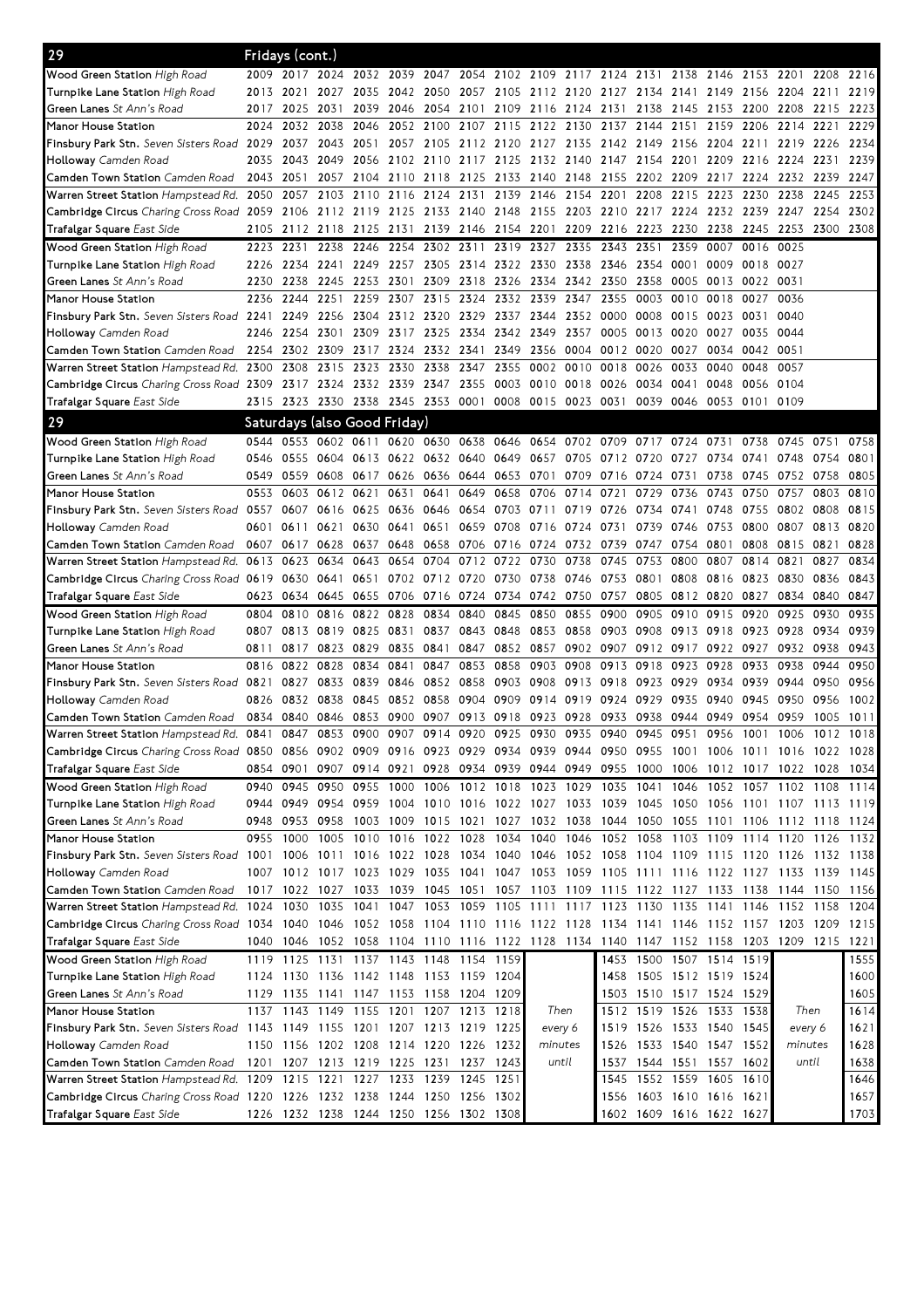| 29                                                                                                                                                          |      | Saturdays (also Good Friday) (cont.)                                                      |           |                                                                                 |                |                |      |                |                               |                |           |        |                                              |           |                |                                                                       |                |      |
|-------------------------------------------------------------------------------------------------------------------------------------------------------------|------|-------------------------------------------------------------------------------------------|-----------|---------------------------------------------------------------------------------|----------------|----------------|------|----------------|-------------------------------|----------------|-----------|--------|----------------------------------------------|-----------|----------------|-----------------------------------------------------------------------|----------------|------|
| Wood Green Station High Road                                                                                                                                | 1601 |                                                                                           |           | 1807                                                                            |                | 1813 1819 1825 |      | 1832 1839      |                               | 1847           | 1854      | 1902   | 1909                                         | 1917      | 1924           | 1932                                                                  | 1939           | 1947 |
| Turnpike Lane Station High Road                                                                                                                             | 1606 |                                                                                           |           | 1812                                                                            | 1818           | 1824           | 1830 | 1837           | 1844                          | 1852           | 1859      | 1907   | 1913                                         | 1921      | 1928           | 1936                                                                  | 1943           | 1951 |
| Green Lanes St Ann's Road                                                                                                                                   | 1611 |                                                                                           |           | 1817                                                                            | 1823           | 1829           | 1835 | 1842           | 1849                          | 1857           | 1904      | 1912   | 1918                                         | 1926      | 1933           | 1941                                                                  | 1948           | 1956 |
| Manor House Station                                                                                                                                         | 1620 | Then                                                                                      |           | 1826                                                                            | 1832           | 1838           | 1844 | 1851           | 1858                          | 1906           | 1912      | 1920   | 1926                                         | 1934      | 1941           | 1949                                                                  | 1956           | 2004 |
| Finsbury Park Stn. Seven Sisters Road                                                                                                                       | 1626 | every 6                                                                                   |           | 1832                                                                            | 1838           | 1844           | 1850 | 1857           | 1904                          | 1912 1918      |           | - 1926 | 1932 1940                                    |           | 1947           | 1954                                                                  | 2001           | 2009 |
| Holloway Camden Road                                                                                                                                        | 1633 | minutes                                                                                   |           | 1839                                                                            | 1844           | 1850           | 1856 | 1903           | 1910                          | 1918           | 1924      | 1932   | 1938                                         | 1946      | 1953           | 2000                                                                  | 2006           | 2014 |
| Camden Town Station Camden Road                                                                                                                             | 1643 | until                                                                                     |           | 1849                                                                            | 1854           | 1900           | 1906 | 1913           | 1920                          | 1928           | 1934      | 1941   | 1947                                         | 1955      | 2002           | 2009                                                                  | 2015           | 2023 |
| Warren Street Station Hampstead Rd. 1651                                                                                                                    |      |                                                                                           |           | 1857                                                                            | 1902           | 1907           | 1913 | 1920           | 1927                          | 1935           | 1941      | 1948   | 1954                                         | 2002      | 2009           | 2016                                                                  | 2022           | 2030 |
| Cambridge Circus Charing Cross Road 1702                                                                                                                    |      |                                                                                           |           | 1908                                                                            |                | 1913 1918      | 1923 | 1930           | 1937                          | 1945           | 1951      | 1958   | 2004                                         | 2011      | 2018           | 2025                                                                  | 2031           | 2039 |
| Trafalgar Square East Side                                                                                                                                  | 1708 |                                                                                           |           | 1914                                                                            | 1919           | 1924           | 1929 | 1936           | 1943                          | 1951           | 1957      | 2004   | 2010                                         | 2017      | 2024           | 2031                                                                  | 2037           | 2045 |
| Wood Green Station High Road                                                                                                                                |      | 1954 2002                                                                                 | 2009      | 2017                                                                            | 2024           | 2032           | 2039 | 2047           | 2054                          | 2102           | 2109      | 2117   | 2124                                         | 2132      | 2139           | 2147                                                                  | 2154           | 2202 |
| Turnpike Lane Station High Road                                                                                                                             | 1958 | 2005 2013                                                                                 |           | 2021                                                                            |                | 2028 2035      | 2042 |                | 2050 2057 2105 2112 2120      |                |           |        | 2127                                         |           |                | 2135 2142 2150 2157                                                   |                | 2205 |
| Green Lanes St Ann's Road                                                                                                                                   | 2003 | 2010                                                                                      | 2018      | 2026                                                                            | 2033           | 2040           | 2047 | 2055           | 2102                          | 2110           | 2116 2124 |        | 2131                                         | 2139      | 2146           | 2154 2201                                                             |                | 2209 |
| Manor House Station                                                                                                                                         | 2011 | 2017                                                                                      | 2025      | 2033                                                                            | 2040           | 2047           | 2054 | 2102           | 2108                          | 2116           | 2122      | 2130   | 2137                                         | 2145      | 2152           | 2200                                                                  | 2207           | 2215 |
| Finsbury Park Stn. Seven Sisters Road 2016                                                                                                                  |      | 2022                                                                                      | 2030      | 2038                                                                            | 2045           | 2052           | 2059 | 2107 2113      |                               | 2121           | 2127      | 2135   | 2142                                         | 2150      | 2157           | 2205                                                                  | 2212           | 2220 |
| Holloway Camden Road                                                                                                                                        | 2021 | 2027                                                                                      | 2035      | 2043                                                                            | 2050           | 2057           | 2104 | 2112           | 2118                          | 2126           | 2132      | 2140   | 2147                                         | 2155      | 2202           | 2210                                                                  | 2217           | 2225 |
| Camden Town Station Camden Road                                                                                                                             | 2029 | 2035                                                                                      | 2043      | 2051                                                                            | 2058           | 2105           | 2112 | 2120 2126      |                               | 2134 2140 2148 |           |        | 2155                                         | 2203      | 2210           | 2218                                                                  | 2225           | 2233 |
| Warren Street Station Hampstead Rd.                                                                                                                         | 2036 | 2042 2049                                                                                 |           | 2057                                                                            | 2104 2111      |                | 2118 |                | 2126 2132 2140                |                | 2146      | 2154   | 2201                                         | 2209      | 2216           | 2224                                                                  | 2231           | 2239 |
| Cambridge Circus Charing Cross Road 2045                                                                                                                    |      | 2051                                                                                      |           | 2058 2106 2113 2120 2127 2135 2141 2149 2155 2203 2210 2218 2225 2233 2240      |                |                |      |                |                               |                |           |        |                                              |           |                |                                                                       |                | 2248 |
| Trafalgar Square East Side                                                                                                                                  | 2051 | 2057                                                                                      |           | 2104 2112                                                                       | 2119 2126 2133 |                |      |                | 2141 2147 2155                |                | 2201      | 2209   | 2216                                         | 2224 2231 |                | 2239                                                                  | 2246           | 2254 |
| Wood Green Station High Road                                                                                                                                | 2209 | 2217                                                                                      | 2224      | 2232                                                                            | 2239           | 2247           | 2254 | 2302           | 2310                          | 2318           | 2326      | 2334   | 2343                                         | 2351      | 2359           | 0007                                                                  | 0016           | 0025 |
| Turnpike Lane Station High Road                                                                                                                             | 2212 | 2220                                                                                      | 2227 2235 |                                                                                 | 2242 2250      |                | 2257 | 2305 2313      |                               | 2321           | 2329      | 2337   | 2346                                         | 2354      | 0001           | 0009                                                                  | 0018           | 0027 |
| Green Lanes St Ann's Road                                                                                                                                   | 2216 | 2224                                                                                      | 2231      | 2239                                                                            | 2246           | 2254           | 2301 | 2309           | 2317                          | 2325           | 2333      | 2341   | 2350                                         | 2358      | 0005           | 0013                                                                  | 0022           | 0031 |
| Manor House Station                                                                                                                                         | 2222 | 2230                                                                                      | 2237      | 2245                                                                            | 2252           | 2300           | 2307 | 2315           | 2323                          | 2331           | 2338      | 2346   | 2355                                         | 0003      | 0010           | 0018                                                                  | 0027           | 0036 |
| Finsbury Park Stn. Seven Sisters Road 2227                                                                                                                  |      | 2235                                                                                      | 2242 2250 |                                                                                 |                | 2257 2305      |      | 2312 2320 2328 |                               | 2336           | 2343 2351 |        | 0000                                         | 0008      | 0015           | 0023                                                                  | 0031           | 0040 |
| Holloway Camden Road                                                                                                                                        | 2232 | 2240                                                                                      | 2247      | 2255                                                                            |                | 2302 2310      | 2317 | 2325 2333      |                               | 2341           | 2348      | 2356   | 0005                                         | 0013      | 0020           | 0027                                                                  | 0035           | 0044 |
| Camden Town Station Camden Road                                                                                                                             | 2240 | 2248                                                                                      | 2255      | 2303                                                                            |                | 2310 2318      | 2325 | 2333 2340      |                               | 2348           | 2355      | 0003   | 0012                                         | 0020      | 0027           | 0034                                                                  | 0042           | 0051 |
| Warren Street Station Hampstead Rd. 2246                                                                                                                    |      | 2254                                                                                      | 2301      | 2309                                                                            | 2316           | 2324           | 2331 | 2339           | 2346                          | 2354           | 0001      | 0009   | 0018                                         | 0026      | 0033           | 0040                                                                  | 0048           | 0057 |
| Cambridge Circus Charing Cross Road 2255                                                                                                                    |      | 2303 2310 2318                                                                            |           |                                                                                 | 2324           | 2332 2339      |      | 2347 2354      |                               | 0002           | 0009      | 0017   | 0026                                         | 0034      | 0041           | 0048                                                                  | 0056           | 0104 |
| Trafalgar Square East Side                                                                                                                                  | 2301 | 2309                                                                                      |           | 2316 2324 2330 2338 2345                                                        |                |                |      |                | 2353 0000 0007 0014 0022 0031 |                |           |        |                                              |           | 0039 0046 0053 |                                                                       | 0101           | 0109 |
|                                                                                                                                                             |      |                                                                                           |           |                                                                                 |                |                |      |                |                               |                |           |        |                                              |           |                |                                                                       |                |      |
|                                                                                                                                                             |      |                                                                                           |           |                                                                                 |                |                |      |                |                               |                |           |        |                                              |           |                |                                                                       |                |      |
| 29                                                                                                                                                          |      | Sundays and other Public Holidays (except Christmas Day)                                  |           |                                                                                 |                |                |      |                |                               |                |           |        |                                              |           |                |                                                                       |                |      |
| Wood Green Station High Road                                                                                                                                | 0544 | 0553                                                                                      | 0602 0611 |                                                                                 | 0620           | 0630 0640      |      | 0650           | 0700                          | 0710 0719      |           | 0727   | 0735                                         | 0743      | 0750           | 0758                                                                  | 0805           | 0813 |
| Turnpike Lane Station High Road                                                                                                                             | 0546 | 0555                                                                                      | 0604      | 0613                                                                            |                | 0622 0632 0642 |      | 0653           | 0703                          | 0713           | 0722      | 0730   | 0738                                         | 0746      | 0753           | 0801                                                                  | 0808           | 0816 |
| Green Lanes St Ann's Road                                                                                                                                   | 0549 | 0558                                                                                      | 0608      | 0617                                                                            | 0626           | 0636 0646      |      | 0657           | 0707                          | 0717           | 0726      | 0734   | 0742                                         | 0750      | 0757           | 0805                                                                  | 0812           | 0820 |
| Manor House Station                                                                                                                                         | 0553 | 0602                                                                                      | 0612 0621 |                                                                                 | 0630           | 0640           | 0650 | 0701           | 0711                          | 0722           | 0731      | 0739   | 0747                                         | 0755      | 0802           | 0810                                                                  | 0817           | 0825 |
| Finsbury Park Stn. Seven Sisters Road 0557                                                                                                                  |      | 0606                                                                                      | 0616 0625 |                                                                                 | 0635           | 0645           | 0655 | 0706 0716      |                               | 0727           | 0736      | 0744   | 0752                                         | 0800      | 0807           | 0815                                                                  | 0822           | 0830 |
| Holloway Camden Road                                                                                                                                        | 0601 | 0610                                                                                      | 0620      | 0629                                                                            | 0640           | 0650           | 0700 | 0711           | 0721                          | 0732           | 0741      | 0749   | 0757                                         | 0805      | 0812           | 0820                                                                  | 0827           | 0835 |
| Camden Town Station Camden Road                                                                                                                             | 0607 | 0616                                                                                      | 0626      | 0636                                                                            | 0647           | 0657           | 0707 | 0718           | 0729                          | 0740           | 0749      | 0757   | 0805                                         | 0813      | 0820           | 0828                                                                  | 0835           | 0843 |
| Warren Street Station Hampstead Rd. 0612 0622 0632 0642 0653 0703 0713                                                                                      |      |                                                                                           |           |                                                                                 |                |                |      |                | 0724 0735 0746                |                | 0755      | 0803   | 0811 0819                                    |           | 0826           | 0834 0841                                                             |                | 0849 |
| Cambridge Circus Charing Cross Road 0619 0629 0639 0649 0700 0710 0720 0732 0743 0754 0803 0811 0819 0827 0834 0842 0849 0857                               |      |                                                                                           |           |                                                                                 |                |                |      |                |                               |                |           |        |                                              |           |                |                                                                       |                |      |
| Trafalgar Square East Side                                                                                                                                  |      | 0623 0633 0643 0653 0704 0714 0724 0736 0747 0758 0807 0815 0823 0831                     |           |                                                                                 |                |                |      |                |                               |                |           |        |                                              |           |                | 0838 0846 0853 0901                                                   |                |      |
| Wood Green Station High Road                                                                                                                                |      | 0820 0828                                                                                 |           | 0835 0842 0849 0856 0902 0909 0916 0923 0929 0935                               |                |                |      |                |                               |                |           |        | 0941                                         | 0948      | 0955           |                                                                       | 1002 1008 1015 |      |
| Turnpike Lane Station High Road                                                                                                                             |      | 0823 0831 0838 0845 0852 0859 0905 0912 0919 0926 0932 0938 0944 0951 0958 1005 1011 1018 |           |                                                                                 |                |                |      |                |                               |                |           |        |                                              |           |                |                                                                       |                |      |
| <b>Green Lanes</b> St Ann's Road                                                                                                                            |      | 0827 0835 0842 0849 0856 0903 0909 0916 0923 0930 0936 0942 0948 0955 1002 1009 1015 1022 |           |                                                                                 |                |                |      |                |                               |                |           |        |                                              |           |                |                                                                       |                |      |
| Manor House Station                                                                                                                                         |      | 0832 0840                                                                                 | 0847 0854 |                                                                                 | 0901           |                |      |                |                               |                |           |        | 0908 0915 0922 0929 0936 0942 0948 0954 1001 |           |                | 1008 1016 1022 1029                                                   |                |      |
| Finsbury Park Stn. Seven Sisters Road 0837 0845 0852 0859 0906 0913 0920 0927 0934 0941 0947 0953 0959 1007 1014 1022 1028 1035                             |      |                                                                                           |           |                                                                                 |                |                |      |                |                               |                |           |        |                                              |           |                |                                                                       |                |      |
| Holloway Camden Road                                                                                                                                        |      | 0842 0850 0857 0904 0911 0918 0925 0932 0939 0946 0952 0958 1005 1013 1020 1028 1034 1041 |           |                                                                                 |                |                |      |                |                               |                |           |        |                                              |           |                |                                                                       |                |      |
| Camden Town Station Camden Road                                                                                                                             |      | 0850 0858 0905 0912 0919 0927 0934 0941 0948 0955 1001 1007 1014 1022 1029 1037 1044 1051 |           |                                                                                 |                |                |      |                |                               |                |           |        |                                              |           |                |                                                                       |                |      |
| Warren Street Station Hampstead Rd. 0856 0904 0911 0919 0926 0934 0941 0948 0955 1002 1008 1014 1021 1029 1036                                              |      |                                                                                           |           |                                                                                 |                |                |      |                |                               |                |           |        |                                              |           |                | 1044 1051 1058                                                        |                |      |
| Cambridge Circus Charing Cross Road 0904 0912 0919 0927 0934 0942 0949 0957 1004 1011 1017 1023 1030 1038 1045 1053 1100 1108                               |      |                                                                                           |           |                                                                                 |                |                |      |                |                               |                |           |        |                                              |           |                |                                                                       |                |      |
| Trafalgar Square East Side                                                                                                                                  |      | 0908 0916 0923 0931 0938 0946 0953 1001 1008 1015 1022 1029 1036 1044 1051 1059 1106 1114 |           |                                                                                 |                |                |      |                |                               |                |           |        |                                              |           |                |                                                                       |                |      |
| Wood Green Station High Road                                                                                                                                |      | 1021 1028                                                                                 |           | 1035 1042 1049 1056 1102 1109 1115 1123 1130 1138 1145 1153 1200 1207 1213 1221 |                |                |      |                |                               |                |           |        |                                              |           |                |                                                                       |                |      |
| Turnpike Lane Station High Road                                                                                                                             |      | 1024 1032 1039 1046 1053 1100 1106 1113 1119 1127 1134 1142 1149 1157 1205 1211 1218 1226 |           |                                                                                 |                |                |      |                |                               |                |           |        |                                              |           |                |                                                                       |                |      |
| Green Lanes St Ann's Road                                                                                                                                   | 1029 | 1037                                                                                      |           | 1044 1051 1058 1105 1111 1118 1124 1132 1139 1147 1154 1202 1210 1216 1223 1231 |                |                |      |                |                               |                |           |        |                                              |           |                |                                                                       |                |      |
| Manor House Station                                                                                                                                         | 1036 | 1044                                                                                      | 1051      | 1058                                                                            |                |                |      |                |                               |                |           |        |                                              |           |                | 1105 1112 1119 1126 1132 1140 1147 1155 1202 1210 1218 1225 1232 1240 |                |      |
| Finsbury Park Stn. Seven Sisters Road 1042 1050 1057 1105 1112 1119 1126 1133 1139 1147 1154 1202 1209 1217 1225 1232 1239 1247                             |      |                                                                                           |           |                                                                                 |                |                |      |                |                               |                |           |        |                                              |           |                |                                                                       |                |      |
| Holloway Camden Road                                                                                                                                        |      | 1048 1056 1103 1111 1118 1126 1133 1140 1146 1154 1201 1209 1216 1224 1232 1239 1246 1254 |           |                                                                                 |                |                |      |                |                               |                |           |        |                                              |           |                |                                                                       |                |      |
| Camden Town Station Camden Road 1058 1106 1113 1121 1128 1136 1143 1150 1157 1205 1212 1220 1227 1235 1243 1250 1257 1305                                   |      |                                                                                           |           |                                                                                 |                |                |      |                |                               |                |           |        |                                              |           |                |                                                                       |                |      |
| Warren Street Station Hampstead Rd. 1105 1113 1120 1128 1135 1143 1150 1158 1205 1213 1220 1228 1235 1243 1251 1258 1305 1313                               |      |                                                                                           |           |                                                                                 |                |                |      |                |                               |                |           |        |                                              |           |                |                                                                       |                |      |
| Cambridge Circus Charing Cross Road 1115 1123 1130 1138 1145 1153 1200 1208 1215 1223 1230 1238 1245 1253 1301 1308 1315 1323<br>Trafalgar Square East Side |      | 1121 1129 1136 1144 1151 1159 1206 1214 1221 1229 1236 1244 1251 1259 1307 1314 1321 1329 |           |                                                                                 |                |                |      |                |                               |                |           |        |                                              |           |                |                                                                       |                |      |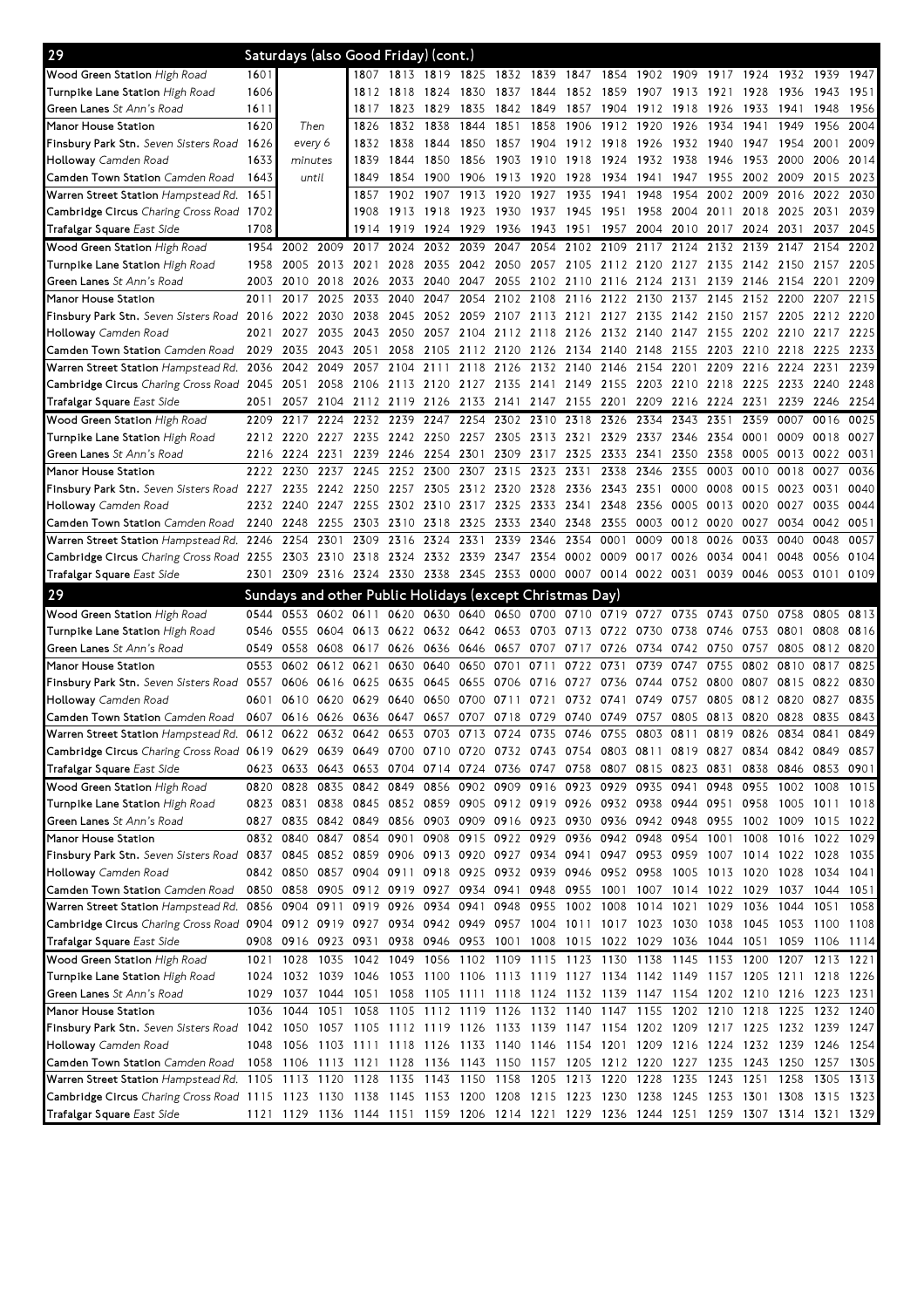| 29                                                                                                                              |      |           | Sundays and other Public Holidays (except Christmas Day) (cont.) |                |           |      |      |      |                |      |      |           |                                                                                           |      |           |          |           |      |
|---------------------------------------------------------------------------------------------------------------------------------|------|-----------|------------------------------------------------------------------|----------------|-----------|------|------|------|----------------|------|------|-----------|-------------------------------------------------------------------------------------------|------|-----------|----------|-----------|------|
| Wood Green Station High Road                                                                                                    | 1228 | 1236      | 1243 1251 1257 1305 1312 1320 1327                               |                |           |      |      |      |                | 1335 | 1342 |           | 1350 1357 1405                                                                            |      | 1412 1420 |          | 1428 1436 |      |
| <b>Turnpike Lane Station</b> High Road                                                                                          | 1233 | 1241      | 1248                                                             | 1256           | 1302 1310 |      | 1317 | 1325 | 1332           | 1340 | 1347 | 1355      | 1402                                                                                      | 1410 | 1417      | 1425     | 1433      | 1441 |
| <b>Green Lanes</b> St Ann's Road                                                                                                | 1238 | 1246      | 1253                                                             | 1301           | 1308      | 1316 | 1323 | 1331 | 1338           | 1346 | 1353 | 1401      | 1408                                                                                      | 1416 | 1423      | 1431     | 1439      | 1447 |
| Manor House Station                                                                                                             | 1247 | 1255      | 1302                                                             | 1310           | 1317      | 1325 | 1332 | 1340 | 1347           | 1355 | 1402 | 1410      | 1417                                                                                      | 1425 | 1432      | 1440     | 1448      | 1456 |
| Finsbury Park Stn. Seven Sisters Road 1254                                                                                      |      | 1302      | 1309                                                             | 1317           | 1324      | 1332 | 1339 | 1347 | 1354           | 1402 | 1409 | 1417      | 1424                                                                                      | 1432 | 1439      | 1447     | 1455      | 1503 |
| <b>Holloway</b> Camden Road                                                                                                     | 1301 | 1309      | 1316                                                             | 1324           | 1331      | 1339 | 1346 | 1354 | 1401           | 1409 | 1416 | 1424      | 1431                                                                                      | 1439 | 1446      | 1454     | 1502      | 1510 |
| <b>Camden Town Station</b> Camden Road                                                                                          | 1312 | 1320      | 1327                                                             | 1335           | 1342      | 1350 | 1357 | 1405 | 1412           | 1420 | 1427 | 1435      | 1442                                                                                      | 1450 | 1457      | 1504     | 1512      | 1520 |
| Warren Street Station Hampstead Rd. 1320                                                                                        |      | 1328      | 1335                                                             | 1343           | 1350      | 1358 | 1405 | 1413 | 1420           | 1428 | 1435 | 1443      | 1450                                                                                      | 1458 | 1505      | 1512     | 1520      | 1528 |
| Cambridge Circus Charing Cross Road 1330                                                                                        |      | 1338      | 1345                                                             | 1353           | 1400      | 1408 | 1415 | 1423 | 1430           | 1438 | 1445 | 1453      | 1500                                                                                      | 1508 | 1515      | 1522     | 1530      | 1538 |
| <b>Trafalgar Square</b> East Side                                                                                               | 1336 | 1344      | 1351                                                             | 1359           | 1406      | 1414 | 1421 | 1429 | 1436           | 1444 | 1451 | 1459      | 1506                                                                                      | 1514 | 1521      | 1528     | 1536      | 1544 |
| Wood Green Station High Road                                                                                                    | 1443 | 1451      | 1458                                                             | 1506           | 1513      | 1521 | 1528 | 1536 | 1543           | 1551 | 1559 | 1606      | 1614                                                                                      | 1621 | 1629      | 1636     | 1644      | 1651 |
| <b>Turnpike Lane Station</b> High Road                                                                                          | 1448 | 1456      | 1503                                                             | 1511           | 1518      | 1526 | 1533 | 1541 | 1548           | 1556 | 1604 | 1611      | 1619                                                                                      | 1626 | 1634      | 1641     | 1649      | 1656 |
| <b>Green Lanes</b> St Ann's Road                                                                                                | 1454 | 1502      | 1509                                                             | 1517           | 1524      | 1532 | 1539 | 1547 | 1554           | 1602 | 1609 | 1616      | 1624                                                                                      | 1631 | 1639      | 1646     | 1654      | 1701 |
| Manor House Station                                                                                                             | 1503 | 1511      | 1518                                                             | 1526           | 1533      | 1541 | 1548 | 1556 | 1603           | 1611 | 1618 | 1625      | 1633                                                                                      | 1640 | 1648      | 1655     | 1703      | 1710 |
| Finsbury Park Stn. Seven Sisters Road 1510                                                                                      |      | 1518      | 1525                                                             | 1533           | 1540      | 1548 | 1555 |      | 1603 1610 1618 |      | 1625 | 1632 1640 |                                                                                           | 1647 | 1655      | 1702     | 1710      | 1717 |
| <b>Holloway</b> Camden Road                                                                                                     | 1517 | 1525      | 1532                                                             | 1540           | 1547      | 1555 | 1602 | 1610 | 1617           | 1625 | 1632 | 1639      | 1647                                                                                      | 1654 | 1702      |          |           | 1724 |
| Camden Town Station Camden Road                                                                                                 | 1527 | 1535      | 1542                                                             | 1550           | 1557      | 1605 | 1612 | 1620 | 1627           | 1635 | 1642 | 1649      | 1657                                                                                      | 1704 | 1712      | 1719     | 1727      | 1734 |
| Warren Street Station Hampstead Rd.                                                                                             | 1535 | 1543      | 1550                                                             | 1558           | 1605      | 1613 | 1620 | 1628 | 1635           | 1643 | 1650 | 1657      | 1705                                                                                      | 1712 | 1720      | 1727     | 1735      | 1742 |
| Cambridge Circus Charing Cross Road 1545                                                                                        |      | 1553      | 1600                                                             | 1608           | 1615      | 1623 | 1630 | 1638 | 1645           | 1653 | 1700 | 1707      | 1715                                                                                      | 1722 | 1730      | 1737     | 1745      | 1752 |
| Trafalgar Square East Side                                                                                                      | 1551 | 1559      | 1606                                                             | 1614           | 1621      | 1629 | 1636 | 1644 | 1651           | 1659 | 1706 | 1713      | 1721                                                                                      | 1728 | 1736      | 1743     | 1751      | 1758 |
| Wood Green Station High Road                                                                                                    | 1659 | 1707      | 1714                                                             | 1722           | 1729      | 1737 | 1744 | 1752 | 1759           | 1807 | 1814 | 1822      | 1829                                                                                      | 1837 | 1844      | 1852     | 1859      | 1907 |
| <b>Turnpike Lane Station</b> High Road                                                                                          | 1704 | 1712      | 1719                                                             | 1727           | 1734      | 1741 | 1748 | 1756 | 1803           | 1811 | 1818 | 1826      | 1833                                                                                      | 1841 | 1847      | 1855     | 1902      | 1910 |
| <b>Green Lanes</b> St Ann's Road                                                                                                | 1709 |           | 1724                                                             | 1732           | 1739      | 1746 | 1753 | 1801 | 1808           | 1816 | 1823 | 1831      | 1838                                                                                      | 1846 | 1852      | 1900     | 1907      | 1915 |
| Manor House Station                                                                                                             | 1718 | 1726      | 1733                                                             | 1740           | 1747      | 1754 | 1801 | 1809 | 1816           | 1824 | 1831 | 1838      | 1845                                                                                      | 1853 | 1859      | 1907     | 1914      | 1922 |
| <b>Finsbury Park Stn.</b> Seven Sisters Road 1725                                                                               |      | 1733      | 1739                                                             | 1746           | 1753      | 1800 | 1807 | 1815 | 1822           | 1830 | 1837 | 1844      | 1851                                                                                      | 1859 | 1905      | 1913     | 1920      | 1928 |
| <b>Holloway</b> Camden Road                                                                                                     | 1732 | 1739      | 1745                                                             | 1752           | 1759      | 1806 | 1813 | 1821 | 1828           | 1836 | 1843 | 1850      | 1857                                                                                      | 1905 | 1911      | 1919     | 1926      | 1933 |
| <b>Camden Town Station</b> Camden Road                                                                                          | 1742 | 1749      | 1755                                                             | 1802           | 1809      | 1816 | 1823 | 1831 | 1838           | 1846 | 1853 | 1900      | 1907                                                                                      | 1914 | 1920      | 1928     | 1935      | 1942 |
| Warren Street Station Hampstead Rd.                                                                                             | 1750 | 1757      | 1803                                                             | 1810           | 1816      | 1823 | 1830 | 1838 | 1845           | 1853 | 1900 | 1907      | 1914                                                                                      | 1921 | 1927      | 1935     | 1942      | 1949 |
| <b>Cambridge Circus</b> Charing Cross Road 1800                                                                                 |      | 1807      | 1813                                                             | 1820           | 1826      | 1833 | 1840 | 1848 | 1855           | 1903 | 1909 | 1916      | 1923                                                                                      | 1930 | 1936      | 1944     | 1951      | 1958 |
| <b>Trafalgar Square</b> East Side                                                                                               | 1806 | 1813      | 1819                                                             | 1826           | 1832      | 1839 | 1846 | 1854 | 1901           | 1908 | 1914 | 1921      | 1928                                                                                      | 1935 | 1941      | 1949     | 1956      | 2003 |
| <b>Wood Green Station High Road</b>                                                                                             | 1915 | 1922      | 1930                                                             | 1938           | 1946      | 1954 | 2002 | 2010 | 2018           | 2025 | 2033 | 2040      | 2048                                                                                      | 2055 | 2103      | 2111     | 2119      | 2126 |
|                                                                                                                                 |      |           |                                                                  |                |           |      |      |      |                |      |      |           |                                                                                           |      |           |          |           |      |
| <b>Turnpike Lane Station</b> High Road                                                                                          | 1918 | 1925      | 1933                                                             | 1941           | 1949      | 1957 | 2005 | 2013 | 2021           | 2028 | 2036 | 2043      | 2051                                                                                      | 2058 | 2106      | 21<br>14 | 2122      | 2129 |
| <b>Green Lanes</b> St Ann's Road                                                                                                | 1923 | 1930      | 1938                                                             | 1946           | 1954      | 2001 | 2009 | 2017 | 2025           | 2032 | 2040 | 2047      | 2055                                                                                      | 2102 | 2110      | 2118     | 2126      | 2133 |
| Manor House Station                                                                                                             | 1930 | 1937      | 1945                                                             | 1953           | 2001      | 2008 | 2015 | 2023 | 2031           | 2038 | 2046 | 2053      | 2101                                                                                      | 2108 | 2116      | 2123     | 2131      | 2138 |
| <b>Finsbury Park Stn.</b> Seven Sisters Road 1936                                                                               |      | 1943      | 1951                                                             | 1959           | 2006      | 2013 | 2020 | 2028 | 2036           | 2043 | 2051 | 2058      | 2106                                                                                      | 2113 | 2121 2128 |          | 2136      | 2143 |
| <b>Holloway</b> Camden Road                                                                                                     | 1941 | 1948      | 1956                                                             | 2004           | 2011      | 2018 | 2025 | 2033 | 2041           | 2048 | 2056 | 2103      | 2111                                                                                      | 2118 | 2126      | 2133     | 2141      | 2148 |
| <b>Camden Town Station</b> Camden Road                                                                                          | 1949 | 1956      | 2004                                                             | 2012           | 2019      | 2026 | 2033 | 2041 | 2049           | 2056 | 2104 | 2111      | 2119                                                                                      | 2126 | 2133      | 2140     | 2148      | 2155 |
| Warren Street Station Hampstead Rd. 1956                                                                                        |      | 2003      | 2011                                                             | 2019           | 2026      | 2033 | 2040 | 2047 | 2055           | 2102 | 2110 | 2117      | 2125                                                                                      | 2132 | 2139      | 2146     | 2154      | 2201 |
| Cambridge Circus Charing Cross Road 2005 2011 2019 2027 2034 2041                                                               |      |           |                                                                  |                |           |      | 2048 | 2055 |                |      |      |           | 2103 2110 2118 2125 2133 2140 2147 2154 2202 2209                                         |      |           |          |           |      |
| <b>Trafalgar Square</b> East Side                                                                                               |      |           |                                                                  |                |           |      |      |      |                |      |      |           | 2010 2016 2024 2032 2039 2046 2053 2100 2108 2115 2123 2130 2138 2145 2152 2159 2207 2214 |      |           |          |           |      |
| Wood Green Station High Road                                                                                                    |      |           |                                                                  |                |           |      |      |      |                |      |      |           | 2134 2141 2149 2156 2204 2211 2219 2226 2234 2241 2249 2257 2305 2313 2321 2329 2337 2345 |      |           |          |           |      |
| <b>Turnpike Lane Station</b> High Road                                                                                          |      |           |                                                                  |                |           |      |      |      |                |      |      |           | 2137 2144 2152 2159 2207 2214 2222 2229 2237 2244 2252 2300 2308 2315 2323 2331 2339 2347 |      |           |          |           |      |
| <b>Green Lanes</b> St Ann's Road                                                                                                |      |           |                                                                  |                |           |      |      |      |                |      |      |           | 2141 2148 2156 2203 2211 2218 2226 2233 2241 2248 2256 2304 2312 2319 2327 2335 2343 2351 |      |           |          |           |      |
| Manor House Station                                                                                                             |      |           |                                                                  |                |           |      |      |      |                |      |      |           | 2146 2153 2201 2208 2216 2223 2231 2238 2246 2253 2301 2309 2317 2324 2332 2340 2348 2355 |      |           |          |           |      |
| Finsbury Park Stn. Seven Sisters Road 2151 2158 2206 2213 2221 2228 2236 2243 2251 2258 2306 2314 2322 2329 2337 2344 2352 2359 |      |           |                                                                  |                |           |      |      |      |                |      |      |           |                                                                                           |      |           |          |           |      |
| <b>Holloway</b> Camden Road                                                                                                     |      |           |                                                                  |                |           |      |      |      |                |      |      |           | 2156 2203 2211 2218 2226 2233 2241 2248 2256 2303 2311 2319 2327 2334 2341 2348 2356 0003 |      |           |          |           |      |
| Camden Town Station <i>Camden Road</i>                                                                                          |      |           |                                                                  |                |           |      |      |      |                |      |      |           | 2203 2210 2218 2225 2233 2240 2248 2255 2303 2310 2318 2326 2334 2341 2348 2355 0003 0010 |      |           |          |           |      |
| Warren Street Station Hampstead Rd. 2209 2216 2224 2231 2239 2246 2254 2301 2309 2316 2324 2332 2340 2347                       |      |           |                                                                  |                |           |      |      |      |                |      |      |           |                                                                                           |      | 2354 0001 |          | 0009 0016 |      |
| Cambridge Circus Charing Cross Road 2217 2224 2232 2239 2247 2254 2302 2309 2317 2324 2332 2340 2347 2354 0001 0008 0016 0023   |      |           |                                                                  |                |           |      |      |      |                |      |      |           |                                                                                           |      |           |          |           |      |
| Trafalgar Square East Side                                                                                                      |      |           |                                                                  |                |           |      |      |      |                |      |      |           | 2222 2229 2237 2244 2252 2259 2307 2314 2322 2329 2337 2345 2352 2359 0006 0013 0020 0027 |      |           |          |           |      |
| Wood Green Station High Road                                                                                                    |      |           | 2353 0001 0009 0017 0025                                         |                |           |      |      |      |                |      |      |           |                                                                                           |      |           |          |           |      |
| <b>Turnpike Lane Station</b> High Road                                                                                          |      |           | 2355 0003 0011 0019 0027                                         |                |           |      |      |      |                |      |      |           |                                                                                           |      |           |          |           |      |
| <b>Green Lanes</b> St Ann's Road                                                                                                |      |           | 2359 0006 0014 0022 0030                                         |                |           |      |      |      |                |      |      |           |                                                                                           |      |           |          |           |      |
| Manor House Station                                                                                                             |      |           | 0003 0010 0018 0026 0034                                         |                |           |      |      |      |                |      |      |           |                                                                                           |      |           |          |           |      |
| Finsbury Park Stn. Seven Sisters Road 0007 0014 0022 0030 0038                                                                  |      |           |                                                                  |                |           |      |      |      |                |      |      |           |                                                                                           |      |           |          |           |      |
| <b>Holloway</b> Camden Road                                                                                                     |      |           | 0011 0018 0026 0034 0042                                         |                |           |      |      |      |                |      |      |           |                                                                                           |      |           |          |           |      |
| Camden Town Station <i>Camden Road</i>                                                                                          |      |           | 0018 0025 0032 0040 0048                                         |                |           |      |      |      |                |      |      |           |                                                                                           |      |           |          |           |      |
| Warren Street Station Hampstead Rd. 0024 0030 0037 0045 0053                                                                    |      |           |                                                                  |                |           |      |      |      |                |      |      |           |                                                                                           |      |           |          |           |      |
| Cambridge Circus Charing Cross Road 0031 0037 0044 0052 0100<br>Trafalgar Square East Side                                      |      | 0035 0041 |                                                                  | 0048 0056 0104 |           |      |      |      |                |      |      |           |                                                                                           |      |           |          |           |      |

Operated by Arriva London

www.londonbusroutes.net 13.9.21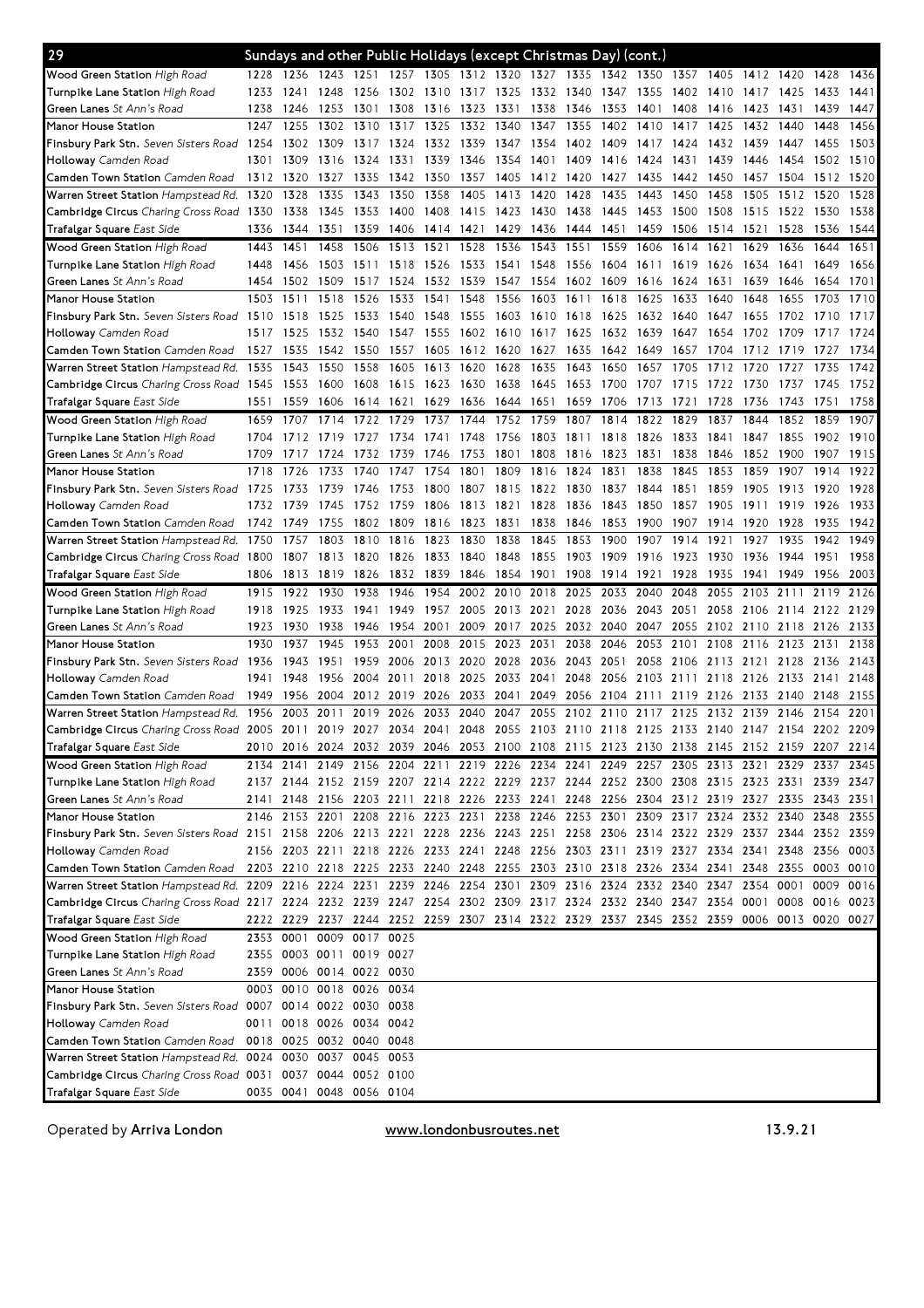## 29 Trafalgar Square – Camden Town – Wood Green

| 29                                                                                                                                                                                                                                                           |           | <b>Mondays to Thursdays</b>                  |      |                                         |           |                                  |                          |           |           |      |                                                                     |      |           |                                                                                                                                                     |      |                |                                       |                              |
|--------------------------------------------------------------------------------------------------------------------------------------------------------------------------------------------------------------------------------------------------------------|-----------|----------------------------------------------|------|-----------------------------------------|-----------|----------------------------------|--------------------------|-----------|-----------|------|---------------------------------------------------------------------|------|-----------|-----------------------------------------------------------------------------------------------------------------------------------------------------|------|----------------|---------------------------------------|------------------------------|
| Trafalgar Square East Side                                                                                                                                                                                                                                   |           | 0540 0550 0600 0610 0620 0630 0640           |      |                                         |           |                                  |                          | 0648 0655 |           |      |                                                                     |      |           | 0703 0710 0716 0721 0726                                                                                                                            | 0731 |                | 0736 0742 0747                        |                              |
| Tottenham Court Road Station TCR                                                                                                                                                                                                                             | 0545      | 0555                                         | 0605 | 0615                                    | 0625      | 0636                             | 0646                     | 0654      | 0701      | 0709 | 0716                                                                | 0722 | 0727      | 0733                                                                                                                                                | 0738 | 0743           | 0749                                  | 0754                         |
| Warren Street Stn. Tottenham Ct. Rd. 0548                                                                                                                                                                                                                    |           | 0558                                         | 0608 | 0618                                    | 0628      | 0639                             | 0649                     | 0657      | 0704      | 0712 | 0720                                                                | 0726 | 0731      | 0737                                                                                                                                                | 0742 | 0748           | 0754                                  | 0759                         |
| Camden Town Station Camden Road                                                                                                                                                                                                                              | 0554      | 0604                                         | 0614 | 0624                                    | 0635      | 0646                             | 0656                     | 0705      | 0712      | 0720 | 0728                                                                | 0735 | 0740      | 0746                                                                                                                                                | 0751 | 0757           | 0803                                  | 0809                         |
| Holloway Nag's Head (Parkhurst Road)                                                                                                                                                                                                                         | 0600 0610 |                                              | 0620 | 0631                                    | 0642      | 0653                             | 0703                     | 0712 0720 |           | 0728 | 0736                                                                | 0743 | 0749      | 0755                                                                                                                                                | 0800 | 0806           | 0812                                  | 0818                         |
| Finsbury Park Stn. Seven Sisters Road                                                                                                                                                                                                                        | 0605      | 0615                                         | 0625 | 0636                                    | 0647      | 0658                             | 0709                     | 0718 0726 |           | 0734 | 0742                                                                | 0749 | 0755      | 0801                                                                                                                                                | 0807 | 0813           | 0819                                  | 0825                         |
| Manor House Station                                                                                                                                                                                                                                          | 0608      | 0619                                         | 0629 | 0640                                    | 0651      | 0702                             | 0713                     | 0722 0730 |           | 0739 | 0747                                                                | 0754 | 0800      | 0806                                                                                                                                                |      | 0812 0818 0824 |                                       | 0830                         |
| Green Lanes St Ann's Road                                                                                                                                                                                                                                    | 0611      | 0622                                         | 0633 | 0644                                    | 0656      | 0707                             | 0718                     | 0727      | 0735      | 0744 | 0752                                                                | 0759 | 0805      | 0811                                                                                                                                                | 0817 | 0823           | 0829                                  | 0835                         |
| Turnpike Lane Station Green Lanes                                                                                                                                                                                                                            | 0614      | 0625                                         | 0636 | 0647                                    | 0659      | 0710                             | 0721                     | 0730      | 0738      | 0747 | 0756                                                                | 0803 | 0809      | 0815                                                                                                                                                | 0821 | 0827           | 0833                                  | 0839                         |
| Wood Green Station High Road                                                                                                                                                                                                                                 | 0617      | 0628                                         | 0639 | 0650                                    |           | 0702 0714                        | 0725                     | 0734 0742 |           | 0751 | 0800                                                                | 0807 | 0813      | 0819                                                                                                                                                | 0825 | 0831           | 0837                                  | 0843                         |
| Trafalgar Square East Side                                                                                                                                                                                                                                   | 0753      | 0757                                         | 0803 | 0808                                    | 0813      | 0819                             | 0825                     | 0831      | 0837      | 0843 | 0849                                                                | 0855 | 0901      | 0907                                                                                                                                                | 0913 |                |                                       | 0938                         |
| Tottenham Court Road Station TCR                                                                                                                                                                                                                             | 0800      | 0805                                         | 0811 | 0816                                    | 0822      | 0828                             | 0834                     | 0840      | 0846      | 0852 | 0858                                                                | 0904 | 0911      | 0917                                                                                                                                                | 0923 |                |                                       | 0948                         |
| Warren Street Stn. Tottenham Ct. Rd.                                                                                                                                                                                                                         | 0805      | 0810                                         | 0816 | 0822                                    | 0828      | 0834                             | 0840                     | 0846      | 0853      | 0859 | 0905                                                                | 0911 | 0918      | 0924                                                                                                                                                | 0930 |                |                                       | 0955                         |
| Camden Town Station Camden Road                                                                                                                                                                                                                              | 0815      | 0820                                         | 0826 | 0832                                    | 0838      | 0844                             | 0850                     | 0856      | 0903      | 0909 | 0915                                                                | 0921 | 0928      | 0934                                                                                                                                                | 0940 |                | Then                                  | 1005                         |
| Holloway Nag's Head (Parkhurst Road) 0824                                                                                                                                                                                                                    |           | 0830                                         | 0836 | 0842 0848                               |           | 0854                             | 0900                     | 0906 0913 |           | 0919 | 0925                                                                | 0931 | 0938      | 0944                                                                                                                                                | 0950 |                | every 5                               | 1015                         |
| Finsbury Park Stn. Seven Sisters Road 0831                                                                                                                                                                                                                   |           | 0837                                         | 0843 | 0849                                    | 0855      | 0901                             | 0907                     | 0913 0920 |           | 0926 | 0932                                                                | 0938 | 0945      | 0951                                                                                                                                                | 0957 |                | minutes                               | 1022                         |
| Manor House Station                                                                                                                                                                                                                                          |           | 0836 0842                                    | 0848 | 0854                                    |           | 0900 0906                        | 0912 0918 0925           |           |           | 0931 | 0937                                                                | 0943 | 0950      | 0956                                                                                                                                                | 1002 |                | until                                 | 1027                         |
| Green Lanes St Ann's Road                                                                                                                                                                                                                                    | 0841      | 0847                                         | 0854 | 0900                                    | 0906      | 0912                             | 0918                     | 0924      | 0931      | 0937 | 0943                                                                | 0949 | 0956      | 1002                                                                                                                                                | 1008 |                |                                       | 1033                         |
| Turnpike Lane Station Green Lanes                                                                                                                                                                                                                            | 0845      | 0850                                         | 0857 | 0903                                    | 0909      | 0915                             | 0921                     | 0927      | 0934      | 0940 | 0946                                                                | 0952 | 0959      | 1005                                                                                                                                                | 1011 |                |                                       | 1036                         |
| Wood Green Station High Road                                                                                                                                                                                                                                 | 0849      | 0854                                         | 0901 | 0907                                    | 0913      | 0919                             | 0925                     | 0931      | 0938      |      | 0945 0951                                                           | 0957 | 1004      | 1010                                                                                                                                                | 1016 |                |                                       | 1041                         |
| Trafalgar Square East Side                                                                                                                                                                                                                                   | 0943      | 0948                                         | 0953 | 0957                                    | 1002      | 1008                             | 1014                     | 1020      | 1026      | 1032 | 1038                                                                |      |           | 1144                                                                                                                                                | 1149 | 1155           | 1201                                  | 1207                         |
| Tottenham Court Road Station TCR                                                                                                                                                                                                                             | 0954      | 0959                                         | 1004 | 1009                                    | 1015      | 1021                             | 1027                     | 1033      | 1039      | 1045 | 1051                                                                |      |           | 1157                                                                                                                                                |      | 1202 1208 1214 |                                       | 1220                         |
| Warren Street Stn. Tottenham Ct. Rd. 1001                                                                                                                                                                                                                    |           | 1006                                         | 1012 | 1017                                    | 1023      | 1029                             | 1035                     | 1041      | 1047      | 1053 | 1059                                                                |      |           | 1205                                                                                                                                                | 1210 | 1216           | 1222                                  | 1228                         |
| Camden Town Station Camden Road                                                                                                                                                                                                                              | 1011      | 1016                                         | 1022 | 1027                                    | 1033      | 1039                             | 1045                     | 1051      | 1057      | 1103 | 1110                                                                |      | Then      | 1216                                                                                                                                                | 1221 | 1227           | 1233                                  | 1239                         |
| Holloway Nag's Head (Parkhurst Road)                                                                                                                                                                                                                         | 1021      | 1026                                         | 1032 | 1037                                    | 1043      | 1049                             | 1055                     | 1101      | 1107      | 1113 | 1120                                                                |      | every 6   | 1226                                                                                                                                                | 1231 | 1237           | 1243                                  | 1249                         |
| Finsbury Park Stn. Seven Sisters Road                                                                                                                                                                                                                        | 1028      | 1033                                         | 1039 | 1044                                    | 1051      | 1057                             | 1103                     | 1109      | 1115      | 1121 | 1128                                                                |      | minutes   | 1234                                                                                                                                                | 1239 | 1245           | 1251                                  | 1257                         |
| Manor House Station                                                                                                                                                                                                                                          | 1033      | 1038                                         | 1044 | 1049                                    | 1056      | 1102                             | 1108                     | 1114      | 1120      | 1126 | 1133                                                                |      | until     | 1239                                                                                                                                                | 1244 | 1250           | 1256                                  | 1303                         |
| Green Lanes St Ann's Road                                                                                                                                                                                                                                    | 1039      | 1044                                         | 1050 | 1055                                    | 1102      | 1109                             | 1115                     | 1121      | 1127      | 1133 | 1140                                                                |      |           | 1246                                                                                                                                                | 1251 | 1257           | 1304                                  | 1311                         |
| Turnpike Lane Station Green Lanes                                                                                                                                                                                                                            | 1042      | 1048                                         | 1054 | 1059                                    | 1106      | 1113                             | 1119                     | 1125      | 1131      | 1137 | 1144                                                                |      |           | 1250                                                                                                                                                | 1255 | 1301 1308      |                                       | 1315                         |
|                                                                                                                                                                                                                                                              |           |                                              |      |                                         |           |                                  |                          |           |           |      |                                                                     |      |           |                                                                                                                                                     |      |                |                                       |                              |
| Wood Green Station High Road                                                                                                                                                                                                                                 | 1047      | 1053 1059                                    |      | 1104                                    | 1111      | 1118                             | 1124                     | 1130      | 1136      | 1142 | 1149                                                                |      |           | 1255                                                                                                                                                | 1300 | 1306 1313      |                                       | 1320                         |
| Trafalgar Square East Side                                                                                                                                                                                                                                   | 1213      |                                              |      | 1401                                    | 1407      | 1413                             | 1419                     | 1425      | 1431      | 1437 | 1443                                                                | 1449 | 1455      | 1501                                                                                                                                                | 1507 | 1513           |                                       | 1631                         |
| Tottenham Court Road Station TCR                                                                                                                                                                                                                             | 1226      |                                              |      | 1414                                    | 1420      | 1426                             | 1432                     | 1437      | 1443      | 1449 | 1455                                                                | 1501 | 1507      | 1513                                                                                                                                                | 1519 | 1524           |                                       |                              |
| Warren Street Stn. Tottenham Ct. Rd.                                                                                                                                                                                                                         | 1234      |                                              |      | 1422                                    | 1428      | 1434                             | 1440                     | 1445      | 1451      | 1457 | 1503                                                                | 1509 | 1515      | 1521                                                                                                                                                | 1527 | 1532           | Then                                  | 1650                         |
| Camden Town Station Camden Road                                                                                                                                                                                                                              | 1245      | Then                                         |      | 1433                                    | 1439      | 1445                             | 1451                     | 1457      | 1503      | 1509 | 1515                                                                | 1521 | 1527      | 1533                                                                                                                                                | 1539 | 1544           | every                                 | 1702                         |
|                                                                                                                                                                                                                                                              |           | every 6                                      |      | 1443                                    | 1450      | 1456                             | 1502                     | 1508      | 1514      | 1520 | 1526                                                                | 1532 | 1538      | 1544                                                                                                                                                | 1550 | 1556           | 6                                     | 1714                         |
| Holloway Nag's Head (Parkhurst Road) 1255<br>Finsbury Park Stn. Seven Sisters Road                                                                                                                                                                           | 1303      | minutes                                      |      | 1451                                    | 1458      | 1504                             | 1510                     | 1516      | 1522      | 1528 | 1534                                                                | 1540 | 1546      | 1552                                                                                                                                                | 1558 | 1604           | mins                                  | 1722                         |
| Manor House Station                                                                                                                                                                                                                                          | 1309      | until                                        |      | 1457                                    | 1504      | 1510                             | 1516                     | 1522 1528 |           | 1534 | 1540                                                                | 1546 | 1552      | 1558                                                                                                                                                | 1604 | 1610           | until                                 | 1728                         |
| Green Lanes St Ann's Road                                                                                                                                                                                                                                    | 1317      |                                              |      | 1505                                    | 1512      | 1518                             | 1524                     | 1530      | 1536      | 1542 | 1549                                                                | 1555 | 1601      | 1607                                                                                                                                                | 1614 | 1620           |                                       | 1738                         |
| Turnpike Lane Station Green Lanes                                                                                                                                                                                                                            | 1321      |                                              |      | 1509                                    |           |                                  |                          |           |           |      | 1516 1522 1528 1534 1540 1546 1553 1559                             |      | 1605 1611 |                                                                                                                                                     | 1618 | 1624           |                                       |                              |
| Wood Green Station High Road                                                                                                                                                                                                                                 | 1327      |                                              |      |                                         |           |                                  |                          |           |           |      |                                                                     |      |           | 1515 1522 1528 1534 1540 1546 1552 1559 1605 1611 1618 1625 1631                                                                                    |      |                |                                       |                              |
| Trafalgar Square East Side                                                                                                                                                                                                                                   | 1637      |                                              |      |                                         |           |                                  |                          |           |           |      |                                                                     |      |           |                                                                                                                                                     |      |                |                                       |                              |
|                                                                                                                                                                                                                                                              |           |                                              |      |                                         |           |                                  |                          |           |           |      |                                                                     |      |           | 1707 1713 1719 1724 1730 1735 1741 1746 1752 1757 1803 1808 1814 1819 1825                                                                          |      |                |                                       |                              |
| Tottenham Court Road Station TCR<br>Warren Street Stn. Tottenham Ct. Rd. 1656                                                                                                                                                                                | 1648      |                                              |      | 1726                                    |           |                                  |                          |           |           |      |                                                                     |      |           | 1718 1724 1730 1735 1741 1746 1752 1757 1803 1808 1814 1819 1825 1830 1836<br>1731 1737 1742 1748 1753 1759 1804 1810 1815 1821 1826 1832 1837 1843 |      |                |                                       |                              |
| Camden Town Station Camden Road                                                                                                                                                                                                                              | 1708      | Then                                         |      | 1738                                    | 1743      | 1749                             | 1754                     | 1800 1805 |           |      |                                                                     |      |           | 1811 1816 1821 1826 1832                                                                                                                            | 1837 | 1843 1848      |                                       | 1854                         |
|                                                                                                                                                                                                                                                              |           | every 6                                      |      | 1750                                    |           |                                  |                          |           |           |      |                                                                     |      |           | 1838 1843 1848                                                                                                                                      |      | 1854 1859      |                                       | 1905                         |
| Holloway Nag's Head (Parkhurst Road) 1720<br>Finsbury Park Stn. Seven Sisters Road 1728                                                                                                                                                                      |           | minutes                                      |      | 1758                                    |           |                                  | 1803 1809 1814 1820 1825 |           |           |      | 1755 1801 1806 1812 1817 1823 1828 1833<br>1831 1836 1841 1845 1850 |      |           |                                                                                                                                                     |      |                | 1855 1901 1906                        |                              |
|                                                                                                                                                                                                                                                              | 1734      | until                                        |      | 1804                                    |           |                                  |                          |           |           |      |                                                                     |      |           |                                                                                                                                                     |      |                |                                       |                              |
| Manor House Station<br>Green Lanes St Ann's Road                                                                                                                                                                                                             | 1743      |                                              |      |                                         |           | 1809 1815<br>1813 1818 1824 1829 | 1820                     | 1826 1831 | 1835 1840 |      | 1837 1842 1847<br>1846 1850 1855 1859 1904                          |      | 1851      | 1856                                                                                                                                                | 1901 |                | 1907 1912 1918<br>1909 1914 1919 1925 |                              |
| Turnpike Lane Station Green Lanes                                                                                                                                                                                                                            | 1747      |                                              |      |                                         |           |                                  |                          |           |           |      |                                                                     |      |           |                                                                                                                                                     |      |                |                                       |                              |
|                                                                                                                                                                                                                                                              | 1754      |                                              |      | 1824                                    |           |                                  |                          |           |           |      |                                                                     |      |           | 1817 1822 1828 1833 1839 1844 1850 1854 1859 1903 1908 1913 1918 1923 1929                                                                          |      |                |                                       | 1642<br>1742<br>1749<br>1912 |
| Wood Green Station High Road                                                                                                                                                                                                                                 |           |                                              |      |                                         |           | 1829 1835 1840                   |                          |           |           |      |                                                                     |      |           | 1846 1851 1857 1901 1906 1910 1915 1919 1923 1927 1933                                                                                              |      |                |                                       |                              |
| Trafalgar Square East Side                                                                                                                                                                                                                                   |           | 1831 1837<br>1842 1848                       | 1843 | 1849 1855 1901 1907 1913 1919 1925 1931 |           |                                  |                          |           |           |      |                                                                     | 1937 |           | 1943 1949<br>1953 1959 2004 2011 2018                                                                                                               |      | 1955 2002 2009 |                                       | 2016<br>2025                 |
| Tottenham Court Road Station TCR<br>Warren Street Stn. Tottenham Ct. Rd. 1849 1855 1901 1907 1913 1919 1925 1931 1936 1943 1949 1955 2000 2006 2011 2017 2024 2031                                                                                           |           |                                              |      | 1854 1900 1906 1912 1918 1924 1930      |           |                                  |                          |           |           |      | 1936 1942 1948                                                      |      |           |                                                                                                                                                     |      |                |                                       |                              |
| Camden Town Station Camden Road                                                                                                                                                                                                                              |           |                                              |      |                                         |           |                                  |                          |           |           |      |                                                                     |      |           |                                                                                                                                                     |      |                |                                       | 2041                         |
|                                                                                                                                                                                                                                                              |           | 1900 1906 1911 1917 1923 1929 1935 1940 1946 |      |                                         |           |                                  |                          |           |           |      |                                                                     |      |           | 1953 1959 2005 2010 2016 2021 2027 2034                                                                                                             |      |                |                                       |                              |
| Holloway Nag's Head (Parkhurst Road) 1911 1917 1922 1928 1933 1939 1945 1950 1956 2003 2009 2015 2020 2026 2031 2037 2044 2051<br>Finsbury Park Stn. Seven Sisters Road 1918 1924 1929 1935 1940 1946 1952 1957 2003 2010 2016 2022 2027 2033 2038 2044 2051 |           |                                              |      |                                         |           |                                  |                          |           |           |      |                                                                     |      |           |                                                                                                                                                     |      |                |                                       | 2058                         |
| Manor House Station                                                                                                                                                                                                                                          |           | 1924 1930 1936                               |      |                                         |           |                                  |                          |           |           |      |                                                                     |      |           | 2032 2038 2043 2049 2056 2103                                                                                                                       |      |                |                                       |                              |
| Green Lanes St Ann's Road                                                                                                                                                                                                                                    | 1931      | 1937                                         | 1943 | 1940 1945 1951 1957 2002 2008<br>1947   | 1952 1958 |                                  | 2004 2009 2015           |           |           |      | 2015 2021 2027<br>2022 2027 2033                                    |      |           | 2038 2044                                                                                                                                           |      | 2049 2055 2102 |                                       | 2109                         |
| Turnpike Lane Station Green Lanes                                                                                                                                                                                                                            |           | 1935 1941                                    |      |                                         |           |                                  |                          |           |           |      |                                                                     |      |           | 1947 1951 1956 2002 2008 2013 2018 2025 2030 2036 2041 2047 2052 2058 2105                                                                          |      |                |                                       | 2112                         |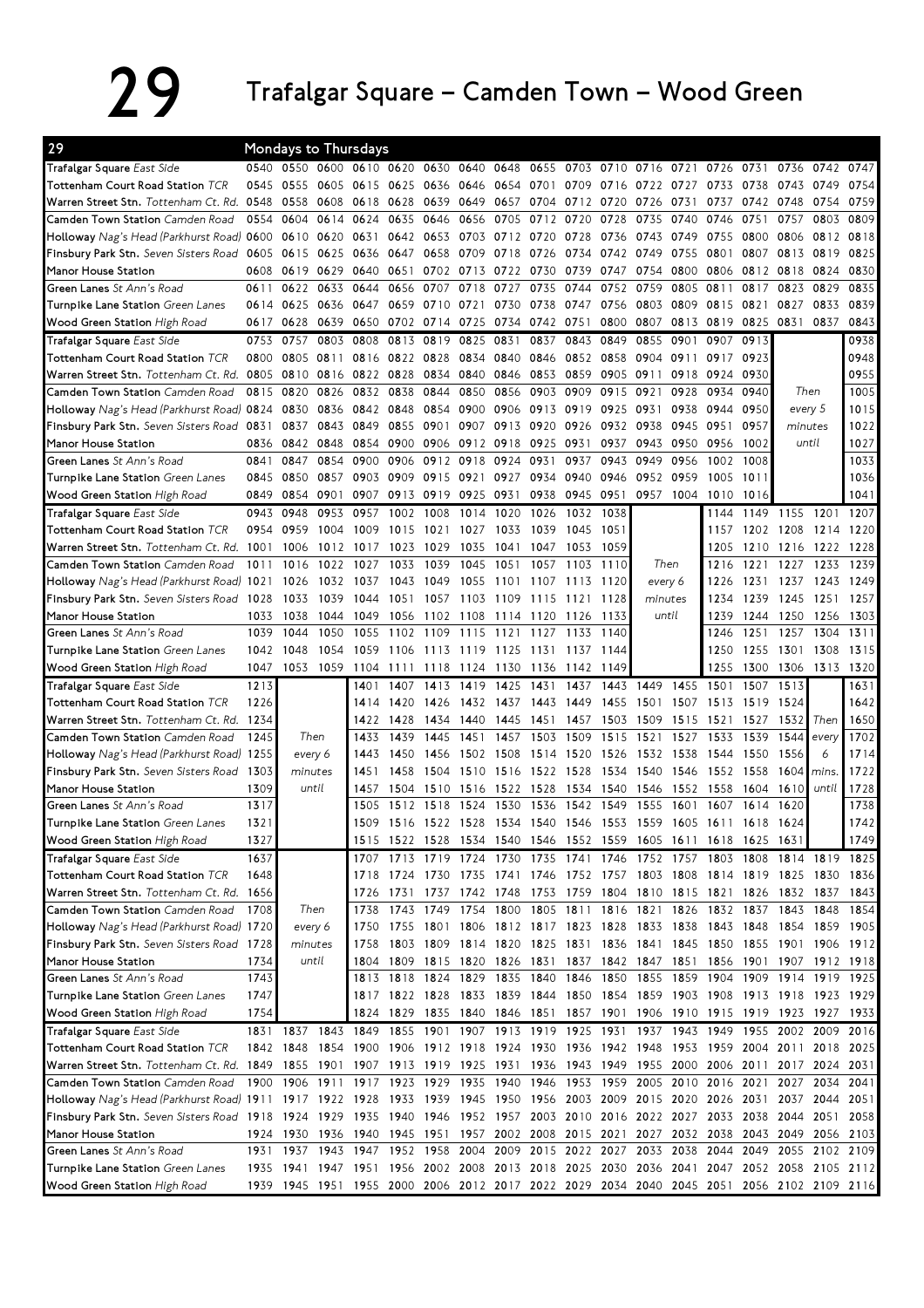| 29                                                                                                                                                                                                                                                                                                                                       | Mondays to Thursdays (cont.) |                        |                |                                                        |           |                          |      |                          |                |                                         |                          |                 |           |                                                                       |              |                          |            |              |
|------------------------------------------------------------------------------------------------------------------------------------------------------------------------------------------------------------------------------------------------------------------------------------------------------------------------------------------|------------------------------|------------------------|----------------|--------------------------------------------------------|-----------|--------------------------|------|--------------------------|----------------|-----------------------------------------|--------------------------|-----------------|-----------|-----------------------------------------------------------------------|--------------|--------------------------|------------|--------------|
| Trafalgar Square East Side                                                                                                                                                                                                                                                                                                               |                              | 2023 2030              |                | 2037 2044 2051                                         |           |                          |      | 2058 2105 2113 2120 2127 |                |                                         |                          | 2135 2142 2149  |           | 2156                                                                  | 2203         | 2211                     | 2218       | 2226         |
| Tottenham Court Road Station TCR                                                                                                                                                                                                                                                                                                         | 2032                         | 2039                   | 2046           | 2053                                                   | 2100      | 2107                     |      | 2114 2122 2129           |                | 2136                                    | 2144 2151                |                 | 2158      | 2205                                                                  | 2213         | 2221                     | 2228       | 2236         |
| Warren Street Stn. Tottenham Ct. Rd. 2038                                                                                                                                                                                                                                                                                                |                              | 2045                   | 2052           | 2059                                                   | 2106 2113 |                          | 2120 | 2128                     | 2135           | 2142 2150                               |                          | 2157            | 2204      | 2211                                                                  | 2219         | 2227                     | 2234       | 2242         |
| Camden Town Station Camden Road                                                                                                                                                                                                                                                                                                          | 2048                         | 2055                   | 2102 2109      |                                                        | 2116 2123 |                          | 2129 | 2137 2144                |                | 2151                                    | 2159                     | 2206            | 2213      | 2220                                                                  | 2228         | 2236                     | 2243       | 2251         |
| Holloway Nag's Head (Parkhurst Road) 2058                                                                                                                                                                                                                                                                                                |                              |                        |                | 2104 2111 2118 2125 2132 2138                          |           |                          |      |                          |                | 2146 2153 2200 2208 2215                |                          |                 | 2222 2229 |                                                                       | 2237 2245    |                          | 2252 2300  |              |
| Finsbury Park Stn. Seven Sisters Road 2105                                                                                                                                                                                                                                                                                               |                              | 2111                   | 2117 2124      |                                                        |           | 2131 2138                | 2144 | 2152 2159                |                | 2206                                    | 2214 2221                |                 | 2228      | 2235                                                                  | 2243         | 2251                     | 2258       | 2306         |
| Manor House Station                                                                                                                                                                                                                                                                                                                      | 2110                         | 2116                   | 2122 2129      |                                                        |           | 2136 2143                | 2149 | 2157                     | 2204           | 2211                                    | 2219                     | 2226            | 2233      | 2240                                                                  | 2248         | 2256                     | 2303       | 2311         |
| Green Lanes St Ann's Road                                                                                                                                                                                                                                                                                                                | 2116                         | 2122                   | 2128           | 2134                                                   | 2141      | 2148                     | 2154 | 2202                     | 2209           | 2216                                    | 2224                     | 2231            | 2238      | 2245                                                                  | 2253         | 2301                     | 2308       | 2316         |
| Turnpike Lane Station Green Lanes                                                                                                                                                                                                                                                                                                        | 2119                         | 2125                   | 2131           | 2137                                                   | 2144 2151 |                          | 2157 |                          | 2205 2212      | 2219                                    | 2227                     | 2234            | 2241      | 2248                                                                  | 2256         | 2304                     | 2311       | 2319         |
| Wood Green Station High Road                                                                                                                                                                                                                                                                                                             | 2123                         | 2129                   | 2135           | 2141                                                   | 2148      | 2155                     | 2201 | 2208                     | 2215           | 2222                                    | 2230                     | 2237            | 2244      | 2251                                                                  | 2259         | 2307                     | 2314       | 2322         |
| Trafalgar Square East Side                                                                                                                                                                                                                                                                                                               | 2233                         | 2241                   | 2248           | 2256                                                   | 2303      | 2310                     | 2317 | 2325                     | 2332           | 2340                                    | 2347                     | 2354            | 0002      | 0010                                                                  | 0017         | 0025                     | 0032       | 0040         |
| Tottenham Court Road Station TCR                                                                                                                                                                                                                                                                                                         | 2243                         | 2251                   | 2258           | 2306                                                   |           | 2313 2320                | 2327 |                          | 2335 2342      | 2350                                    | 2357                     | 0004            | 0012 0020 |                                                                       | 0027         | 0035                     | 0042       | 0049         |
| Warren Street Stn. Tottenham Ct. Rd. 2249                                                                                                                                                                                                                                                                                                |                              | 2257                   | 2304           | 2312                                                   |           | 2318 2325                | 2332 | 2340                     | 2347           | 2355                                    | 0002                     | 0008            | 0016      | 0024                                                                  | 0031         | 0039                     | 0046       | 0053         |
| Camden Town Station Camden Road                                                                                                                                                                                                                                                                                                          | 2258                         | 2306                   | 2313           | 2321                                                   | 2327      | 2334                     | 2341 | 2348                     | 2355           | 0003                                    | 0010                     | 0016            | 0024      | 0032                                                                  | 0038         | 0046                     | 0053       | 0100         |
| Holloway Nag's Head (Parkhurst Road) 2307 2315                                                                                                                                                                                                                                                                                           |                              |                        | 2322 2330      |                                                        |           | 2336 2342                | 2349 |                          | 2356 0003      | 0011                                    | 0018                     | 0024            | 0031      | 0039                                                                  | 0045         | 0053                     | 0100       | 0107         |
| Finsbury Park Stn. Seven Sisters Road 2313                                                                                                                                                                                                                                                                                               |                              | 2321                   | 2328           | 2336                                                   | 2342 2348 |                          | 2354 | 0001                     | 0008           | 0016                                    | 0023                     | 0029            | 0036      | 0044                                                                  | 0050         | 0058                     | 0105       | 0112         |
| Manor House Station                                                                                                                                                                                                                                                                                                                      | 2318                         | 2326                   | 2333 2340      |                                                        |           | 2346 2352 2358           |      |                          | 0005 0012 0020 |                                         | 0027                     | 0033            | 0040      | 0048                                                                  | 0054         | 0102 0109                |            | 0116         |
| Green Lanes St Ann's Road                                                                                                                                                                                                                                                                                                                | 2323                         | 2331                   | 2338           | 2345                                                   | 2351      | 2357                     | 0003 | 0009                     | 0016           | 0024                                    | 0031                     | 0037            | 0044      | 0052                                                                  | 0058         | 0106                     | 0113       | 0120         |
| Turnpike Lane Station Green Lanes                                                                                                                                                                                                                                                                                                        | 2326                         | 2334                   | 2341           | 2348                                                   | 2354      | 0000                     | 0006 |                          | 0012 0019      | 0027                                    | 0034                     | 0040            | 0047      | 0055                                                                  | 0101         | 0109                     | 0116       | 0123         |
| Wood Green Station High Road                                                                                                                                                                                                                                                                                                             | 2329                         |                        | 2337 2344 2351 |                                                        |           | 2357 0002 0009           |      | 0015 0022 0030           |                |                                         | 0037                     | 0043            | 0050      | 0057                                                                  | 0103 0111    |                          | 0118 0125  |              |
| 29                                                                                                                                                                                                                                                                                                                                       | Fridays                      |                        |                |                                                        |           |                          |      |                          |                |                                         |                          |                 |           |                                                                       |              |                          |            |              |
| Trafalgar Square East Side                                                                                                                                                                                                                                                                                                               | 0540                         | 0550                   | 0600           | 0610                                                   | 0620      | 0630                     | 0640 | 0648                     | 0655           | 0703                                    | 0710                     | 0716            | 0721      | 0726                                                                  | 0731         | 0736                     | 0742       | 0747         |
| Tottenham Court Road Station TCR                                                                                                                                                                                                                                                                                                         | 0545                         | 0555                   | 0605           | 0615                                                   | 0625      | 0636                     | 0646 | 0654 0701                |                | 0709                                    | 0716                     | 0722            | 0727      | 0733                                                                  | 0738         | 0743                     | 0749       | 0754         |
| Warren Street Stn. Tottenham Ct. Rd. 0548                                                                                                                                                                                                                                                                                                |                              | 0558                   | 0608 0618      |                                                        | 0628      | 0639                     | 0649 | 0657                     | 0704           | 0712 0720                               |                          | 0726            | 0731      | 0737                                                                  | 0742         | 0748                     | 0754       | 0759         |
| Camden Town Station Camden Road                                                                                                                                                                                                                                                                                                          | 0554                         | 0604                   | 0614           | 0624                                                   | 0635      | 0646                     | 0656 | 0705                     | 0712           | 0720                                    | 0728                     | 0735            | 0740      | 0746                                                                  | 0751         | 0757                     | 0803       | 0809         |
| Holloway Nag's Head (Parkhurst Road) 0600                                                                                                                                                                                                                                                                                                |                              | 0610                   | 0620           | 0631                                                   | 0642      | 0653                     | 0703 | 0712 0720                |                | 0728                                    | 0736                     | 0743            | 0749      | 0755                                                                  | 0800         | 0806                     | 0812       | 0818         |
| Finsbury Park Stn. Seven Sisters Road                                                                                                                                                                                                                                                                                                    | 0605                         | 0615                   | 0625           | 0636                                                   | 0647      | 0658                     | 0709 | 0718                     | 0726           | 0734                                    | 0742                     | 0749            | 0755      | 0801                                                                  | 0807         | 0813                     | 0819       | 0825         |
| Manor House Station                                                                                                                                                                                                                                                                                                                      | 0608                         | 0619                   | 0629           | 0640                                                   | 0651      | 0702                     | 0713 | 0722 0730                |                | 0739                                    | 0747                     | 0754            | 0800      | 0806                                                                  | 0812         | 0818                     | 0824       | 0830         |
| Green Lanes St Ann's Road                                                                                                                                                                                                                                                                                                                | 0611                         | 0622                   | 0633           | 0644                                                   | 0656      | 0707                     | 0718 | 0727                     | 0735           | 0744                                    | 0752 0759                |                 | 0805      | 0811                                                                  | 0817         | 0823                     | 0829       | 0835         |
| Turnpike Lane Station Green Lanes                                                                                                                                                                                                                                                                                                        | 0614                         | 0625                   | 0636 0647      |                                                        | 0659      | 0710                     | 0721 | 0730                     | 0738           | 0747                                    | 0756                     | 0803            | 0809      | 0815                                                                  | 0821         | 0827                     | 0833       | 0839         |
|                                                                                                                                                                                                                                                                                                                                          |                              |                        |                |                                                        |           |                          |      |                          |                |                                         |                          |                 |           |                                                                       |              |                          |            |              |
|                                                                                                                                                                                                                                                                                                                                          |                              |                        |                |                                                        |           |                          |      |                          |                |                                         |                          |                 |           |                                                                       |              |                          |            |              |
| Wood Green Station High Road                                                                                                                                                                                                                                                                                                             | 0617 0628                    |                        | 0639           | 0650                                                   |           | 0702 0714                | 0725 |                          | 0734 0742 0751 |                                         | 0800                     | 0807            | 0813 0819 |                                                                       | 0825         | 0831                     | 0837       | 0843         |
|                                                                                                                                                                                                                                                                                                                                          | 0753                         | 0757                   | 0803           | 0808                                                   | 0813      | 0819                     | 0825 | 0831                     | 0837           | 0843                                    | 0849                     | 0855            | 0901      | 0907                                                                  | 0913         |                          |            | 0938         |
|                                                                                                                                                                                                                                                                                                                                          | 0800                         | 0805                   | 0811           | 0816                                                   | 0822 0828 |                          | 0834 | 0840                     | 0846           | 0852 0858                               |                          | 0904            | 0911      | 0917                                                                  | 0923         |                          |            | 0948         |
| Trafalgar Square East Side<br>Tottenham Court Road Station TCR<br>Warren Street Stn. Tottenham Ct. Rd.                                                                                                                                                                                                                                   | 0805                         | 0810                   | 0816 0822      |                                                        | 0828      | 0834                     | 0840 | 0846                     | 0853           | 0859                                    | 0905 0911                |                 | 0918      | 0924 0930                                                             | 0940         |                          |            | 0955         |
|                                                                                                                                                                                                                                                                                                                                          | 0815                         | 0820                   | 0826           | 0832                                                   | 0838      | 0844                     | 0850 | 0856                     | 0903           | 0909                                    | 0915                     | 0921            | 0928      | 0934                                                                  |              | Then                     |            | 1005         |
| Camden Town Station Camden Road<br>Holloway Nag's Head (Parkhurst Road) 0824                                                                                                                                                                                                                                                             |                              | 0830                   | 0836           | 0842                                                   | 0848      | 0854                     | 0900 | 0906                     | 0913           | 0919                                    | 0925                     | 0931            | 0938      | 0944                                                                  | 0950         | every 5                  |            | 1015         |
| Finsbury Park Stn. Seven Sisters Road 0831                                                                                                                                                                                                                                                                                               |                              | 0837                   | 0843           | 0849                                                   | 0855      | 0901                     | 0907 | 0913 0920                |                | 0926                                    | 0932                     | 0938            | 0945      | 0951                                                                  | 0957         | minutes                  |            | 1022         |
| Manor House Station                                                                                                                                                                                                                                                                                                                      | 0836<br>0841                 | 0842<br>0847           | 0848<br>0854   | 0854<br>0900                                           | 0900      | 0906                     | 0912 | 0918                     | 0925           | 0931<br>0937                            | 0937<br>0943             | 0943<br>0949    | 0950      | 0956<br>1002                                                          | 1002<br>1008 | until                    |            | 1027         |
| Green Lanes St Ann's Road                                                                                                                                                                                                                                                                                                                |                              |                        |                |                                                        |           | 0906 0912 0918           |      | 0924 0931                |                |                                         |                          |                 | 0956      |                                                                       |              |                          |            | 1033         |
|                                                                                                                                                                                                                                                                                                                                          | 0845                         |                        |                |                                                        |           |                          |      |                          |                |                                         |                          |                 |           | 0850 0857 0903 0909 0915 0921 0927 0934 0940 0946 0952 0959 1005 1011 |              |                          |            | 1036         |
| Turnpike Lane Station Green Lanes<br>Wood Green Station High Road                                                                                                                                                                                                                                                                        | 0849                         | 0854 0901              |                | 0907                                                   |           | 0913 0919 0925 0931      |      |                          |                | 0938 0945 0951                          |                          |                 |           | 0957 1004 1010 1016                                                   |              |                          |            | 1041         |
|                                                                                                                                                                                                                                                                                                                                          |                              | 0943 0948              |                | 0953 0957                                              |           | 1002 1008 1014 1020 1026 |      |                          |                | 1032 1038                               |                          |                 |           |                                                                       |              | 1144 1149 1155 1201 1207 |            |              |
| Tottenham Court Road Station TCR                                                                                                                                                                                                                                                                                                         |                              |                        |                | 0954 0959 1004 1009 1015 1021 1027 1033 1039 1045 1051 |           |                          |      |                          |                |                                         |                          |                 |           |                                                                       |              | 1157 1202 1208 1214 1220 |            |              |
| Warren Street Stn. Tottenham Ct. Rd. 1001 1006 1012 1017 1023 1029 1035                                                                                                                                                                                                                                                                  |                              |                        |                |                                                        |           |                          |      |                          |                | 1041 1047 1053 1059                     |                          |                 |           | 1205                                                                  |              | 1210 1216 1222 1228      |            |              |
| Camden Town Station Camden Road                                                                                                                                                                                                                                                                                                          |                              | 1011 1016 1022 1027    |                |                                                        |           |                          |      |                          |                | 1033 1039 1045 1051 1057 1103 1110      |                          | Then<br>every 6 |           | 1216                                                                  |              | 1221 1227 1233 1239      |            |              |
| Trafalgar Square East Side<br>Holloway Nag's Head (Parkhurst Road) 1021 1026 1032 1037                                                                                                                                                                                                                                                   |                              |                        |                |                                                        |           |                          |      |                          |                | 1043 1049 1055 1101 1107 1113 1120      |                          |                 |           | 1226                                                                  |              | 1231 1237 1243 1249      |            |              |
|                                                                                                                                                                                                                                                                                                                                          |                              | 1033                   | 1039 1044      |                                                        |           |                          |      |                          |                | 1051 1057 1103 1109 1115 1121 1128      |                          | minutes         |           | 1234                                                                  |              | 1239 1245 1251           |            | 1257         |
| Manor House Station                                                                                                                                                                                                                                                                                                                      |                              | 1033 1038<br>1039 1044 | 1050           | 1044 1049 1056 1102 1108                               |           |                          |      |                          |                | 1114 1120 1126 1133                     |                          | until           |           | 1239<br>1246                                                          |              | 1244 1250 1256 1303      |            |              |
|                                                                                                                                                                                                                                                                                                                                          |                              |                        |                |                                                        |           |                          |      |                          |                | 1055 1102 1109 1115 1121 1127 1133 1140 |                          |                 |           |                                                                       |              | 1251 1257 1304 1311      |            |              |
| Turnpike Lane Station Green Lanes                                                                                                                                                                                                                                                                                                        | 1042                         | 1048                   | 1054           | 1059 1106 1113 1119 1125 1131 1137 1144                |           |                          |      |                          |                |                                         |                          |                 |           | 1250                                                                  |              | 1255 1301 1308 1315      |            |              |
|                                                                                                                                                                                                                                                                                                                                          | 1047                         |                        | 1053 1059 1104 |                                                        |           |                          |      |                          |                | 1111 1118 1124 1130 1136 1142 1149      |                          |                 |           | 1255                                                                  | 1300         | 1306                     | 1313 1320  |              |
|                                                                                                                                                                                                                                                                                                                                          | 1213                         |                        |                | 1401                                                   |           |                          |      |                          |                |                                         |                          |                 |           | 1407 1413 1419 1425 1431 1437 1443 1449 1455 1501 1507 1513           |              |                          |            | 1631         |
|                                                                                                                                                                                                                                                                                                                                          | 1226                         |                        |                | 1414                                                   |           |                          |      |                          |                |                                         |                          |                 |           | 1420 1426 1432 1437 1443 1449 1455 1501 1507 1513 1519 1524           |              |                          |            | 1642         |
|                                                                                                                                                                                                                                                                                                                                          |                              |                        |                | 1422                                                   | 1428      | 1434 1440                |      | 1445 1451                |                |                                         | 1457 1503 1509 1515 1521 |                 |           |                                                                       |              | 1527 1532                | Then       | 1650         |
| Camden Town Station Camden Road                                                                                                                                                                                                                                                                                                          | 1245                         | Then                   |                | 1433                                                   | 1439      | 1445 1451                |      |                          |                | 1457 1503 1509 1515 1521 1527 1533      |                          |                 |           |                                                                       | 1539         | 1544                     | every      |              |
|                                                                                                                                                                                                                                                                                                                                          |                              | every 6                |                | 1443<br>1451                                           |           |                          |      |                          |                |                                         |                          |                 |           | 1450 1456 1502 1508 1514 1520 1526 1532 1538 1544 1550 1556           |              | 1604                     | 6<br>mins. | 1702<br>1714 |
|                                                                                                                                                                                                                                                                                                                                          |                              | minutes                |                |                                                        |           |                          |      |                          |                |                                         |                          |                 |           | 1458 1504 1510 1516 1522 1528 1534 1540 1546 1552 1558                |              |                          |            | 1722         |
| Finsbury Park Stn. Seven Sisters Road 1028<br>Green Lanes St Ann's Road<br>Wood Green Station High Road<br>Trafalgar Square East Side<br>Tottenham Court Road Station TCR<br>Warren Street Stn. Tottenham Ct. Rd. 1234<br>Holloway Nag's Head (Parkhurst Road) 1255<br>Finsbury Park Stn. Seven Sisters Road 1303<br>Manor House Station | 1309                         | until                  |                | 1457<br>1505                                           |           | 1504 1510 1516 1522 1528 |      |                          |                |                                         | 1534 1540 1546 1552 1558 |                 |           |                                                                       |              | 1604 1610                | until      | 1728         |
| Green Lanes St Ann's Road                                                                                                                                                                                                                                                                                                                | 1317                         |                        |                |                                                        |           | 1512 1518 1524           |      | 1530 1536                |                | 1542 1549                               |                          | 1555            | 1601 1607 |                                                                       | 1614 1620    |                          |            | 1738         |
| Turnpike Lane Station Green Lanes<br>Wood Green Station High Road                                                                                                                                                                                                                                                                        | 1321<br>1327                 |                        |                | 1509<br>1515                                           |           | 1516 1522 1528           |      | 1534 1540                |                |                                         | 1546 1553 1559           |                 | 1605 1611 | 1522 1528 1534 1540 1546 1552 1559 1605 1611 1618 1625 1631           |              | 1618 1624                |            | 1742<br>1749 |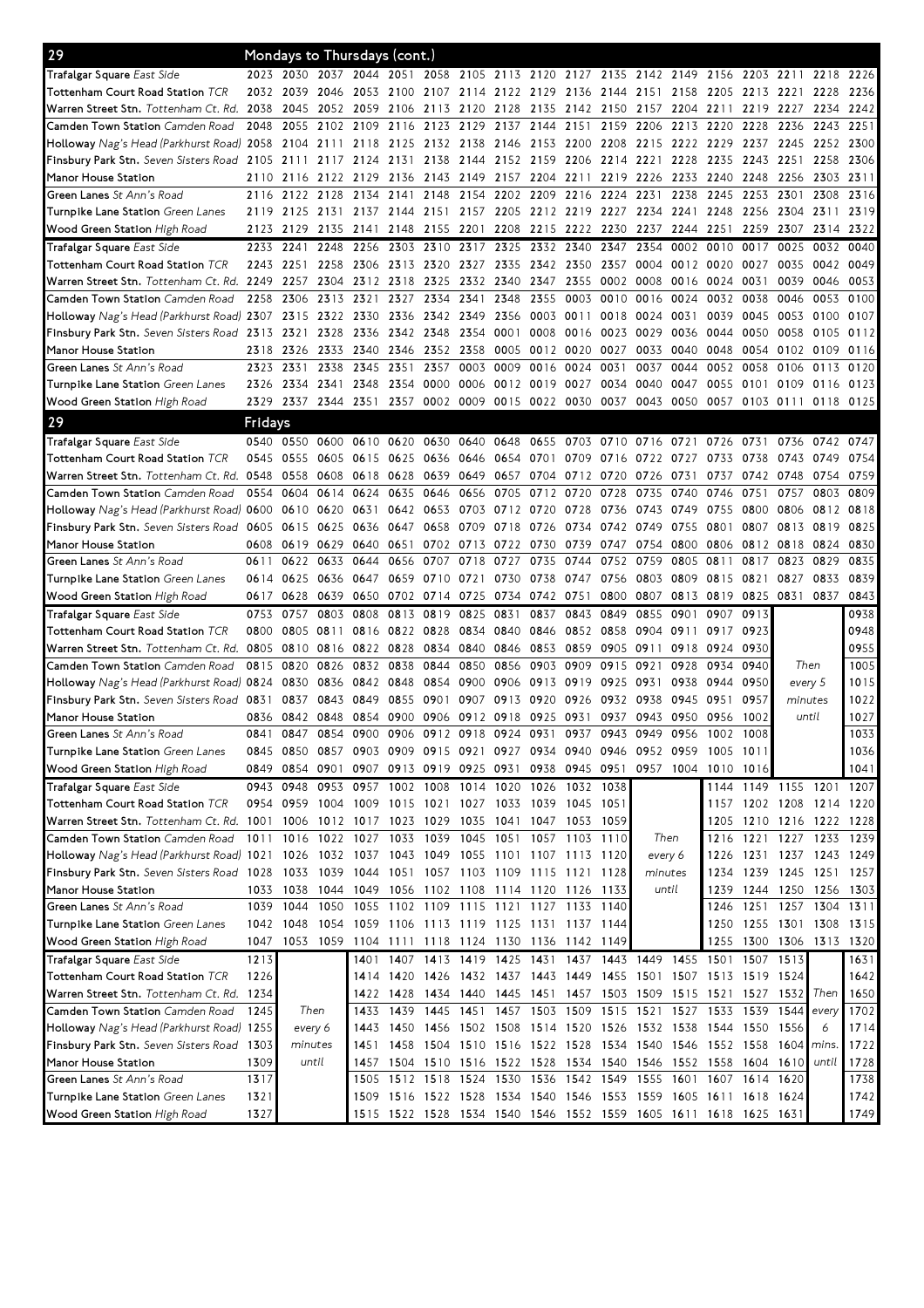| 29                                                                                                                              |      | Fridays (cont.)     |           |                                                                                           |           |                |                          |           |                                                                       |                |                                              |           |           |                                         |                |      |                     |           |
|---------------------------------------------------------------------------------------------------------------------------------|------|---------------------|-----------|-------------------------------------------------------------------------------------------|-----------|----------------|--------------------------|-----------|-----------------------------------------------------------------------|----------------|----------------------------------------------|-----------|-----------|-----------------------------------------|----------------|------|---------------------|-----------|
| Trafalgar Square East Side                                                                                                      | 1637 |                     |           | 1707                                                                                      | 1713      | 1719           | 1724                     | 1730      | 1735                                                                  | 1741           | 1746                                         | 1752      | 1757      | 1803                                    | 1808           | 1814 | 1819                | 1825      |
| Tottenham Court Road Station TCR                                                                                                | 1648 |                     |           | 1718                                                                                      | 1724      | 1730           | 1735                     | 1741      | 1746                                                                  | 1752           | 1757                                         | 1803      | 1808      | 1814                                    | 1819           | 1825 | 1830                | 1836      |
| Warren Street Stn. Tottenham Ct. Rd. 1656                                                                                       |      |                     |           | 1726                                                                                      | 1731      | 1737           | 1742                     | 1748      | 1753                                                                  | 1759           | 1804                                         | 1810      | 1815      | 1821                                    | 1826           | 1832 | 1837                | 1843      |
| Camden Town Station Camden Road                                                                                                 | 1708 | Then                |           | 1738                                                                                      | 1743      | 1749           | 1754                     | 1800      | 1805                                                                  | 1811           | 1816                                         | 1821      | 1826      | 1832                                    | 1837           | 1843 | 1847                | 1853      |
| Holloway Nag's Head (Parkhurst Road) 1720                                                                                       |      | every 6             |           | 1750                                                                                      | 1755      | 1801           | 1806                     |           | 1812 1817                                                             | 1823           | 1828                                         | 1833      | 1838      | 1843                                    | 1848           | 1854 | 1858                | 1904      |
| Finsbury Park Stn. Seven Sisters Road 1728                                                                                      |      | minutes             |           | 1758                                                                                      | 1803      | 1809           | 1814                     | 1820      | 1825                                                                  | 1831           | 1836                                         | 1841      | 1845      | 1850                                    | 1855           | 1901 | 1905                | 1911      |
| Manor House Station                                                                                                             | 1734 | until               |           | 1804                                                                                      | 1809      | 1815           | 1820                     | 1826      | 1831                                                                  | 1837           | 1842                                         | 1847      | 1851      | 1856                                    | 1901           | 1907 | 1911                | 1917      |
| Green Lanes St Ann's Road                                                                                                       | 1743 |                     |           | 1813                                                                                      | 1818      | 1824           | 1829                     | 1835      | 1841                                                                  | 1847           | 1851                                         | 1856      | 1900      | 1905                                    | 1910           | 1915 | 1919                | 1925      |
| Turnpike Lane Station Green Lanes                                                                                               | 1747 |                     |           | 1817                                                                                      |           | 1822 1828      | 1833                     | 1839      | 1845                                                                  | 1851           | 1855                                         | 1900      | 1904      | 1909                                    | 1914           | 1919 | 1923                | 1929      |
| Wood Green Station High Road                                                                                                    | 1754 |                     |           | 1824                                                                                      | 1829      | 1835           | 1840                     | 1846      | 1852                                                                  | 1858           | 1902                                         | 1907      | 1911      | 1916                                    | 1920           | 1924 | 1928                | 1933      |
| Trafalgar Square East Side                                                                                                      | 1831 | 1837                | 1843      | 1849                                                                                      | 1855      | 1901           |                          |           | 1931                                                                  | 1937           | 1943                                         | 1949      | 1955      | 2001                                    | 2008           | 2015 | 2022                | 2030      |
| Tottenham Court Road Station TCR                                                                                                |      | 1842 1848           | 1854      | 1900                                                                                      |           | 1907 1914      |                          |           | 1944                                                                  | 1950           | 1956 2001                                    |           | 2007      |                                         | 2012 2019 2026 |      | 2033 2041           |           |
| Warren Street Stn. Tottenham Ct. Rd. 1849                                                                                       |      | 1855                | 1901      | 1907                                                                                      | 1914 1921 |                |                          |           | 1951                                                                  | 1957           | 2003                                         | 2008      | 2014      | 2019                                    | 2026           | 2033 | 2040                | 2048      |
| Camden Town Station Camden Road                                                                                                 | 1859 | 1905                | 1911      | 1917                                                                                      | 1924      | 1931           | Then                     |           | 2001                                                                  | 2007           | 2013                                         | 2018      | 2024      | 2029                                    | 2036           | 2043 | 2050                | 2058      |
| Holloway Nag's Head (Parkhurst Road) 1910 1916                                                                                  |      |                     | 1922 1928 |                                                                                           | 1934      | 1941           | every 6                  |           | 2011                                                                  | 2017           | 2023                                         | 2028      | 2034      | 2039                                    | 2046           | 2052 | 2059                | 2107      |
| Finsbury Park Stn. Seven Sisters Road 1917                                                                                      |      | 1923                | 1929      | 1935                                                                                      | 1941      | 1948           | minutes                  |           | 2018                                                                  | 2024           | 2030                                         | 2035      | 2041      | 2046                                    | 2053           | 2059 | 2106                | 2114      |
| Manor House Station                                                                                                             | 1923 | 1929                | 1935      | 1941                                                                                      | 1947      | 1954           | until                    |           | 2024                                                                  | 2029           | 2035                                         | 2040      | 2046      | 2051                                    | 2058           | 2104 | 2111                | 2119      |
| Green Lanes St Ann's Road                                                                                                       | 1931 | 1937                | 1943      | 1949                                                                                      | 1955 2001 |                |                          |           | 2031                                                                  | 2036           | 2042 2047                                    |           | 2053      | 2058                                    | 2104           | 2110 | 2117                | 2125      |
| Turnpike Lane Station Green Lanes                                                                                               | 1935 | 1941 1947           |           | 1953                                                                                      | 1959 2005 |                |                          |           | 2035                                                                  | 2040           | 2046 2051                                    |           |           | 2057 2102 2108 2114 2121 2129           |                |      |                     |           |
|                                                                                                                                 | 1939 | 1945                | 1951      | 1957                                                                                      | 2003      | 2009           |                          |           | 2039                                                                  | 2044           |                                              | 2050 2055 |           | 2101 2106 2112 2118 2125 2133           |                |      |                     |           |
| Wood Green Station High Road                                                                                                    | 2037 | 2044                | 2051      | 2059                                                                                      | 2106      | 2114           | 2121                     | 2128      | 2135                                                                  | 2142           | 2149                                         | 2156      | 2203      | 2210                                    |                |      | 2252 2259           |           |
| Trafalgar Square East Side                                                                                                      |      | 2055                |           |                                                                                           |           |                | 2132 2140 2147           |           |                                                                       |                |                                              |           |           |                                         |                |      |                     | 2306 2313 |
| Tottenham Court Road Station TCR<br>Warren Street Stn. Tottenham Ct. Rd. 2055                                                   | 2048 |                     | 2102 2110 |                                                                                           | 2117 2125 | 2131           | 2138                     |           |                                                                       |                | 2154 2201                                    | 2208      | 2216      | 2224<br>2231                            |                |      | 2313                | 2319      |
| Camden Town Station Camden Road                                                                                                 |      | 2102 2108           |           | 2116                                                                                      | 2123      |                |                          | 2146      | 2153                                                                  | 2200           | 2208                                         | 2215      | 2223      |                                         |                |      |                     |           |
|                                                                                                                                 | 2105 | 2112                | 2118      | 2126                                                                                      | 2133      | 2141           | 2147                     | 2155      | 2202                                                                  | 2209           | 2217                                         | 2224      | 2232      | 2240                                    | Then           |      | 2322                | 2328      |
| Holloway Nag's Head (Parkhurst Road) 2114 2121 2127 2135                                                                        |      |                     |           |                                                                                           | 2142 2150 |                | 2156                     | 2204 2211 |                                                                       | 2218           | 2226                                         | 2233      | 2241      | 2249                                    | every 7        |      | 2331                | 2337      |
| Finsbury Park Stn. Seven Sisters Road 2121                                                                                      |      | 2128                |           | 2134 2141                                                                                 |           | 2148 2156      | 2202                     |           | 2210 2217 2224 2232 2239                                              |                |                                              |           | 2247      | 2255                                    | minutes        |      | 2337                | 2343      |
| Manor House Station                                                                                                             | 2126 | 2133                | 2139 2146 |                                                                                           |           | 2153 2201      | 2207                     |           | 2215 2222                                                             | 2229           |                                              | 2237 2244 | 2252 2300 |                                         | until          |      |                     | 2342 2348 |
| Green Lanes St Ann's Road                                                                                                       | 2132 | 2139                | 2145      | 2152                                                                                      | 2159      | 2207           | 2213                     | 2221      | 2228                                                                  | 2235           | 2242                                         | 2249      | 2257      | 2305                                    |                |      | 2347                | 2353      |
| Turnpike Lane Station Green Lanes                                                                                               | 2136 | 2143 2149           |           | 2156                                                                                      |           | 2202 2210 2216 |                          | 2224 2231 |                                                                       | 2238           | 2245 2252                                    |           | 2300      | 2308                                    |                |      |                     | 2350 2356 |
| Wood Green Station High Road                                                                                                    | 2140 | 2147                | 2153      | 2200                                                                                      |           | 2206 2213      | 2219                     | 2227 2234 |                                                                       | 2241           | 2248                                         | 2255      | 2303      | 2311                                    |                |      |                     | 2353 2359 |
| Trafalgar Square East Side                                                                                                      | 2307 | 2314                | 2323      | 2330                                                                                      | 2338      | 2345           | 2353                     | 0001      | 0009                                                                  | 0017           | 0025                                         | 0032      | 0040      |                                         |                |      |                     |           |
| Tottenham Court Road Station TCR                                                                                                | 2321 | 2328                | 2337 2343 |                                                                                           | 2351 2358 |                | 0006                     |           | 0014 0022 0029                                                        |                | 0037                                         | 0043      | 0051      |                                         |                |      |                     |           |
| Warren Street Stn. Tottenham Ct. Rd. 2327                                                                                       |      | 2334                | 2343      | 2349                                                                                      | 2357      | 0005           | 0012                     | 0019      | 0027                                                                  | 0034           | 0042 0048                                    |           | 0056      |                                         |                |      |                     |           |
| Camden Town Station Camden Road                                                                                                 | 2336 | 2343                | 2352 2358 |                                                                                           | 0006      | 0014           | 0021                     | 0028      | 0036                                                                  | 0043           | 0050                                         | 0056      | 0104      |                                         |                |      |                     |           |
| Holloway Nag's Head (Parkhurst Road) 2345                                                                                       |      | 2352 0000           |           | 0006                                                                                      |           | 0014 0022      | 0029                     | 0036      | 0044                                                                  | 0051           | 0058                                         | 0104      | 0111      |                                         |                |      |                     |           |
| Finsbury Park Stn. Seven Sisters Road 2351                                                                                      |      | 2358                | 0006      | 0012                                                                                      | 0020      | 0028           | 0034                     | 0041      | 0049                                                                  | 0056           | 0103                                         | 0109      | 0116      |                                         |                |      |                     |           |
| Manor House Station                                                                                                             | 2356 | 0003                | 0011      | 0017                                                                                      | 0025      | 0032           | 0038                     |           | 0045 0053                                                             | 0100           | 0107                                         | 0113      | 0120      |                                         |                |      |                     |           |
| Green Lanes St Ann's Road                                                                                                       | 0001 | 0008                | 0016      | 0022                                                                                      | 0029      | 0036           | 0042                     | 0049      | 0057                                                                  | 0104           | 0111                                         | 0117      | 0124      |                                         |                |      |                     |           |
| Turnpike Lane Station Green Lanes                                                                                               | 0004 | 0011                |           | 0019 0025 0032 0039 0045 0052 0100 0107 0114 0120 0127                                    |           |                |                          |           |                                                                       |                |                                              |           |           |                                         |                |      |                     |           |
| Wood Green Station High Road                                                                                                    |      |                     |           | 0014 0022 0028 0035 0042 0048 0055 0102 0109 0116 0122 0129                               |           |                |                          |           |                                                                       |                |                                              |           |           |                                         |                |      |                     |           |
| 29                                                                                                                              |      |                     |           | Saturdays (also Good Friday)                                                              |           |                |                          |           |                                                                       |                |                                              |           |           |                                         |                |      |                     |           |
| Trafalgar Square East Side                                                                                                      |      |                     |           | 0540 0550 0600 0610 0620 0630 0640                                                        |           |                |                          |           |                                                                       |                | 0740 0748 0755 0803 0810 0818 0825 0833 0840 |           |           |                                         |                |      |                     |           |
| Tottenham Court Road Station TCR                                                                                                |      |                     |           | 0545 0555 0605 0615 0625 0635 0645                                                        |           |                |                          |           |                                                                       |                | 0745 0753 0800 0808 0815 0823 0830 0838 0845 |           |           |                                         |                |      |                     |           |
| Warren Street Stn. Tottenham Ct. Rd. 0548 0558 0608 0618 0628 0638 0648                                                         |      |                     |           |                                                                                           |           |                |                          |           |                                                                       |                | 0748 0756 0803 0811 0818 0827 0834 0842 0849 |           |           |                                         |                |      |                     |           |
| Camden Town Station Camden Road                                                                                                 |      |                     |           | 0554 0604 0614 0624 0634 0644                                                             |           |                | 0655                     |           | Then                                                                  | 0755           | 0803 0810 0818 0826 0835 0842 0850           |           |           |                                         |                |      |                     | 0857      |
| Holloway Nag's Head (Parkhurst Road) 0600 0610 0620 0630 0641 0651                                                              |      |                     |           |                                                                                           |           |                | 0702                     | every 10  |                                                                       |                | 0802 0810 0817 0826 0834 0843 0850 0858      |           |           |                                         |                |      |                     | 0905      |
| Finsbury Park Stn. Seven Sisters Road 0604 0615 0625 0635 0646 0656 0707                                                        |      |                     |           |                                                                                           |           |                |                          | minutes   |                                                                       |                | 0807 0815 0822 0831 0839 0848 0856 0904 0911 |           |           |                                         |                |      |                     |           |
| Manor House Station                                                                                                             |      |                     |           | 0607 0618 0628 0639 0650 0700 0711                                                        |           |                |                          |           | until                                                                 | 0811           |                                              |           |           | 0819 0826 0835 0843 0852 0900 0908 0915 |                |      |                     |           |
| Green Lanes St Ann's Road                                                                                                       |      | 0610 0621           |           | 0632 0643 0654 0704 0715                                                                  |           |                |                          |           |                                                                       |                | 0815 0823 0831                               |           | 0840 0848 |                                         |                |      | 0857 0905 0913 0920 |           |
| Turnpike Lane Station Green Lanes                                                                                               |      |                     |           | 0613 0624 0635 0646 0657 0707 0718                                                        |           |                |                          |           |                                                                       |                | 0818 0826 0834 0843 0851 0900 0908 0916 0923 |           |           |                                         |                |      |                     |           |
| Wood Green Station High Road                                                                                                    |      |                     |           | 0616 0627 0638 0649 0700 0710 0721                                                        |           |                |                          |           |                                                                       | 0821           |                                              |           |           | 0829 0837 0846 0854 0903 0911           |                |      | 0920 0927           |           |
| Trafalgar Square East Side                                                                                                      |      |                     |           | 0847 0855 0902 0910 0917 0924 0931 0937 0943 0949 0954                                    |           |                |                          |           |                                                                       |                |                                              | 1000      |           | 1005 1010 1016 1022 1027                |                |      |                     | 1033      |
| Tottenham Court Road Station TCR                                                                                                |      |                     |           | 0852 0901 0908 0916 0923 0930 0937 0943 0949 0955 1000 1007 1012 1017 1023 1029 1034      |           |                |                          |           |                                                                       |                |                                              |           |           |                                         |                |      |                     | 1040      |
| Warren Street Stn. Tottenham Ct. Rd. 0856 0905 0912 0920 0927 0934 0941 0947 0953 0959 1005 1012 1017 1022 1028                 |      |                     |           |                                                                                           |           |                |                          |           |                                                                       |                |                                              |           |           |                                         |                |      | 1034 1039 1045      |           |
| Camden Town Station Camden Road                                                                                                 |      | 0904 0913 0920 0928 |           |                                                                                           |           |                |                          |           | 0936 0943 0950 0956 1002 1008                                         |                | 1014 1021                                    |           | 1027      | 1032                                    | 1038           | 1044 | 1049                | 1055      |
| Holloway Nag's Head (Parkhurst Road) 0912 0921 0928 0936                                                                        |      |                     |           |                                                                                           |           |                |                          |           | 0945 0952 0959 1005 1011 1017 1023 1030 1036 1042 1048 1054 1059 1105 |                |                                              |           |           |                                         |                |      |                     |           |
|                                                                                                                                 |      |                     |           |                                                                                           |           |                |                          |           |                                                                       |                |                                              |           |           |                                         |                |      |                     |           |
|                                                                                                                                 |      |                     |           |                                                                                           |           |                |                          |           |                                                                       |                |                                              |           |           |                                         |                |      |                     |           |
| Finsbury Park Stn. Seven Sisters Road 0918 0927 0934 0942 0951 0959 1006 1012 1018 1024 1030 1037 1043 1049 1055 1101 1106 1112 |      |                     |           |                                                                                           |           |                |                          |           |                                                                       |                |                                              |           |           |                                         |                |      |                     |           |
| Manor House Station                                                                                                             | 0928 | 0937                |           | 0923 0932 0939 0947 0956 1004 1011 1017 1023 1029 1035 1042 1048 1054 1100 1106 1111 1117 |           |                |                          |           |                                                                       |                |                                              |           |           |                                         |                |      |                     |           |
| Green Lanes St Ann's Road                                                                                                       |      |                     | 0945 0953 |                                                                                           |           |                | 1002 1010 1017 1023 1029 |           |                                                                       | 1035 1041 1048 |                                              |           | 1054 1100 |                                         |                |      | 1106 1112 1118 1124 |           |
| Turnpike Lane Station Green Lanes<br>Wood Green Station High Road                                                               |      | 0931 0940           | 0948 0956 | 0935 0944 0952 1000 1009 1017 1025 1032 1038 1044 1050 1057 1103 1109 1115 1121 1127 1133 |           |                |                          |           | 1005 1013 1021 1027 1033 1039 1045 1052 1058 1104 1110 1116 1122 1128 |                |                                              |           |           |                                         |                |      |                     |           |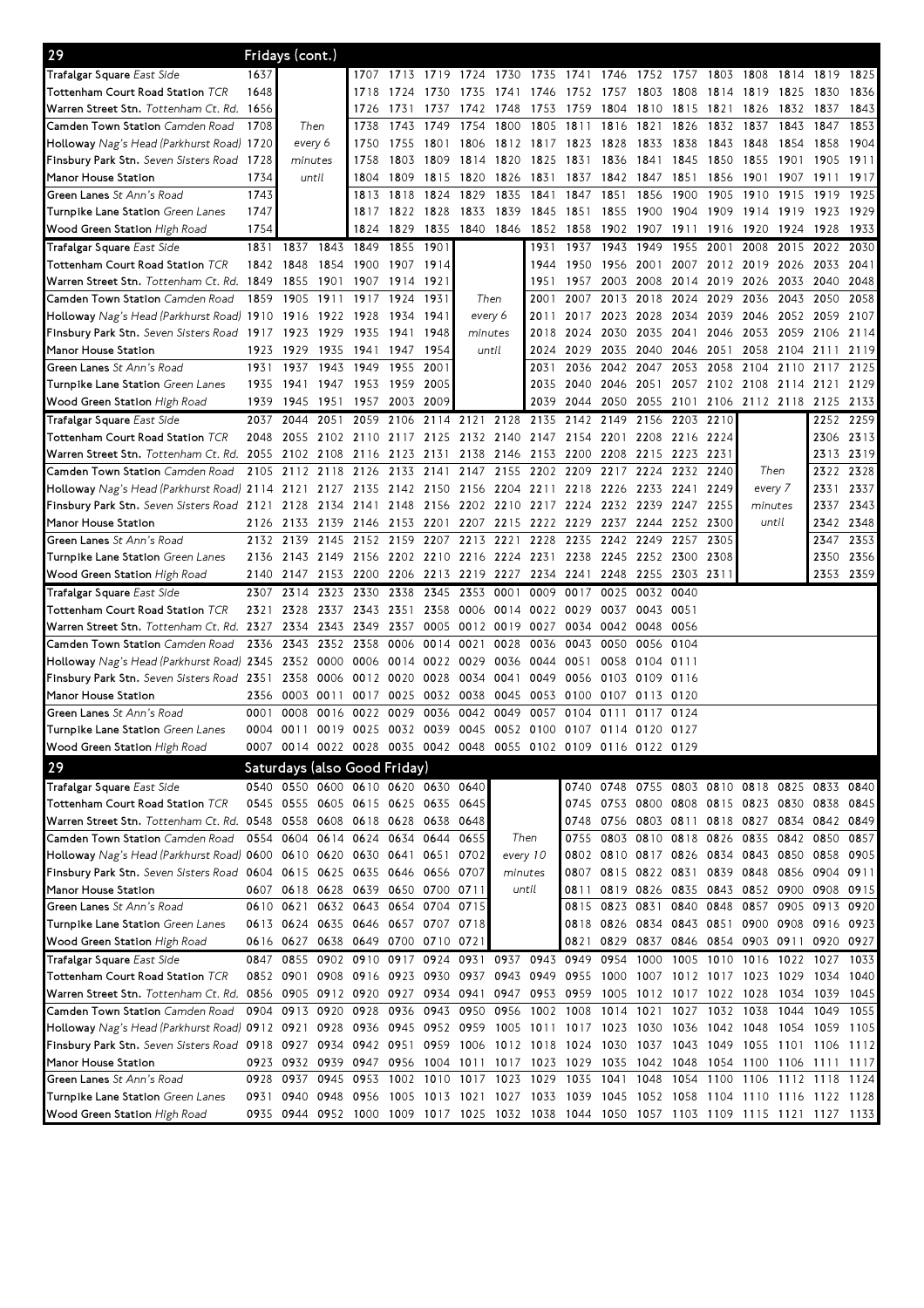| 29                                                                            |      | Saturdays (also Good Friday) (cont.) |           |                                                                                           |           |           |           |           |         |       |           |                                         |      |                               |           |                |           |      |
|-------------------------------------------------------------------------------|------|--------------------------------------|-----------|-------------------------------------------------------------------------------------------|-----------|-----------|-----------|-----------|---------|-------|-----------|-----------------------------------------|------|-------------------------------|-----------|----------------|-----------|------|
| Trafalgar Square East Side                                                    | 1039 | 1045                                 | 1051 1057 |                                                                                           | 1103      | 1109 1115 |           | 1121      | 1127    | 1133  | 1139      | 1145                                    | 1151 | 1157                          | 1202      | 1208           | 1214      | 1220 |
| Tottenham Court Road Station ${\sf TCR}$                                      | 1046 | 1052                                 | 1058      | 1104                                                                                      | 1110      | 1116      | 1122      | 1128      | 1134    | 1140  | 1147      | 1153                                    | 1159 | 1205                          | 1211      | 1217           | 1223      | 1229 |
| Warren Street Stn. Tottenham Ct. Rd. 1051                                     |      | 1057                                 | 1103      | 1109                                                                                      | 1115      | 1121      | 1128      | 1134      | 1140    | 1146  | 1153      | 1159                                    | 1205 | 1211                          | 1217      | 1223           | 1229      | 1235 |
| <b>Camden Town Station</b> Camden Road                                        | 1101 | 1107                                 | 1113      | 1119                                                                                      | 1125      | 1131      | 1138      | 1144      | 1150    | 1157  | 1204      | 1210                                    | 1216 | 1222                          | 1228      | 1234           | 1240      | 1246 |
| <b>Holloway</b> Nag's Head (Parkhurst Road) 1111                              |      | 1117 1123 1129                       |           |                                                                                           | 1135      | 1141      | 1148      | 1154      | 1200    |       | 1207 1214 | 1220                                    | 1226 | 1232                          | 1238      | 1244           | 1250      | 1256 |
| Finsbury Park Stn. Seven Sisters Road 1118                                    |      | 1125                                 | 1131      | 1137                                                                                      | 1143      | 1149      | 1156      | 1202 1208 |         | 1215  | 1222      | 1228                                    | 1234 | 1240                          | 1246      | 1252           | 1258      | 1304 |
| Manor House Station                                                           | 1123 | 1130                                 | 1136      | 1142                                                                                      | 1148      | 1154      | 1201      | 1207      | 1213    | 1220  | 1227      | 1233                                    | 1239 | 1245                          | 1251      | 1257           | 1303      | 1309 |
| Green Lanes St Ann's Road                                                     | 1130 | 1137                                 | 1143      | 1149                                                                                      | 1155      | 1201      | 1208      | 1214      | 1220    | 1227  | 1234      | 1240                                    | 1246 | 1252                          | 1258      | 1304           | 1310      | 1317 |
| <b>Turnpike Lane Station</b> Green Lanes                                      | 1134 | 1141                                 | 1147      | 1153                                                                                      | 1159      | 1205      | 1212      | 1218      | 1224    | 1231  | 1238      | 1244                                    | 1250 | 1256                          | 1302      | 1308           | 1314      | 1321 |
| <b>Wood Green Station</b> High Road                                           | 1139 | 1146                                 | 1152      | 1158                                                                                      | 1204      | 1210      | 1217      | 1223 1229 |         | 1236  | 1243      | 1249                                    | 1255 | 1301                          | 1307      | 1313           | 1320      | 1327 |
| Trafalgar Square East Side                                                    | 1226 | 1232                                 | 1238      |                                                                                           |           | 1338      | 1344      |           |         | 1420  | 1426      |                                         |      | 1626                          | 1632      | 1638           | 1644      | 1650 |
| Tottenham Court Road Station $\mathcal{T} C R$                                | 1235 | 1241 1248                            |           |                                                                                           |           | 1348      | 1354      |           |         | 1430  | 1436      |                                         |      | 1636                          | 1643      | 1649           | 1655      | 1701 |
| Warren Street Stn, Tottenham Ct, Rd. 1241 1247                                |      |                                      | 1254      |                                                                                           |           |           | 1354 1400 |           |         | 1436  | 1442      |                                         |      | 1642                          | 1649      | 1655           | 1701      | 1707 |
| <b>Camden Town Station</b> Camden Road                                        | 1252 | 1258                                 | 1305      | Then                                                                                      |           | 1405      | 1411      | Then      |         | 1447  | 1453      | Then                                    |      | 1653                          | 1700      | 1706           | 1712      | 1718 |
| Holloway Nag's Head (Parkhurst Road) 1302 1308                                |      |                                      | 1315      | every 6                                                                                   |           | 1415      | 1422      | every 6   |         | 1458  | 1504      | every 6                                 |      | 1704                          | 1710      | 1716           | 1722      | 1728 |
| Finsbury Park Stn. Seven Sisters Road 1310                                    |      | 1316                                 | 1323      | minutes                                                                                   |           | 1423      | 1430      | minutes   |         | 1506  | 1512      | minutes                                 |      | 1712                          | 1718      | 1724           | 1730      | 1736 |
| Manor House Station                                                           | 1316 | 1322                                 | 1329      | until                                                                                     |           | 1429      | 1436      | until     |         | 1512  | 1518      | until                                   |      | 1718                          | 1724      | 1730           | 1736      | 1742 |
| Green Lanes St Ann's Road                                                     | 1324 | 1330                                 | 1337      |                                                                                           |           | 1437      | 1444      |           |         | 1520  | 1527      |                                         |      | 1727                          | 1733      | 1739           | 1745      | 1751 |
| <b>Turnpike Lane Station</b> Green Lanes                                      | 1328 | 1334                                 | 1341      |                                                                                           |           | 1441      | 1448      |           |         | 1524  | 1531      |                                         |      | 1731                          | 1737      | 1743           | 1749      | 1755 |
| <b>Wood Green Station</b> High Road                                           | 1334 | 1340 1347                            |           |                                                                                           |           | 1447      | 1454      |           |         | 1530  | 1537      |                                         |      | 1737                          | 1743      | 1749           | 1755      | 1801 |
| Trafalgar Square East Side                                                    | 1656 |                                      |           | 1756                                                                                      | 1802      | 1808      | 1814      | 1820      |         |       | 1850      | 1856                                    | 1902 | 1908                          | 1913      | 1918           | 1923      | 1929 |
| Tottenham Court Road Station $TCR$                                            | 1708 |                                      |           | 1808                                                                                      | 1814      | 1820      | 1826      | 1832      |         |       | 1902      | 1909                                    | 1916 | 1922                          | 1927      | 1932           | 1937      | 1943 |
| Warren Street Stn. Tottenham Ct. Rd. 1714                                     |      |                                      |           | 1814                                                                                      | 1820      | 1826      | 1832      | 1838      |         |       | 1908      | 1915                                    | 1922 | 1929                          | 1934      | 1939           | 1944      | 1950 |
| <b>Camden Town Station</b> Camden Road                                        | 1725 | Then                                 |           | 1825                                                                                      | 1831      | 1837      | 1842      | 1848      | Then    |       | 1918      | 1925                                    | 1932 | 1939                          | 1944      | 1949           | 1954      | 2000 |
| <b>Holloway</b> Nag's Head (Parkhurst Road) 1 <b>7</b> 35                     |      | every 6                              |           | 1835                                                                                      | 1841      | 1847      | 1852      | 1858      | every 6 |       | 1928      | 1935                                    | 1942 | 1949                          | 1954      | 1959           | 2004      | 2010 |
| Finsbury Park Stn. Seven Sisters Road 1742                                    |      | minutes                              |           | 1842                                                                                      | 1848      | 1854      | 1859      | 1905      | minutes |       | 1935      | 1942                                    | 1949 | 1956                          | 2001      | 2006           | 2011      | 2017 |
| Manor House Station                                                           | 1748 | until                                |           | 1848                                                                                      | 1854      | 1900      | 1905      | 1911      | until   |       | 1941      | 1948                                    | 1955 | 2002                          | 2007      | 2012           | 2017      | 2023 |
| Green Lanes St Ann's Road                                                     | 1757 |                                      |           | 1857                                                                                      | 1902      | 1908      | 1913      | 1919      |         |       | 1949      | 1956                                    | 2003 | 2010                          | 2015      | 2020           | 2025      | 2031 |
| Turnpike Lane Station <i>Green Lanes</i>                                      | 1801 |                                      |           | 1901                                                                                      | 1906      | 1912 1917 |           | 1923      |         |       | 1953      | 2000                                    | 2007 | 2014                          | 2019 2024 |                | 2029      | 2035 |
| Wood Green Station High Road                                                  | 1807 |                                      |           | 1907                                                                                      | 1912      | 1917 1922 |           | 1927      |         |       | 1957      | 2004 2011                               |      | 2018                          | 2023 2028 |                | 2033      | 2039 |
| Trafalgar Square East Side                                                    | 1935 | 1941                                 | 1947      | 1953                                                                                      | 2000      | 2007      | 2014      | 2021      | 2028    | 2035  | 2042      | 2048                                    | 2055 | 2102                          | 2108      | 2115           | 2121      | 2128 |
|                                                                               |      |                                      |           |                                                                                           |           |           |           |           |         |       |           |                                         |      |                               |           |                |           |      |
| Tottenham Court Road Station $\mathcal{T} C R$                                | 1949 | 1955                                 | 2001      | 2007                                                                                      |           | 2014 2020 | 2026      | 2033      | 2040    | 2046  |           | 2053 2059 2106                          |      | 2113 2119 2126                |           |                | 2132 2140 |      |
| Warren Street Stn, Tottenham Ct. Rd. 1956                                     |      | 2002                                 | 2008      | 2014                                                                                      | 2020      | 2026      | 2032      | 2039      | 2046    | 2052  | 2059      | 2105                                    | 2112 | 2119                          | 2125      | 2132           | 2138      | 2146 |
| Camden Town Station Camden Road                                               | 2006 | 2012                                 | 2018      | 2024                                                                                      | 2030      | 2036      | 2042      | 2049      | 2055    | 2101  | 2108      | 2114                                    | 2121 | 2128                          | 2134      | 2141           | 2147      | 2155 |
| <b>Holloway</b> Nag's Head (Parkhurst Road) 2016                              |      | 2022 2028                            |           | 2033                                                                                      | 2039      | 2045      | 2051      | 2058      | 2104    | 2110  | 2117      | 2123                                    | 2130 | 2137                          | 2143      | 2150           | 2156      | 2204 |
| <b>Finsbury Park Stn.</b> Seven Sisters Road 2023                             |      | 2029                                 | 2035      | 2040                                                                                      | 2046      | 2052      | 2058      | 2105      | 2111    | 2117  | 2124      | 2129                                    | 2136 | 2143                          | 2149      | 2156           | 2202      | 2210 |
| Manor House Station                                                           | 2029 | 2035                                 | 2040      | 2045                                                                                      | 2051      | 2057      | 2103      | 2110      | 2116    | 2122  | 2129      | 2134                                    | 2141 | 2148                          | 2154      | 2201           | 2207      | 2215 |
| Green Lanes St Ann's Road                                                     | 2037 | 2042                                 | 2047      | 2052                                                                                      | 2058      | 2104      | 2110      | 2116      | 2122    | 2128  | 2135      | 2140                                    | 2147 | 2154                          | 2200      | 2207           | 2213      | 2221 |
| Turnpike Lane Station Green Lanes                                             |      |                                      |           | 2041 2046 2051 2056 2102 2108 2114 2120 2126 2132 2139 2144 2151 2157 2203 2210 2216 2224 |           |           |           |           |         |       |           |                                         |      |                               |           |                |           |      |
| <b>Wood Green Station</b> High Road                                           | 2045 |                                      |           | 2050 2055 2100 2106 2112 2118 2124 2130 2136 2143 2148 2155 2201                          |           |           |           |           |         |       |           |                                         |      |                               |           | 2207 2214 2220 |           | 2227 |
| Trafalgar Square East Side                                                    |      |                                      |           | 2135 2142 2149 2157 2204 2212 2219 2227                                                   |           |           |           |           |         |       |           | 2302 2310 2317 2325 2332 2340           |      |                               |           |                | 2347      | 2355 |
| Tottenham Court Road Station TCR                                              |      |                                      |           | 2147 2154 2201 2209 2217 2225 2232 2240                                                   |           |           |           |           |         |       |           | 2315 2323 2330 2338 2345 2353 0000      |      |                               |           |                |           | 0008 |
| Warren Street Stn. Tottenham Ct. Rd. 2153 2200 2207 2215 2223 2231 2238 2246  |      |                                      |           |                                                                                           |           |           |           |           |         |       | 2321      |                                         |      | 2329 2336 2344 2350 2358      |           |                | 0005 0013 |      |
| <b>Camden Town Station</b> Camden Road                                        |      |                                      |           | 2202 2209 2216 2224 2232 2240 2247                                                        |           |           |           | 2255      | Then    |       | 2330      |                                         |      | 2338 2345 2353 2359 0007 0014 |           |                |           | 0022 |
| Holloway Nag's Head (Parkhurst Road) 2211 2218 2225 2233 2241 2249 2256 2304  |      |                                      |           |                                                                                           |           |           |           |           | every 7 |       |           | 2339 2347 2354 0001 0007 0015 0022 0030 |      |                               |           |                |           |      |
| Finsbury Park Stn. Seven Sisters Road 2217 2224 2231 2239 2247 2255 2302 2310 |      |                                      |           |                                                                                           |           |           |           |           | minutes |       |           | 2345 2353 0000 0007 0013 0021 0027 0035 |      |                               |           |                |           |      |
| Manor House Station                                                           |      |                                      |           | 2222 2229 2236 2244 2252 2300 2307 2315                                                   |           |           |           |           |         | until |           | 2350 2358 0005 0012 0018 0026 0032 0039 |      |                               |           |                |           |      |
| Green Lanes St Ann's Road                                                     |      |                                      |           | 2228 2235 2242 2250 2257 2305 2312 2320                                                   |           |           |           |           |         |       |           | 2355 0003 0010 0017 0023 0030 0036 0043 |      |                               |           |                |           |      |
| <b>Turnpike Lane Station</b> Green Lanes                                      |      |                                      |           | 2231 2238 2245 2253 2300 2308 2315 2323                                                   |           |           |           |           |         |       |           | 2358 0006 0013 0020 0026 0033 0039 0046 |      |                               |           |                |           |      |
|                                                                               |      |                                      |           |                                                                                           |           |           |           |           |         |       |           | 0001 0009 0016 0023 0029 0036 0042 0049 |      |                               |           |                |           |      |
| <b>Wood Green Station</b> High Road<br>Trafalgar Square East Side             |      | 0002 0010                            |           | 2234 2241 2248 2256 2303 2311 2318 2326<br>0017 0025 0032                                 |           | 0040      |           |           |         |       |           |                                         |      |                               |           |                |           |      |
| Tottenham Court Road Station $TCR$                                            |      |                                      |           | 0015 0023 0029 0037 0043 0051                                                             |           |           |           |           |         |       |           |                                         |      |                               |           |                |           |      |
| Warren Street Stn. Tottenham Ct. Rd.  0020  0028  0034  0042  0048  0056      |      |                                      |           |                                                                                           |           |           |           |           |         |       |           |                                         |      |                               |           |                |           |      |
| <b>Camden Town Station</b> Camden Road                                        |      | 0029 0037 0043 0050                  |           |                                                                                           | 0056 0104 |           |           |           |         |       |           |                                         |      |                               |           |                |           |      |
| Holloway Nag's Head (Parkhurst Road) 0037 0045 0051 0058 0104 0111            |      |                                      |           |                                                                                           |           |           |           |           |         |       |           |                                         |      |                               |           |                |           |      |
| Finsbury Park Stn. Seven Sisters Road 0042 0050 0056 0103 0109 0116           |      |                                      |           |                                                                                           |           |           |           |           |         |       |           |                                         |      |                               |           |                |           |      |
| Manor House Station                                                           |      |                                      |           | 0046 0054 0100 0107 0113 0120                                                             |           |           |           |           |         |       |           |                                         |      |                               |           |                |           |      |
| <b>Green Lanes</b> St Ann's Road                                              | 0050 | 0058 0104 0111                       |           |                                                                                           | 0117 0124 |           |           |           |         |       |           |                                         |      |                               |           |                |           |      |
| <b>Turnpike Lane Station</b> Green Lanes                                      |      |                                      |           | 0053 0101 0107 0114 0120 0127                                                             |           |           |           |           |         |       |           |                                         |      |                               |           |                |           |      |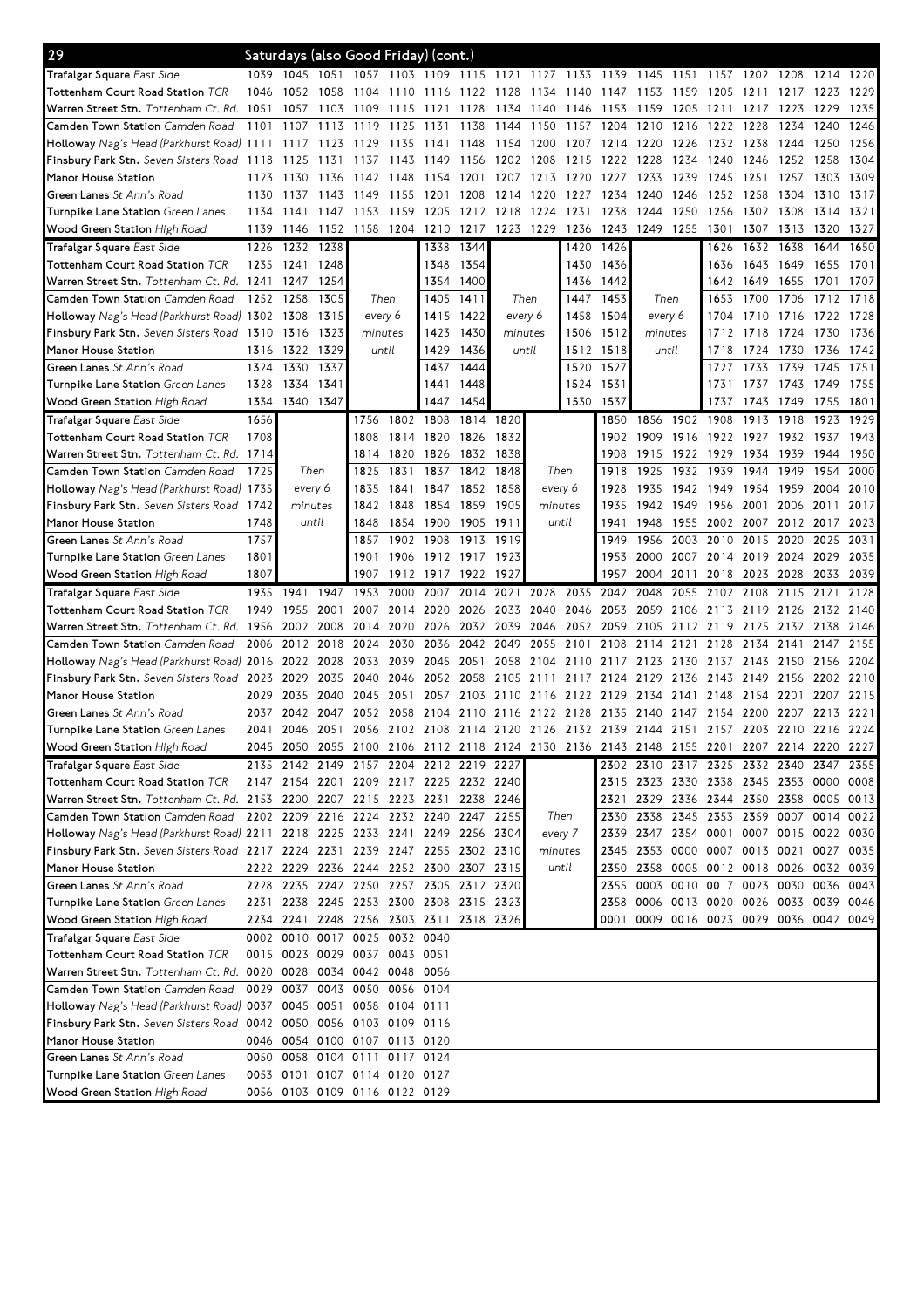| 29                                                                                                                              |           |                     |                |      |      |                |      |           |           | Sundays and other Public Holidays (except Christmas Day)                                  |              |      |           |        |           |                          |                |              |
|---------------------------------------------------------------------------------------------------------------------------------|-----------|---------------------|----------------|------|------|----------------|------|-----------|-----------|-------------------------------------------------------------------------------------------|--------------|------|-----------|--------|-----------|--------------------------|----------------|--------------|
| <b>Trafalgar Square</b> East Side                                                                                               | 0540      | 0550                | 0600 0610 0620 |      |      |                |      |           | 0710 0720 |                                                                                           |              | 0830 | 0839 0848 |        | 0855      | 0903 0910                |                | 0918         |
| Tottenham Court Road Station ${\sf TCR}$                                                                                        | 0545      | 0555                | 0605 0615      |      | 0625 |                |      | 0715      | 0725      |                                                                                           |              | 0835 | 0844      | 0853   | 0900      | 0908                     | 0915           | 0923         |
| Warren Street Stn. Tottenham Ct. Rd. 0548                                                                                       |           | 0558                | 0608 0618      |      | 0628 |                |      | 0718      | 0728      |                                                                                           |              | 0838 | 0847      | 0856   | 0903      | 0911                     | 0918           | 0926         |
| <b>Camden Town Station</b> Camden Road                                                                                          | 0554      | 0604                | 0614           | 0624 | 0634 | Then           |      | 0724      | 0735      | Then                                                                                      |              | 0845 | 0854      | 0903   | 0910      | 0918                     | 0926           | 0934         |
| <b>Holloway</b> Nag's Head (Parkhurst Road) <b>06</b> 00                                                                        |           | 0610                | 0620 0630      |      | 0641 | every 10       |      | 0731      | 0742      | every 10                                                                                  |              | 0852 | 0901      |        | 0910 0918 | 0926                     | 0934           | 0942         |
| Finsbury Park Stn. Seven Sisters Road 0604                                                                                      |           | 0615                | 0625           | 0635 | 0646 | minutes        |      | 0736      | 0747      | minutes                                                                                   |              | 0857 | 0906      | 0916   | 0924      | 0932                     | 0940           | 0948         |
| Manor House Station                                                                                                             | 0607      | 0618                | 0629 0639      |      | 0650 | until          |      | 0740      | 0751      | until                                                                                     |              | 0901 | 0910      | 0920   | 0928      | 0937                     | 0945           | 0953         |
| Green Lanes St Ann's Road                                                                                                       | 0610      | 0621                | 0632 0643      |      | 0654 |                |      | 0744      | 0755      |                                                                                           |              | 0905 | 0915      | 0925   | 0933      | 0942                     | 0950           | 0958         |
| <b>Turnpike Lane Station</b> Green Lanes                                                                                        | 0613      | 0624                | 0635 0646      |      | 0657 |                |      | 0747      | 0758      |                                                                                           |              | 0908 | 0918      | 0928   | 0936      | 0945                     | 0953           | 1001         |
| <b>Wood Green Station High Road</b>                                                                                             | 0616      | 0627                | 0638 0649      |      | 0700 |                |      | 0750      | 0801      |                                                                                           |              | 0911 | 0921      | 0931   | 0939 0948 |                          | 0956           | 1005         |
| Trafalgar Square East Side                                                                                                      | 0925      | 0933                | 0940           | 0948 | 0955 | 1003           | 1010 | 1018      | 1025      | 1032                                                                                      | 1039         | 1047 | 1054      | 1102   | 1109      | 1117                     | 1125           | 1132         |
| Tottenham Court Road Station $\mathcal{T} C R$                                                                                  | 0931      | 0939                | 0947           | 0955 |      | 1002 1010      | 1017 | 1025      | 1033      | 1040                                                                                      | 1047         | 1055 | 1102      | 1110   | 1117      | 1125                     | 1133           | 1140         |
|                                                                                                                                 |           |                     |                |      |      |                |      |           |           |                                                                                           |              |      |           |        |           |                          |                |              |
| Warren Street Stn. Tottenham Ct. Rd.  0934                                                                                      |           | 0942                | 0950           | 0958 | 1006 | 1014           | 1021 | 1029      | 1037      | 1044                                                                                      | 1051<br>1100 | 1059 | 1106      | 1114   | 1121      | 1129                     | 1137           | 1145<br>1155 |
| <b>Camden Town Station</b> Camden Road                                                                                          | 0942      | 0950                | 0958           | 1006 | 1014 | 1023           | 1030 | 1038      | 1046      | 1053                                                                                      |              | 1108 | 1115      | 1123   | 1130      | 1139                     | 1147           |              |
| Holloway Nag's Head (Parkhurst Road) 0950                                                                                       |           | 0958                | 1006           | 1014 | 1022 | 1031           | 1039 | 1047      | 1055      | 1102                                                                                      | 1109         | 1117 | 1124      | 1132   | 1140      | 1149                     | 1157           | 1205         |
| Finsbury Park Stn. Seven Sisters Road 0956                                                                                      |           | 1004                | 1012           | 1020 | 1028 | 1037           | 1045 | 1054      | 1102      | 1109                                                                                      | 1116         | 1124 | 1131      | 1139   | 1147      | 1156                     | 1204           | 1212         |
| Manor House Station                                                                                                             | 1001      | 1009                | 1017           | 1025 | 1033 | 1042           | 1050 | 1059      | 1107      | 1114                                                                                      | 1121         | 1129 | 1136      | 1144   | 1152      | 1201                     | 1210           | 1218         |
| <b>Green Lanes</b> St Ann's Road                                                                                                | 1006      | 1014                | 1022           | 1031 | 1039 | 1048           | 1056 | 1105      | 1113      | 1121                                                                                      | 1128         | 1136 | 1143      | 1151   | 1159      | 1208                     | 1217           | 1225         |
| Turnpike Lane Station <i>Green Lanes</i>                                                                                        | 1009      | 1018                | 1026           | 1035 |      | 1043 1052 1100 |      | 1109 1117 |           | 1125                                                                                      | 1132 1140    |      | 1147      | - 1155 | 1203      | 1212 1221                |                | 1229         |
| <b>Wood Green Station</b> High Road                                                                                             | 1013      | 1022                | 1030           | 1039 | 1047 | 1056           | 1104 | 1113 1121 |           | 1129                                                                                      | 1136         | 1144 | 1151      | 1159   | 1207      | 1216                     | 1225           | 1233         |
| Trafalgar Square East Side                                                                                                      | 1139      | 1147                | 1154           | 1202 | 1209 | 1217           | 1224 | 1232      | 1239      | 1247                                                                                      | 1254         | 1302 | 1309      | 1317   | 1324      | 1332                     | 1339           | 1347         |
| Tottenham Court Road Station TCR                                                                                                | 1147      | 1155                | 1202           | 1210 | 1218 | 1226           | 1233 | 1241      | 1248      | 1256                                                                                      | 1303         | 1311 | 1318      | 1326   | 1333      | 1341                     | 1348           | 1357         |
| Warren Street Stn. Tottenham Ct. Rd. 1152                                                                                       |           | -1200               | 1207           | 1215 | 1223 | 1231           | 1238 | 1247      | 1254      | 1302                                                                                      | 1309         | 1317 | 1324      | 1332   | 1339      | 1347                     | 1354           | 1403         |
| <b>Camden Town Station</b> Camden Road                                                                                          | 1202      | 1210                | 1217           | 1225 | 1233 | 1241           | 1248 | 1257      | 1304      | 1312                                                                                      | 1320         | 1328 | 1335      | 1343   | 1350      | 1358                     | 1405           | 1414         |
| Holloway Nag's Head (Parkhurst Road) 1212 1220                                                                                  |           |                     | 1227           | 1235 | 1243 | 1251           | 1258 | 1307      | 1314      | 1322                                                                                      | 1330         | 1338 | 1345      | 1353   | 1400      | 1408                     | 1415           | 1424         |
| <b>Finsbury Park Stn.</b> Seven Sisters Road 1219                                                                               |           | 1227                | 1234           | 1243 | 1251 | 1259           | 1306 | 1315 1322 |           | 1330                                                                                      | 1338         | 1346 | 1353      | 1401   | 1408      | 1416                     | 1423           | 1432         |
| Manor House Station                                                                                                             | 1225      | 1233                | 1240           | 1249 | 1257 | 1305           | 1312 | 1321      | 1328      | 1336                                                                                      | 1344         | 1352 | 1359      | 1407   | 1414      | 1422                     | 1429           | 1438         |
| <b>Green Lanes</b> St Ann's Road                                                                                                | 1233      | 1241                | 1248           | 1257 | 1305 | 1313           | 1321 | 1330      | 1337      | 1345                                                                                      | 1353         | 1401 | 1408      | 1416   | 1424      | 1432                     | 1439           | 1448         |
| <b>Turnpike Lane Station</b> Green Lanes                                                                                        | 1237      | 1245                | 1252           | 1301 | 1309 | 1317           | 1325 | 1334      | 1341      | 1349                                                                                      | 1357         | 1405 | 1412      | 1420   | 1428      | 1436                     | 1443           | 1452         |
| <b>Wood Green Station</b> High Road                                                                                             | 1241      |                     | 1257           | 1306 | 1314 | 1322           | 1330 |           | 1346      | 1354                                                                                      | 1402         | 1410 | 1417      | 1425   |           | 1441                     | 1448           | 1457         |
|                                                                                                                                 |           | 1249                |                |      |      |                |      | 1339      |           |                                                                                           |              |      |           |        | 1433      |                          |                |              |
| Trafalgar Square East Side                                                                                                      | 1354      | 1402                | 1409           | 1417 | 1424 | 1432           | 1439 | 1447      | 1454      | 1502                                                                                      | 1509         | 1517 | 1524      | 1532   | 1539      | 1547                     | 1554           | 1602         |
| Tottenham Court Road Station $TCR$                                                                                              | 1404      | 1412                | 1419           | 1427 | 1434 | 1442           | 1449 | 1457      | 1504      | 1512                                                                                      | 1519         | 1527 | 1534      | 1542   | 1549      | 1557                     | 1604           | 1612         |
| Warren Street Stn. Tottenham Ct. Rd. 1410                                                                                       |           | 1418                | 1425           | 1433 | 1440 | 1448           | 1455 | 1503      | 1510      | 1518                                                                                      | 1525         | 1533 | 1540      | 1548   | 1556      | 1604                     | 1611           | 1619         |
| Camden Town Station Camden Road                                                                                                 | 1421      | 1429                | 1436           | 1444 | 1451 | 1459           | 1506 | 1514      | 1521      | 1529                                                                                      | 1536         | 1544 | 1551      | 1559   | 1607      | 1615                     | 1622           | 1630         |
| Holloway Nag's Head (Parkhurst Road) 1431                                                                                       |           | 1439                | 1446           | 1454 | 1501 | 1509           | 1516 | 1524      | 1531      | 1539                                                                                      | 1546         | 1554 | 1601      | 1609   | 1617      | 1625                     | 1632           | 1640         |
| Finsbury Park Stn. Seven Sisters Road 1439                                                                                      |           | 1447                | 1454           | 1502 | 1509 | 1517           | 1524 | 1532 1539 |           | 1547                                                                                      | 1554         | 1602 | 1609      | 1617   | 1624      | 1632                     | 1639           | 1647         |
| Manor House Station                                                                                                             | 1445      | 1453                | 1500           | 1508 | 1515 | 1523           | 1530 | 1538      | 1545      | 1553                                                                                      | 1600         | 1608 | 1615      |        | 1630      | 1638                     | 1645           | 1653         |
|                                                                                                                                 | 1455      | 1503                | 1510           | 1518 | 1525 | 1533           | 1540 | 1548      | 1555      | 1602                                                                                      | 1609         | 1617 | 1624      | 1623   | 1639      | 1647                     | 1654           | 1702         |
| <b>Green Lanes</b> St Ann's Road                                                                                                | 1459      |                     |                |      |      |                |      |           |           |                                                                                           |              |      |           | 1632   |           |                          |                |              |
| <b>Turnpike Lane Station</b> Green Lanes                                                                                        |           |                     |                |      |      |                |      |           |           | 1507 1514 1522 1529 1537 1544 1552 1559 1606 1613 1621 1628 1636 1643 1651 1658 1706      |              |      |           |        |           |                          |                |              |
| Wood Green Station High Road                                                                                                    | 1504      | 1512                | 1519 1527      |      |      | 1534 1542      | 1549 |           |           | 1557 1604 1611 1618 1626 1633                                                             |              |      |           | 1641   | 1648      | 1656                     | 1703 1711      |              |
| Trafalgar Square East Side                                                                                                      |           | 1609 1617           |                |      |      |                |      |           |           | 1624 1632 1639 1647 1654 1702 1709 1717 1724 1732 1739 1747                               |              |      |           |        | 1754      |                          | 1802 1809 1816 |              |
| Tottenham Court Road Station ${\sf TCR}$                                                                                        |           |                     |                |      |      |                |      |           |           | 1619 1627 1634 1642 1649 1657 1704 1712 1719 1727 1734 1742 1749 1757 1804 1812 1819 1826 |              |      |           |        |           |                          |                |              |
| Warren Street Stn. Tottenham Ct. Rd. 1626 1634 1641 1649                                                                        |           |                     |                |      |      |                |      |           |           | 1656 1704 1711 1719 1726 1734 1741 1749 1756 1804 1811 1819 1826 1833                     |              |      |           |        |           |                          |                |              |
| <b>Camden Town Station</b> Camden Road                                                                                          |           | 1637 1645 1652 1700 |                |      |      |                |      |           |           | 1707 1715 1722 1730 1737 1745 1752 1800 1807 1815 1822 1830 1837 1844                     |              |      |           |        |           |                          |                |              |
| Holloway Nag's Head (Parkhurst Road) 1647 1655 1702 1710 1717 1725 1732 1740 1747 1755 1802 1810 1817 1825 1832 1840 1847       |           |                     |                |      |      |                |      |           |           |                                                                                           |              |      |           |        |           |                          |                | 1854         |
| Finsbury Park Stn. Seven Sisters Road 1654 1702 1709 1717 1724 1732 1739 1747 1754 1802 1809 1817 1824 1832 1839 1847 1854 1901 |           |                     |                |      |      |                |      |           |           |                                                                                           |              |      |           |        |           |                          |                |              |
| Manor House Station                                                                                                             |           |                     |                |      |      |                |      |           |           | 1700 1708 1715 1723 1730 1738 1745 1753 1800 1808 1815 1823 1830 1838 1845 1853 1900 1907 |              |      |           |        |           |                          |                |              |
| Green Lanes St Ann's Road                                                                                                       |           | 1709 1717           |                |      |      |                |      |           |           | 1724 1732 1739 1747 1754 1802 1809 1817 1824 1831                                         |              |      | 1838      | 1846   |           | 1853 1901                | 1908 1915      |              |
| Turnpike Lane Station Green Lanes                                                                                               |           |                     |                |      |      |                |      |           |           | 1713 1721 1728 1736 1743 1751 1758 1806 1813 1821 1828 1835 1842 1850 1857 1905 1912 1919 |              |      |           |        |           |                          |                |              |
| <b>Wood Green Station</b> High Road                                                                                             |           |                     |                |      |      |                |      |           |           | 1718 1726 1733 1741 1748 1756 1803 1811 1818 1826 1833 1840 1847 1855 1902 1910 1916 1923 |              |      |           |        |           |                          |                |              |
| Trafalgar Square East Side                                                                                                      |           |                     |                |      |      |                |      |           |           | 1823 1830 1837 1843 1850 1857 1904 1911 1918 1925 1931 1938 1945 1952 1959 2006 2013 2020 |              |      |           |        |           |                          |                |              |
| Tottenham Court Road Station $\it TCR$                                                                                          |           | 1833 1840           | 1847 1853      |      |      |                |      |           |           | 1859 1906 1913 1920 1927 1934 1940 1947 1954                                              |              |      |           |        |           | 2001 2008 2014 2021 2028 |                |              |
| Warren Street Stn. Tottenham Ct. Rd. 1839 1846 1853 1859 1905 1912 1919 1926 1933 1940 1946 1953 2000 2007 2014 2020 2027 2034  |           |                     |                |      |      |                |      |           |           |                                                                                           |              |      |           |        |           |                          |                |              |
| <b>Camden Town Station</b> Camden Road                                                                                          |           |                     |                |      |      |                |      |           |           | 1850 1856 1903 1909 1915 1922 1929 1936 1943 1950 1956 2003 2010 2017 2024 2030 2037 2043 |              |      |           |        |           |                          |                |              |
| Holloway Nag's Head (Parkhurst Road) 1900 1906 1913 1919 1925 1932 1939 1946 1953 2000 2006 2013 2020 2027 2033 2039 2046 2052  |           |                     |                |      |      |                |      |           |           |                                                                                           |              |      |           |        |           |                          |                |              |
| Finsbury Park Stn. Seven Sisters Road 1907 1913 1920 1926 1932 1939 1946 1953 2000 2007 2013 2020 2027 2034 2039 2045 2052 2058 |           |                     |                |      |      |                |      |           |           |                                                                                           |              |      |           |        |           |                          |                |              |
| Manor House Station                                                                                                             |           |                     |                |      |      |                |      |           |           | 1913 1919 1926 1932 1938 1944 1951 1958 2005 2012 2018 2025 2032 2039 2044 2050 2057      |              |      |           |        |           |                          |                | 2103         |
| <b>Green Lanes</b> St Ann's Road                                                                                                |           | 1921 1927           | 1934 1940      |      |      |                |      |           |           | 1946 1952 1958 2005 2012 2019 2025 2031                                                   |              |      | 2038      |        |           | 2045 2050 2056 2103 2109 |                |              |
| <b>Turnpike Lane Station</b> Green Lanes                                                                                        | 1925 1931 |                     |                |      |      |                |      |           |           | 1938 1944 1950 1956 2002 2009 2016 2023 2029 2035 2041 2048 2053 2059 2106 2112           |              |      |           |        |           |                          |                |              |